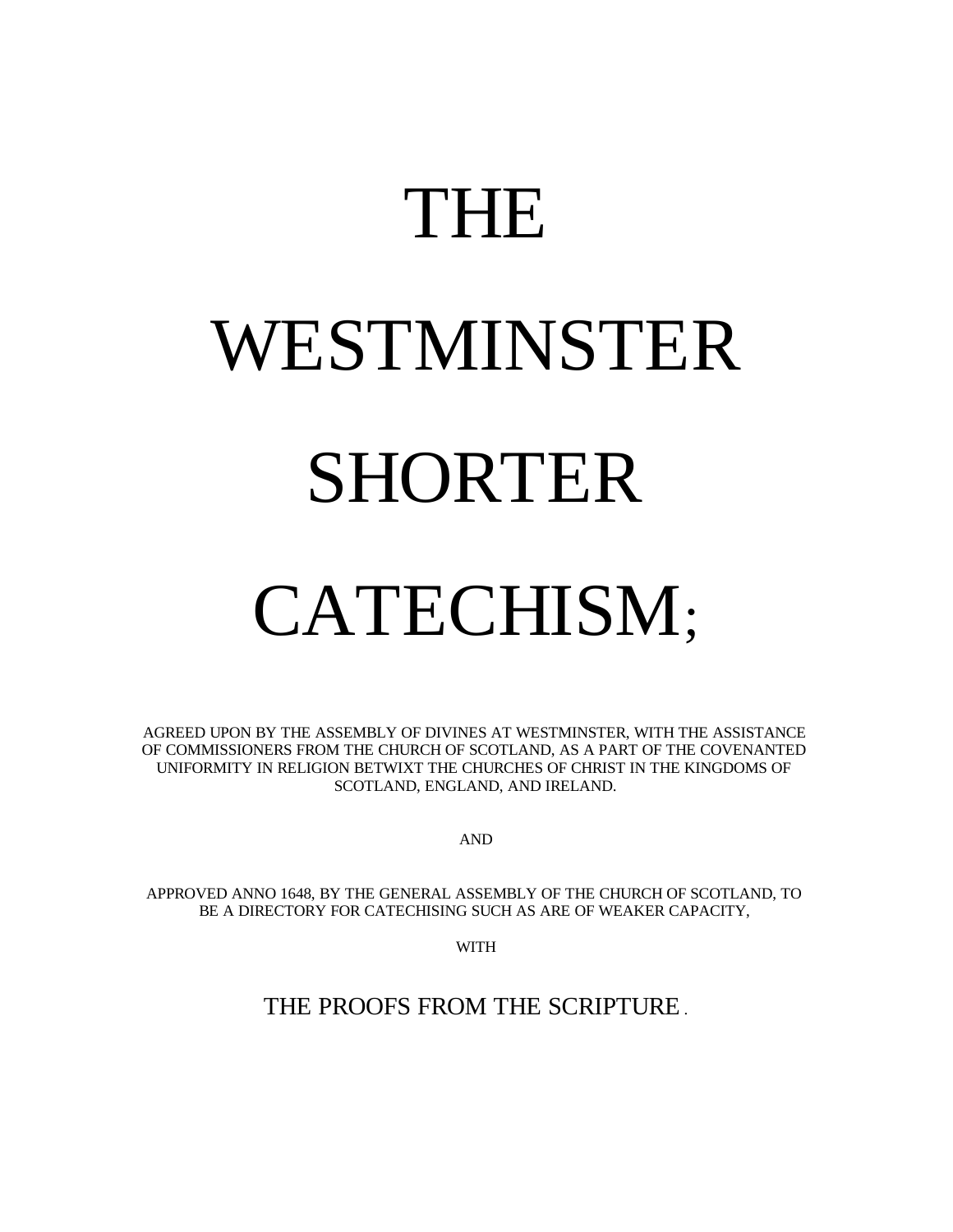#### Assembly at EDINBURGH, July 28, 1648. Sess. 19.

#### Act approving the SHORTER CATECHISM

The General Assembly having seriously considered the SHORTER CATECHISM agreed upon by the Assembly of Divines sitting at Westminster, with assistance of Commissioners from this Kirk; do find, upon due examination thereof, that the said Catechism is agreeable to the word of God, and in nothing contrary to the received doctrine, worship, discipline, and government of this Kirk: And therefore approve the said Shorter Catechism, as a part of the intended uniformity, to be a Directory for catechising such as are of weaker capacity.

A. KER.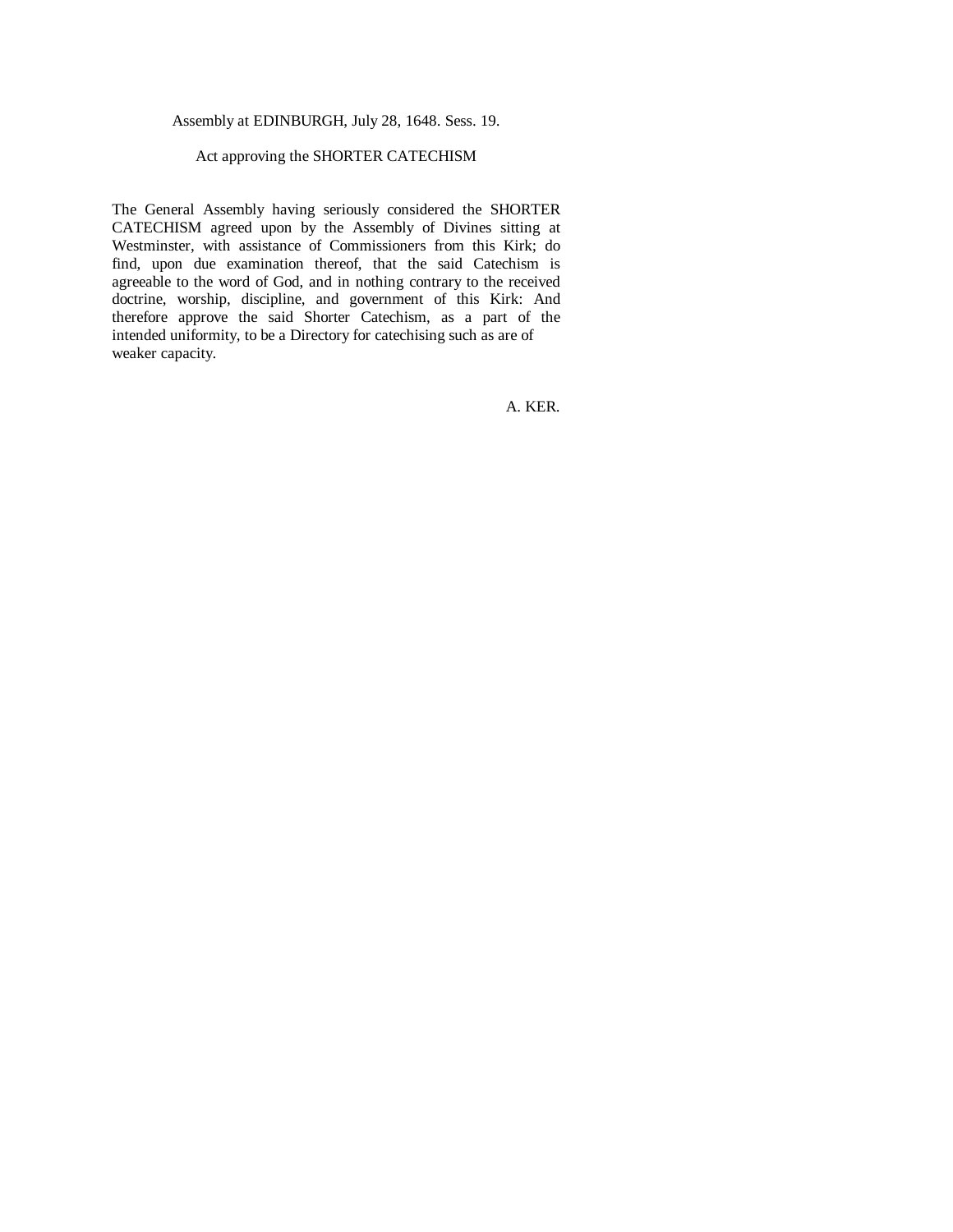## **WESTMINSTER SHORTER CATECHISM**

### **WITH PROOF TEXTS**

#### **Q. 1. What is the chief end of man?**

A. Man's chief end is to glorify God, $^1$  and to enjoy him forever.<sup>2</sup>

#### **Q. 2. What rule hath God given to direct us how we may glorify and enjoy him?**

A. The Word of God, which is contained in the Scriptures of the Old and New Testaments,<sup>3</sup> is the only rule to direct us how we may glorify and enjoy him.<sup>4</sup>

#### **Q. 3. What do the Scriptures principally teach?**

A. The Scriptures principally teach, what man is to believe concerning God,<sup>5</sup> and what duty God requires of man.<sup>6</sup>

#### **Q. 4. What is God?**

A. God is a Spirit,<sup>7</sup> infinite,<sup>8</sup> eternal,<sup>9</sup> and unchangeable,<sup>10</sup> in his being,<sup>11</sup> wisdom,<sup>12</sup> power,<sup>13</sup> holiness,<sup>14</sup> justice,<sup>15</sup> goodness,<sup>16</sup> and truth.<sup>17</sup>

#### **Q. 5. Are there more Gods than one?**

A. There is but one only,<sup>18</sup> the living and true God.<sup>19</sup>

#### **Q. 6. How many persons are there in the Godhead?**

A. There are three persons in the Godhead: the Father, the Son, and the Holy Ghost;<sup>20</sup> and these three are one God, the same in substance, equal in power and glory. $2<sup>1</sup>$ 

#### **Q. 7. What are the decrees of God?**

A. The decrees of God are, his eternal purpose, according to the counsel of his will, whereby, for his own glory, he hath foreordained whatsoever comes to pass.<sup>22</sup>

#### **Q. 8. How doth God execute his decrees?**

A. God executeth his decrees in the works of creation and providence.<sup>23</sup>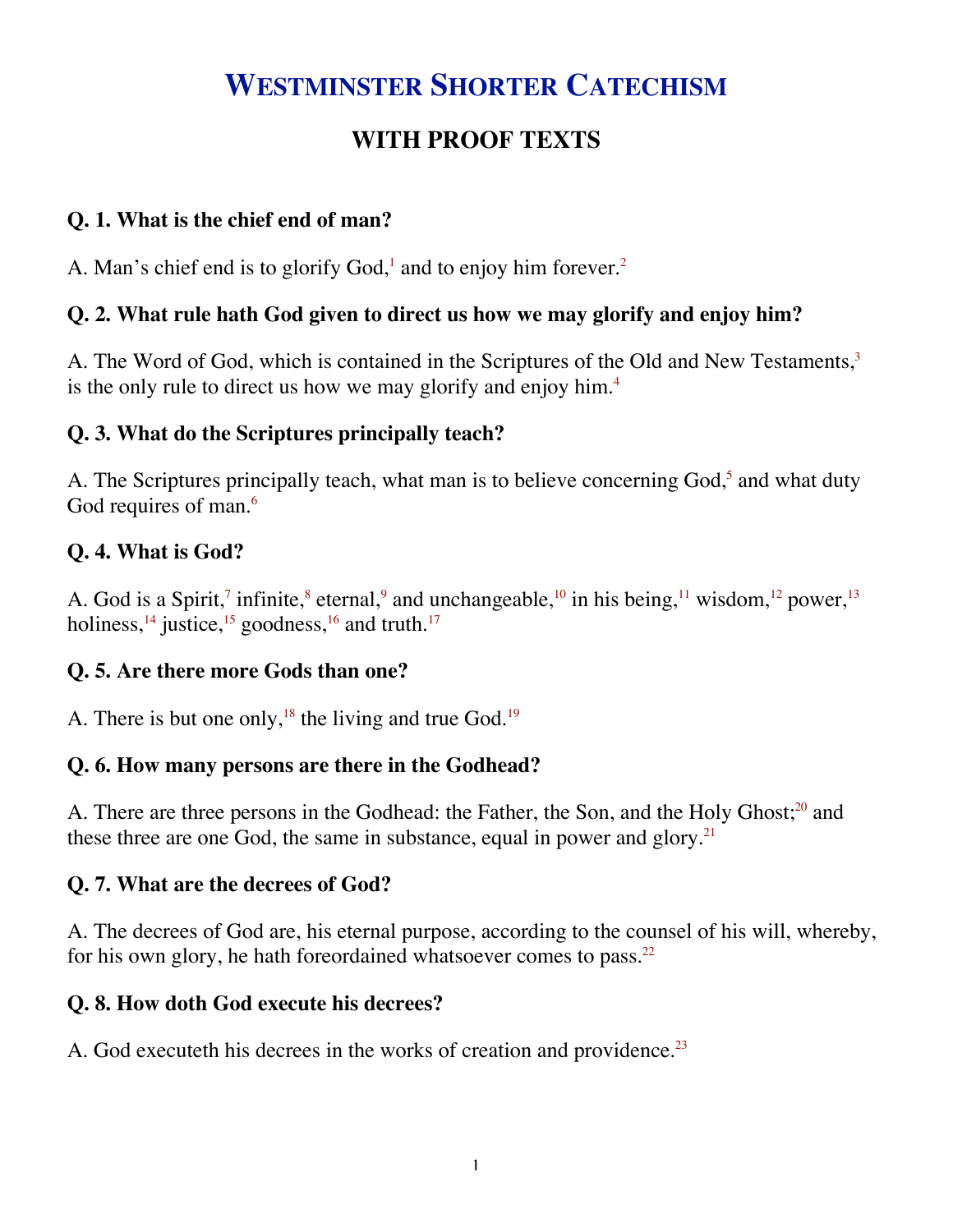#### **Q. 9. What is the work of creation?**

A. The work of creation is, God's making all things of nothing, by the word of his power, $24$  in the space of six days, and all very good.<sup>25</sup>

#### **Q. 10. How did God create man?**

A. God created man male and female, after his own image,  $26$  in knowledge,  $27$  righteousness, and holiness, $28$  with dominion over the creatures. $29$ 

#### **Q. 11. What are God's works of providence?**

A. God's works of providence are, his most holy,<sup>30</sup> wise,<sup>31</sup> and powerful<sup>32</sup> preserving<sup>33</sup> and governing<sup>34</sup> all his creatures, and all their actions.<sup>35</sup>

#### **Q. 12. What special act of providence did God exercise towards man in the estate wherein he was created?**

A. When God had created man, he entered into a covenant of life with him, upon condition of perfect obedience; forbidding him to eat of the tree of the knowledge of good and evil, upon pain of death. $36$ 

#### **Q. 13. Did our first parents continue in the estate wherein they were created?**

A. Our first parents, being left to the freedom of their own will, fell from the estate wherein they were created, by sinning against God.<sup>37</sup>

#### **Q. 14. What is sin?**

A. Sin is any want of conformity unto, or transgression of, the law of God.<sup>38</sup>

#### **Q. 15. What was the sin whereby our first parents fell from the estate wherein they were created?**

A. The sin whereby our first parents fell from the estate wherein they were created, was their eating the forbidden fruit.<sup>39</sup>

#### **Q. 16. Did all mankind fall in Adam's first transgression?**

A. The covenant being made with Adam,<sup>40</sup> not only for himself, but for his posterity; all mankind, descending from him by ordinary generation, sinned in him, and fell with him, in his first transgression. $41$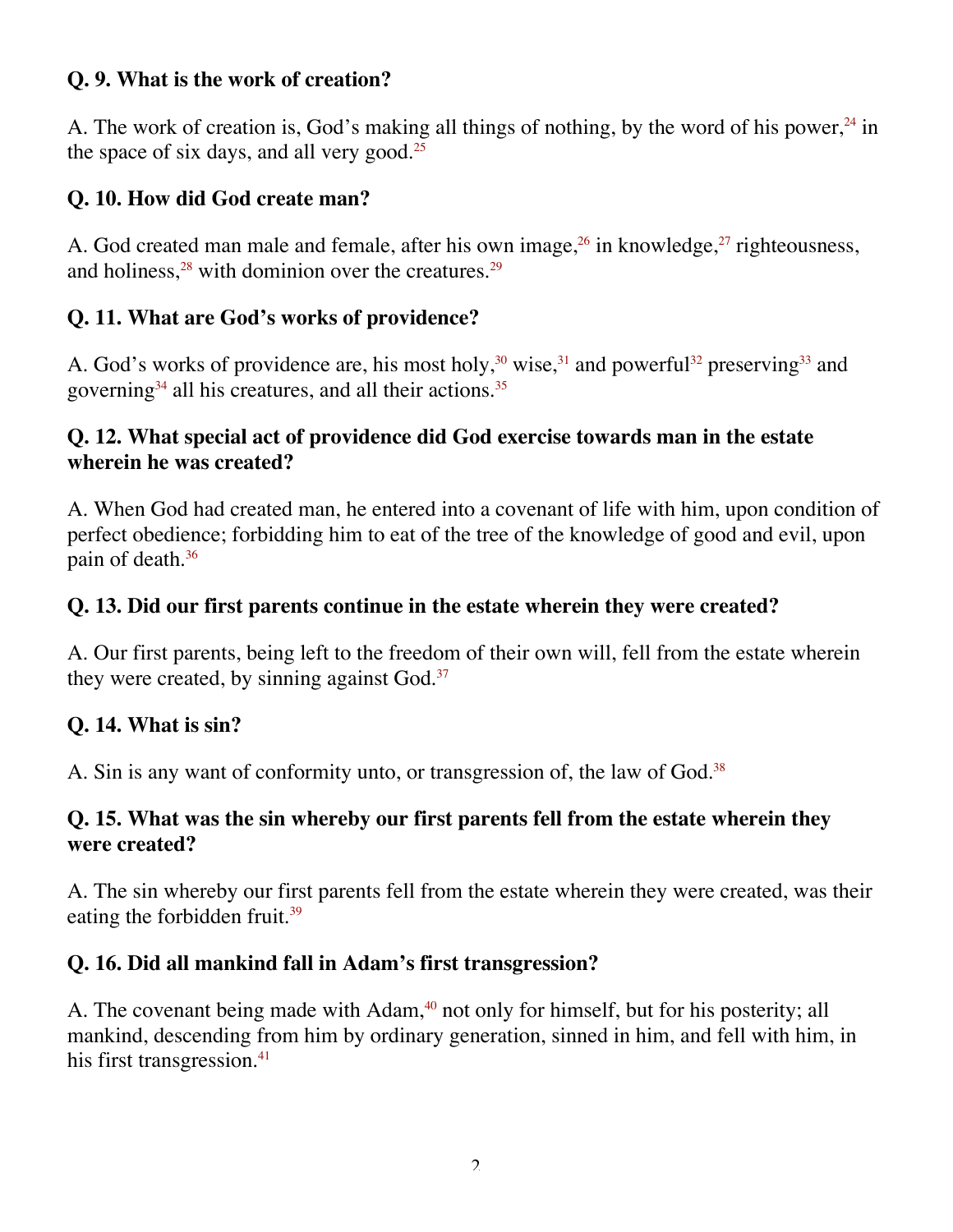#### **Q. 17. Into what estate did the fall bring mankind?**

A. The fall brought mankind into an estate of sin and misery.<sup>42</sup>

#### **Q. 18. Wherein consists the sinfulness of that estate whereinto man fell?**

A. The sinfulness of that estate whereinto man fell, consists in the guilt of Adam's first sin,<sup>43</sup> the want of original righteousness, $44$  and the corruption of his whole nature, $45$  which is commonly called original sin; together with all actual transgressions which proceed from it.<sup>46</sup>

#### **Q. 19. What is the misery of that estate whereinto man fell?**

A. All mankind by their fall lost communion with God, $47$  are under his wrath $48$  and curse,  $49$ and so made liable to all the miseries of this life,<sup>50</sup> to death<sup>51</sup> itself, and to the pains of hell forever. $52$ 

### **Q. 20. Did God leave all mankind to perish in the estate of sin and misery?**

A. God, having out of his mere good pleasure, from all eternity, elected some to everlasting life,<sup>53</sup> did enter into a covenant of grace to deliver them out of the estate of sin and misery, and to bring them into an estate of salvation by a Redeemer.<sup>54</sup>

#### **Q. 21. Who is the Redeemer of God's elect?**

A. The only Redeemer of God's elect is the Lord Jesus Christ,<sup>55</sup> who, being the eternal Son of God,<sup>56</sup> became man,<sup>57</sup> and so was, and continueth to be, God and man in two distinct natures, and one person, forever.58

#### **Q. 22. How did Christ, being the Son of God, become man?**

A. Christ, the Son of God, became man, by taking to himself a true body, and a reasonable soul,<sup>59</sup> being conceived by the power of the Holy Ghost, in the womb of the virgin Mary, and born of her, $60$  yet without sin. $61$ 

#### **Q. 23. What offices doth Christ execute as our Redeemer?**

A. Christ, as our Redeemer, executeth the offices of a prophet,<sup>62</sup> of a priest,<sup>63</sup> and of a king,<sup>64</sup> both in his estate of humiliation and exaltation.

#### **Q. 24. How doth Christ execute the office of a prophet?**

A. Christ executeth the office of a prophet, in revealing to us, by his Word<sup>65</sup> and Spirit,<sup>66</sup> the will of God for our salvation.<sup>67</sup>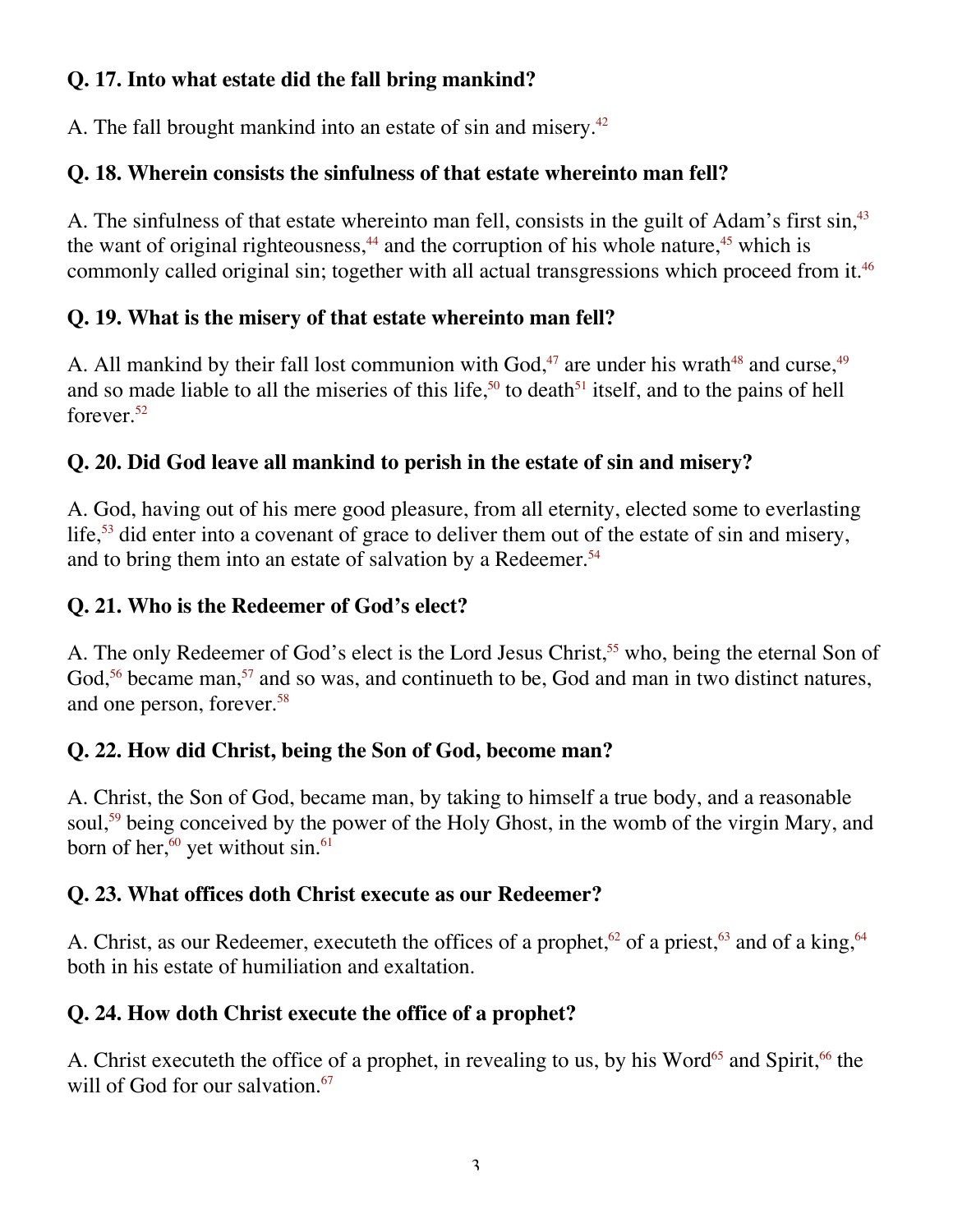#### **Q. 25. How doth Christ execute the office of a priest?**

A. Christ executeth the office of a priest, in his once offering up of himself a sacrifice to satisfy divine justice, $68$  and reconcile us to God, $69$  and in making continual intercession for  $\text{us}^{\,70}$ 

#### **Q. 26. How doth Christ execute the office of a king?**

A. Christ executeth the office of a king, in subduing us to himself, in ruling and defending us, $\frac{71}{1}$  and in restraining and conquering all his and our enemies.<sup>72</sup>

#### **Q. 27. Wherein did Christ's humiliation consist?**

A. Christ's humiliation consisted in his being born, and that in a low condition,<sup>73</sup> made under the law,<sup>74</sup> undergoing the miseries of this life,<sup>75</sup> the wrath of God,<sup>76</sup> and the cursed death of the cross;<sup>77</sup> in being buried, and continuing under the power of death for a time.<sup>78</sup>

#### **Q. 28. Wherein consisteth Christ's exaltation?**

A. Christ's exaltation consisteth in his rising again from the dead on the third day,<sup>79</sup> in ascending up into heaven, $80$  in sitting at the right hand $81$  of God the Father, and in coming to judge the world at the last day.<sup>82</sup>

#### **Q. 29. How are we made partakers of the redemption purchased by Christ?**

A. We are made partakers of the redemption purchased by Christ, by the effectual application of it to us by his Holy Spirit.<sup>83</sup>

#### **Q. 30. How doth the Spirit apply to us the redemption purchased by Christ?**

A. The Spirit applieth to us the redemption purchased by Christ, by working faith in us, 84 and thereby uniting us to Christ in our effectual calling.<sup>85</sup>

#### **Q. 31. What is effectual calling?**

A. Effectual calling is the work of God's Spirit, whereby, convincing us of our sin and misery, enlightening our minds in the knowledge of Christ,  $86$  and renewing our wills,  $87$  he doth persuade and enable us to embrace Jesus Christ,<sup>88</sup> freely offered to us in the gospel.<sup>89</sup>

#### **Q. 32. What benefits do they that are effectually called partake of in this life?**

A. They that are effectually called do in this life partake of justification, adoption, and sanctification, and the several benefits which in this life do either accompany or flow from them. $90$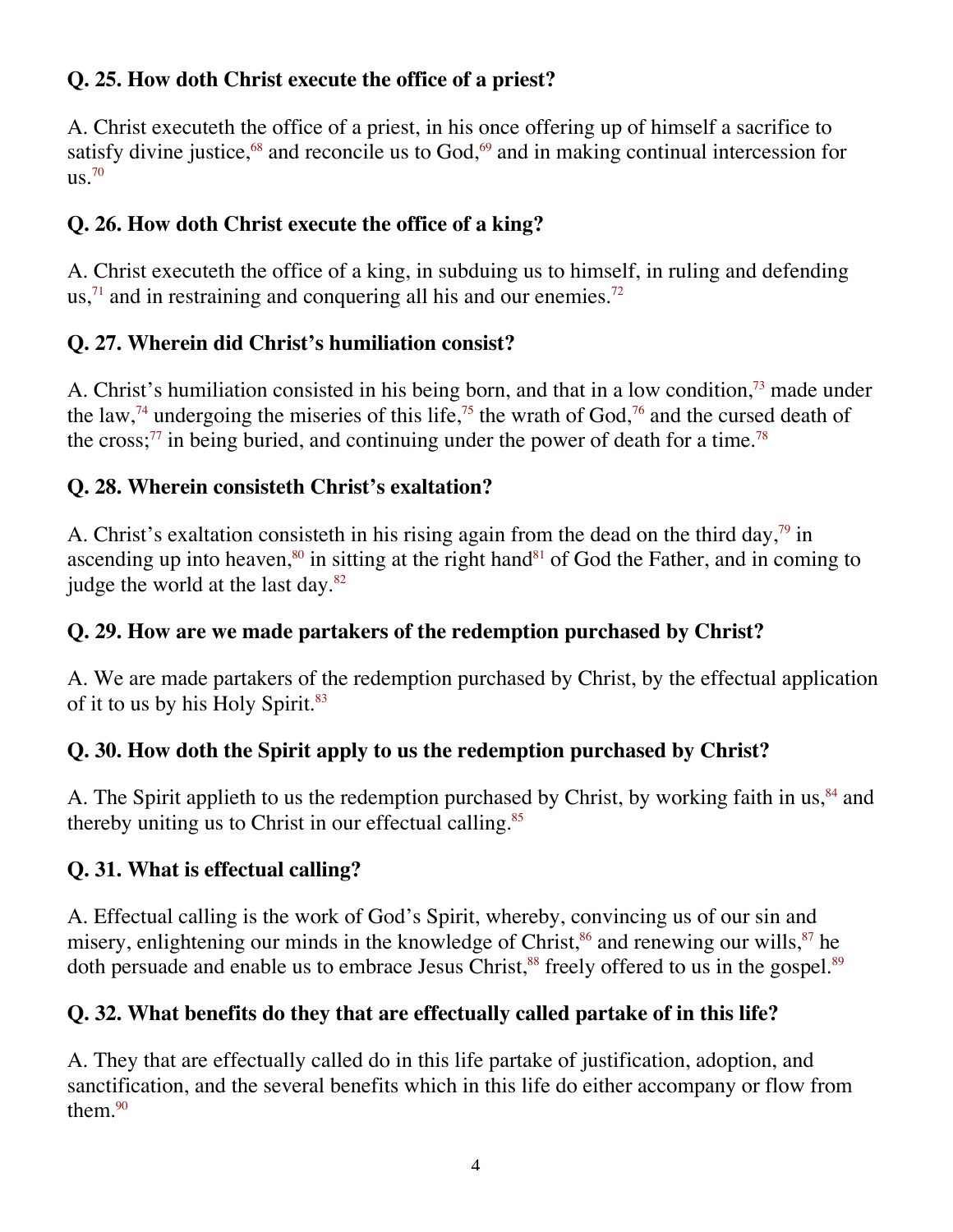#### **Q. 33. What is justification?**

A. Justification is an act of God's free grace, wherein he pardoneth all our sins,  $92$  and accepteth us as righteous in His sight,<sup>93</sup> only for the righteousness of Christ imputed to us,<sup>94</sup> and received by faith alone.<sup>95</sup>

#### **Q. 34. What is adoption?**

A. Adoption is an act of God's free grace,a whereby we are received into the number, and have a right to all the privileges, of the sons of God.<sup>96</sup>

#### **Q. 35. What is sanctification?**

A. Sanctification is the work of God's free grace, $97$  whereby we are renewed in the whole man after the image of God,<sup>98</sup> and are enabled more and more to die unto sin, and live unto righteousness.<sup>99</sup>

#### **Q. 36. What are the benefits which in this life do accompany or flow from justification, adoption, and sanctification?**

A. The benefits which in this life do accompany or flow from justification, adoption, and sanctification, are, assurance of God's love,<sup>100</sup> peace of conscience,<sup>101</sup> joy in the Holy Ghost, $102$  increase of grace, $103$  and perseverance therein to the end. $104$ 

#### **Q. 37. What benefits do believers receive from Christ at death?**

A. The souls of believers are at their death made perfect in holiness, $105$  and do immediately pass into glory;<sup>106</sup> and their bodies, being still united in Christ,<sup>107</sup> do rest in their graves, till the resurrection.108

#### **Q. 38. What benefits do believers receive from Christ at the resurrection?**

A. At the resurrection, believers, being raised up in glory,  $109$  shall be openly acknowledged and acquitted in the day of judgment, $110$  and made perfectly blessed in the full enjoying of  $God<sup>111</sup>$  to all eternity.<sup>112</sup>

#### **Q. 39. What is the duty which God requireth of man?**

A. The duty which God requireth of man, is obedience to his revealed will.<sup>113</sup>

#### **Q. 40. What did God at first reveal to man for the rule of his obedience?**

A. The rule which God at first revealed to man for his obedience, was the moral law.<sup>114</sup>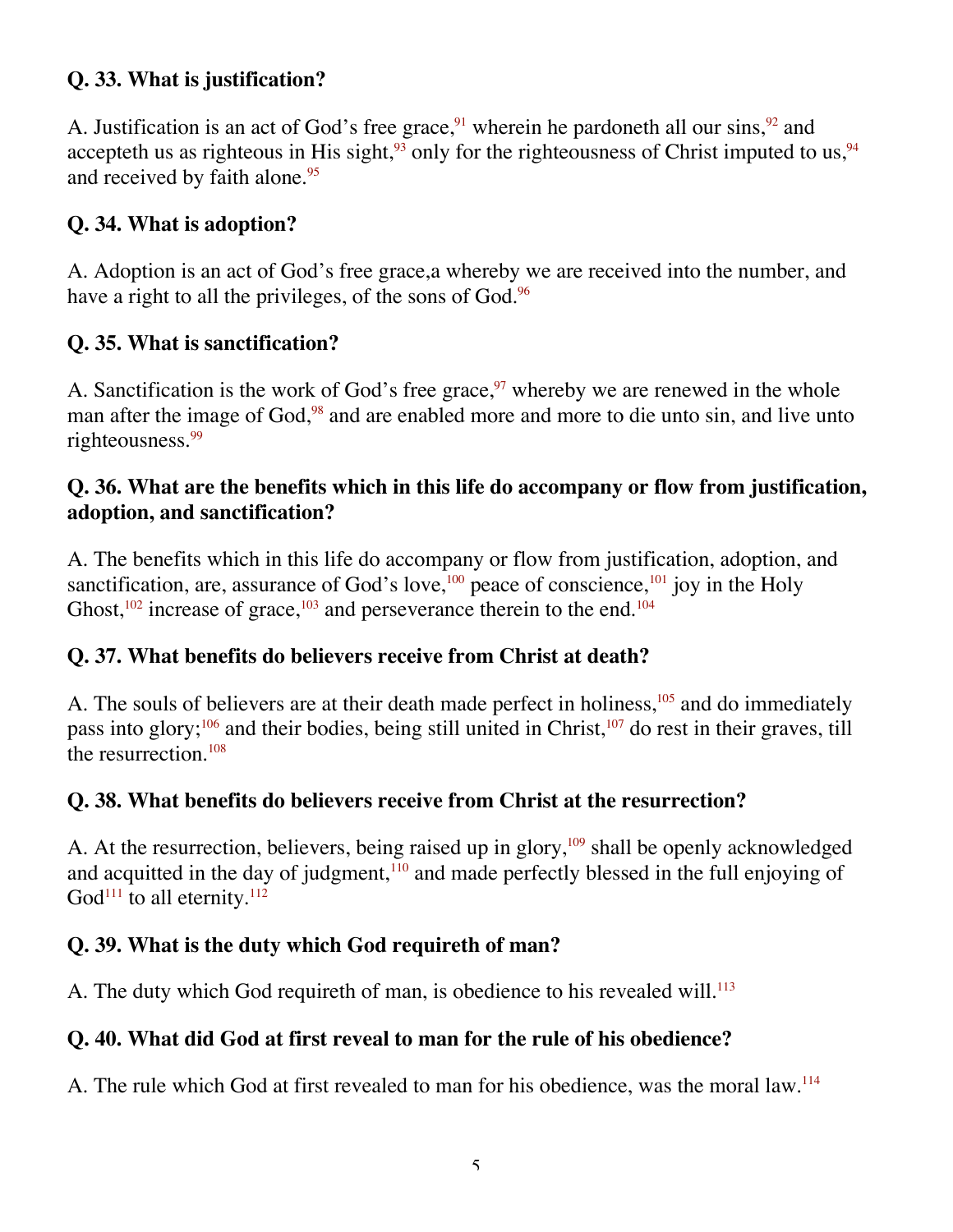#### **Q. 41. Wherein is the moral law summarily comprehended?**

A. The moral law is summarily comprehended in the ten commandments.<sup>115</sup>

#### **Q. 42. What is the sum of the ten commandments?**

A. The sum of the ten commandments is, to love the Lord our God with all our heart, with all our soul, with all our strength, and with all our mind; and our neighbor as ourselves.<sup>116</sup>

#### **Q. 43. What is the preface to the ten commandments?**

A. The preface to the ten commandments is in these words, *I am the Lord thy God, which have brought thee out of the land of Egypt, out of the house of bondage.*<sup>117</sup>

#### **Q. 44. What doth the preface to the ten commandments teach us?**

A. The preface to the ten commandments teacheth us, that because God is the Lord, and our God, and Redeemer, therefore we are bound to keep all his commandments.<sup>118</sup>

#### **Q. 45. Which is the first commandment?**

A. The first commandment is, *Thou shalt have no other gods before me.*<sup>119</sup>

#### **Q. 46. What is required in the first commandment?**

A. The first commandment requireth us to know and acknowledge God to be the only true God, and our God; and to worship and glorify him accordingly.<sup>120</sup>

#### **Q. 47. What is forbidden in the first commandment?**

A. The first commandment forbiddeth the denying, $121$  or not worshiping and glorifying, the true God as God,<sup>122</sup> and our God;<sup>123</sup> and the giving of that worship and glory to any other, which is due to him alone. $124$ 

#### **Q. 48. What are we specially taught by these words** *before me* **in the first commandment?**

A. These words *before me* in the first commandment teach us, that God, who seeth all things, taketh notice of, and is much displeased with, the sin of having any other God.<sup>125</sup>

#### **Q. 49. Which is the second commandment?**

A. The second commandment is, *Thou shalt not make unto thee any graven image, or any likeness of anything that is in heaven above, or that is in the earth beneath, or that is in the water under the earth: Thou shalt not bow down thyself to them, nor serve them: for I the*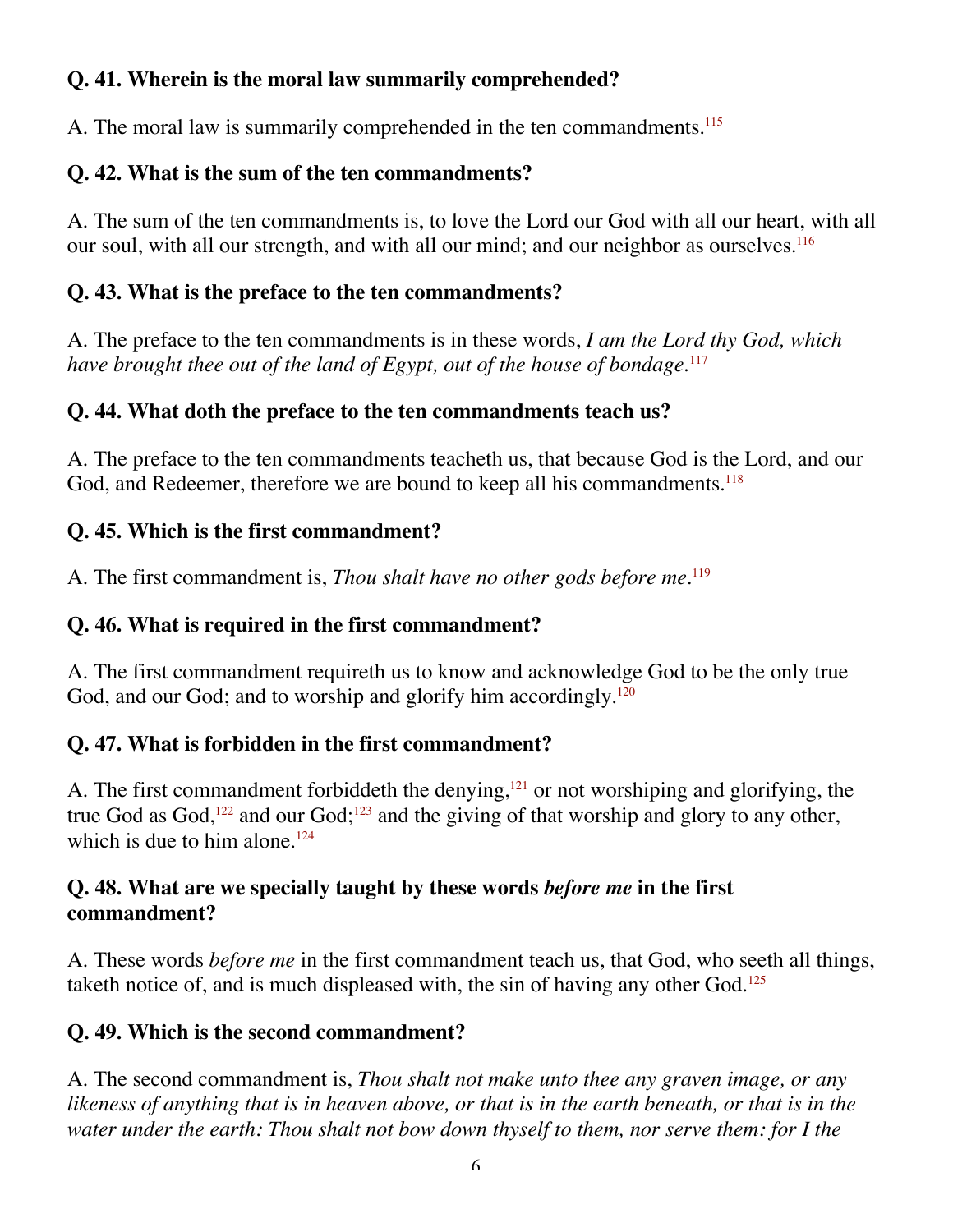*Lord thy God am a jealous God, visiting the iniquity of the fathers upon the children unto the third and fourth generation of them that hate me; and showing mercy unto thousands of them that love me, and keep my commandments.*<sup>126</sup>

#### **Q. 50. What is required in the second commandment?**

A. The second commandment requireth the receiving, observing, and keeping pure and entire, all such religious worship and ordinances as God hath appointed in his Word.<sup>127</sup>

#### **Q. 51. What is forbidden in the second commandment?**

A. The second commandment forbiddeth the worshiping of God by images,<sup>128</sup> or any other way not appointed in his Word.<sup>129</sup>

#### **Q. 52. What are the reasons annexed to the second commandment?**

A. The reasons annexed to the second commandment are, God's sovereignty over us, <sup>130</sup> his propriety in us,  $^{131}$  and the zeal he hath to his own worship.<sup>132</sup>

#### **Q. 53. Which is the third commandment?**

A. The third commandment is, *Thou shalt not take the name of the Lord thy God in vain: for the Lord will not hold him guiltless that taketh his name in vain.*<sup>133</sup>

#### **Q. 54. What is required in the third commandment?**

A. The third commandment requireth the holy and reverent use of God's names, titles,<sup>134</sup> attributes, $^{135}$  ordinances, $^{136}$  Word, $^{137}$  and works. $^{138}$ 

#### **Q. 55. What is forbidden in the third commandment?**

A. The third commandment forbiddeth all profaning or abusing of anything whereby God maketh himself known.<sup>139</sup>

#### **Q. 56. What is the reason annexed to the third commandment?**

A. The reason annexed to the third commandment is, that however the breakers of this commandment may escape punishment from men, yet the Lord our God will not suffer them to escape his righteous judgment. $140$ 

#### **Q. 57. Which is the fourth commandment?**

A. The fourth commandment is, *Remember the sabbath day to keep it holy. Six days shalt thou labor, and do all thy work: but the seventh day is the sabbath of the Lord thy God: in it thou shalt not do any work, thou, nor thy son, nor thy daughter, thy manservant, nor thy*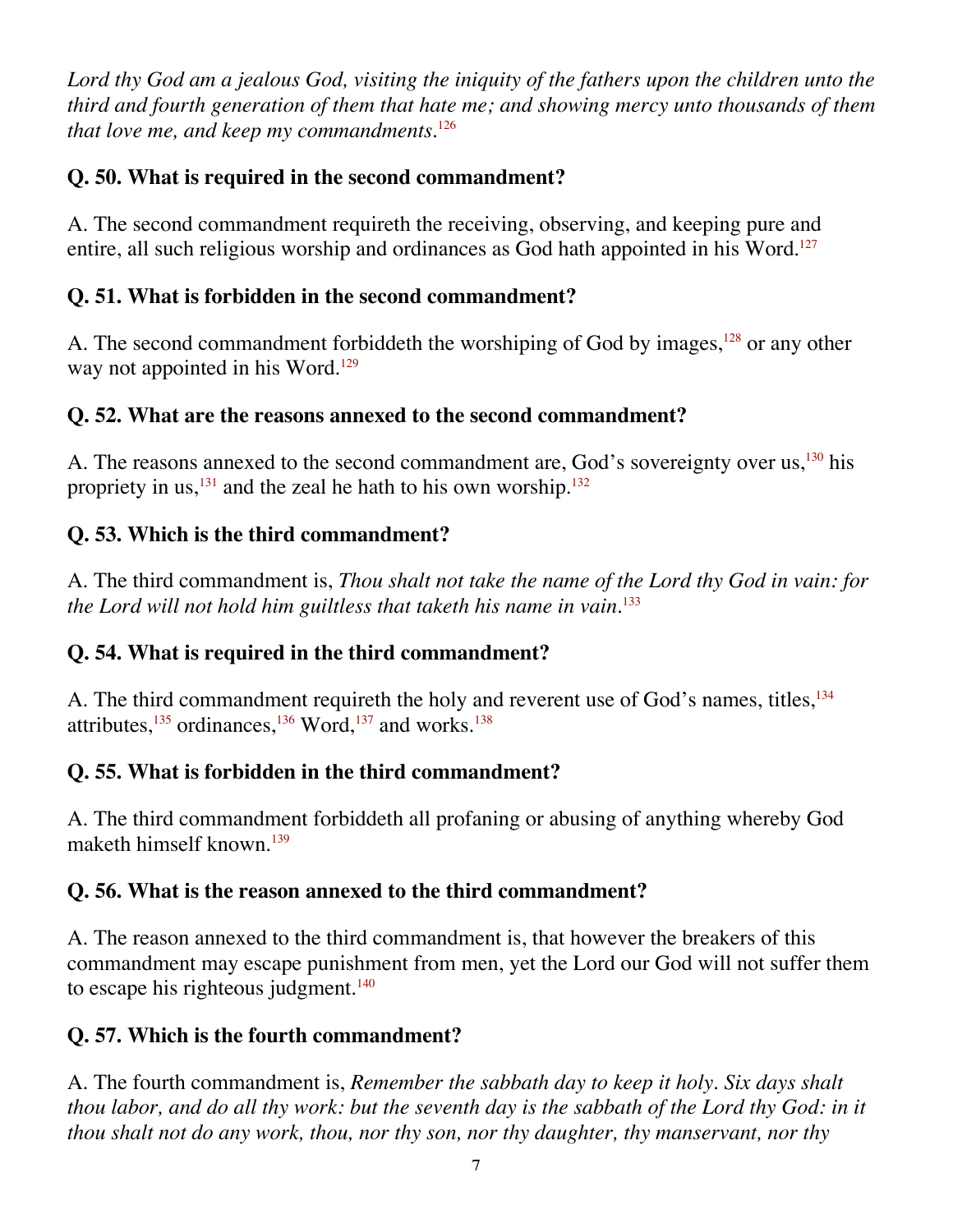*maidservent, nor thy cattle, nor thy stranger that is within thy gates: For in six days the Lord made heaven and earth, the sea, and all that in them is, and rested the seventh day:* wherefore the Lord blessed the sabbath day, and hallowed it.<sup>141</sup>

#### **Q. 58. What is required in the fourth commandment?**

A. The fourth commandment requireth the keeping holy to God such set times as he hath appointed in his Word; expressly one whole day in seven, to be a holy sabbath to himself.<sup>142</sup>

#### **Q. 59. Which day of the seven hath God appointed to be the weekly sabbath?**

A. From the beginning of the world to the resurrection of Christ, God appointed the seventh day of the week to be the weekly sabbath; $143$  and the first day of the week ever since, to continue to the end of the world, which is the Christian sabbath.<sup>144</sup>

#### **Q. 60. How is the sabbath to be sanctified?**

A. The sabbath is to be sanctified by a holy resting all that day, even from such worldly employments and recreations as are lawful on other days;<sup>145</sup> and spending the whole time in the public and private exercises of God's worship, $146$  except so much as is to be taken up in the works of necessity and mercy. $147$ 

#### **Q. 61. What is forbidden in the fourth commandment?**

A. The fourth commandment forbiddeth the omission, or careless performance, of the duties required, and the profaning the day by idleness, or doing that which is in itself sinful, or by unnecessary thoughts, words, or works, about our worldly employments or recreations.<sup>148</sup>

#### **Q. 62. What are the reasons annexed to the fourth commandment?**

A. The reasons annexed to the fourth commandment are, God's allowing us six days of the week for our own employments,<sup>149</sup> his challenging a special propriety in the seventh, his own example, and his blessing the sabbath day.<sup>150</sup>

#### **Q. 63. Which is the fifth commandment?**

A. The fifth commandment is, *Honor thy father and thy mother: that thy days may be long upon the land which the Lord thy God giveth thee.*<sup>151</sup>

#### **Q. 64. What is required in the fifth commandment?**

A. The fifth commandment requireth the preserving the honor, and performing the duties, belonging to everyone in their several places and relations, as superiors, inferiors, or equals.152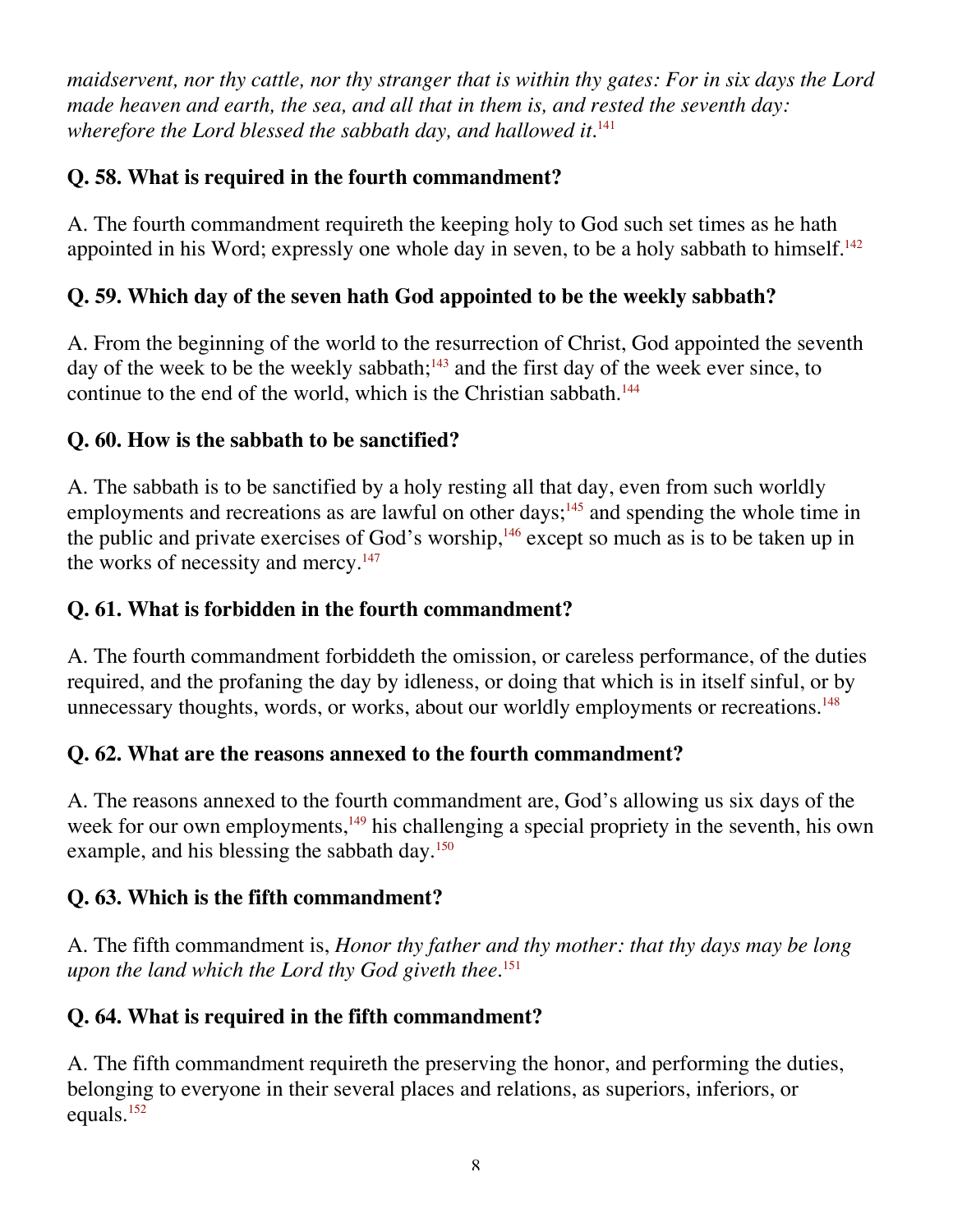#### **Q. 65. What is forbidden in the fifth commandment?**

A. The fifth commandment forbiddeth the neglecting of, or doing anything against, the honor and duty which belongeth to everyone in their several places and relations.<sup>153</sup>

#### **Q. 66. What is the reason annexed to the fifth commandment?**

A. The reason annexed to the fifth commandment is, a promise of long life and prosperity (as far as it shall serve for God's glory and their own good) to all such as keep this commandment $154$ 

#### **Q. 67. Which is the sixth commandment?**

A. The sixth commandment is, *Thou shalt not kill.*<sup>155</sup>

#### **Q. 68. What is required in the sixth commandment?**

A. The sixth commandment requireth all lawful endeavors to preserve our own life, and the life of others.<sup>156</sup>

#### **Q. 69. What is forbidden in the sixth commandment?**

A. The sixth commandment forbiddeth the taking away of our own life, or the life of our neighbor, unjustly, or whatsoever tendeth thereunto.<sup>157</sup>

#### **Q. 70. Which is the seventh commandment?**

A. The seventh commandment is, *Thou shalt not commit adultery.*<sup>158</sup>

#### **Q. 71. What is required in the seventh commandment?**

A. The seventh commandment requireth the preservation of our own and our neighbor's chastity, in heart, speech, and behavior.<sup>159</sup>

#### **Q. 72. What is forbidden in the seventh commandment?**

A. The seventh commandment forbiddeth all unchaste thoughts, words, and actions.<sup>160</sup>

#### **Q. 73. Which is the eighth commandment?**

A. The eighth commandment is, *Thou shalt not steal*.<sup>161</sup>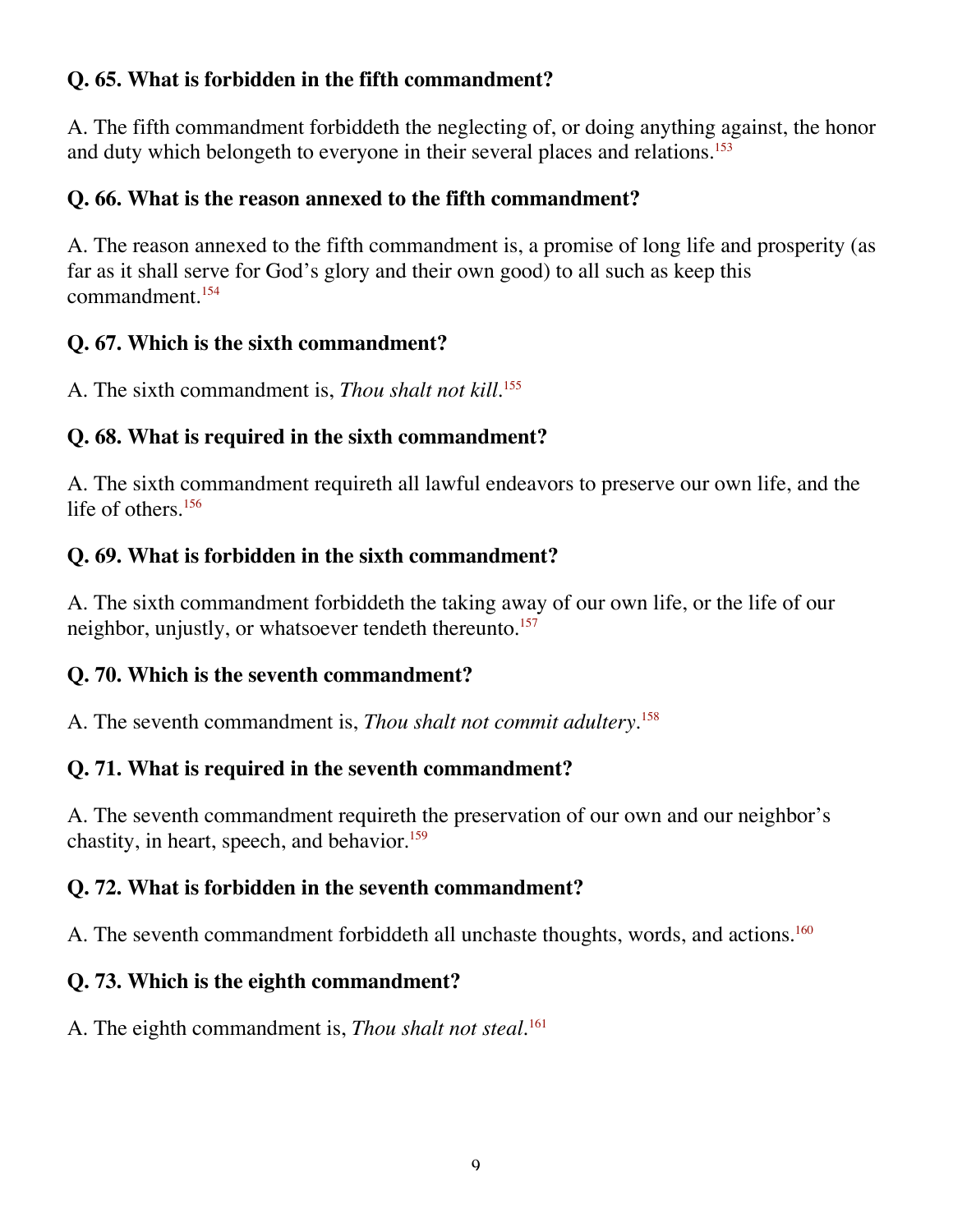#### **Q. 74. What is required in the eighth commandment?**

A. The eighth commandment requireth the lawful procuring and furthering the wealth and outward estate of ourselves and others.<sup>162</sup>

#### **Q. 75. What is forbidden in the eighth commandment?**

A. The eighth commandment forbiddeth whatsoever doth, or may, unjustly hinder our own, or our neighbor's wealth or outward estate.<sup>163</sup>

#### **Q. 76. Which is the ninth commandment?**

A. The ninth commandment is, *Thou shalt not bear false witness against thy neighbor.*<sup>164</sup>

#### **Q. 77. What is required in the ninth commandment?**

A. The ninth commandment requireth the maintaining and promoting of truth between man and man, and of our own and our neighbor's good name,  $^{165}$  especially in witness-bearing.<sup>166</sup>

#### **Q. 78. What is forbidden in the ninth commandment?**

A. The ninth commandment forbiddeth whatsoever is prejudicial to truth, or injurious to our own, or our neighbor's, good name.<sup>167</sup>

#### **Q. 79. Which is the tenth commandment?**

A. The tenth commandment is, *Thou shalt not covet thy neighbor's house, thou shalt not covet thy neighbor's wife, nor his manservant, nor his maidservant, nor his ox, nor his ass, nor anything that is thy neighbor's.*<sup>168</sup>

#### **Q. 80. What is required in the tenth commandment?**

A. The tenth commandment requireth full contentment with our own condition,<sup>169</sup> with a right and charitable frame of spirit toward our neighbor, and all that is his.<sup>170</sup>

#### **Q. 81. What is forbidden in the tenth commandment?**

A. The tenth commandment forbiddeth all discontentment with our own estate,<sup>171</sup> envying or grieving at the good of our neighbor, and all inordinate motions and affections to anything that is his.172

#### **Q. 82. Is any man able perfectly to keep the commandments of God?**

A. No mere man, since the fall, is able in this life perfectly to keep the commandments of God, but doth daily break them in thought, word, and deed. $173$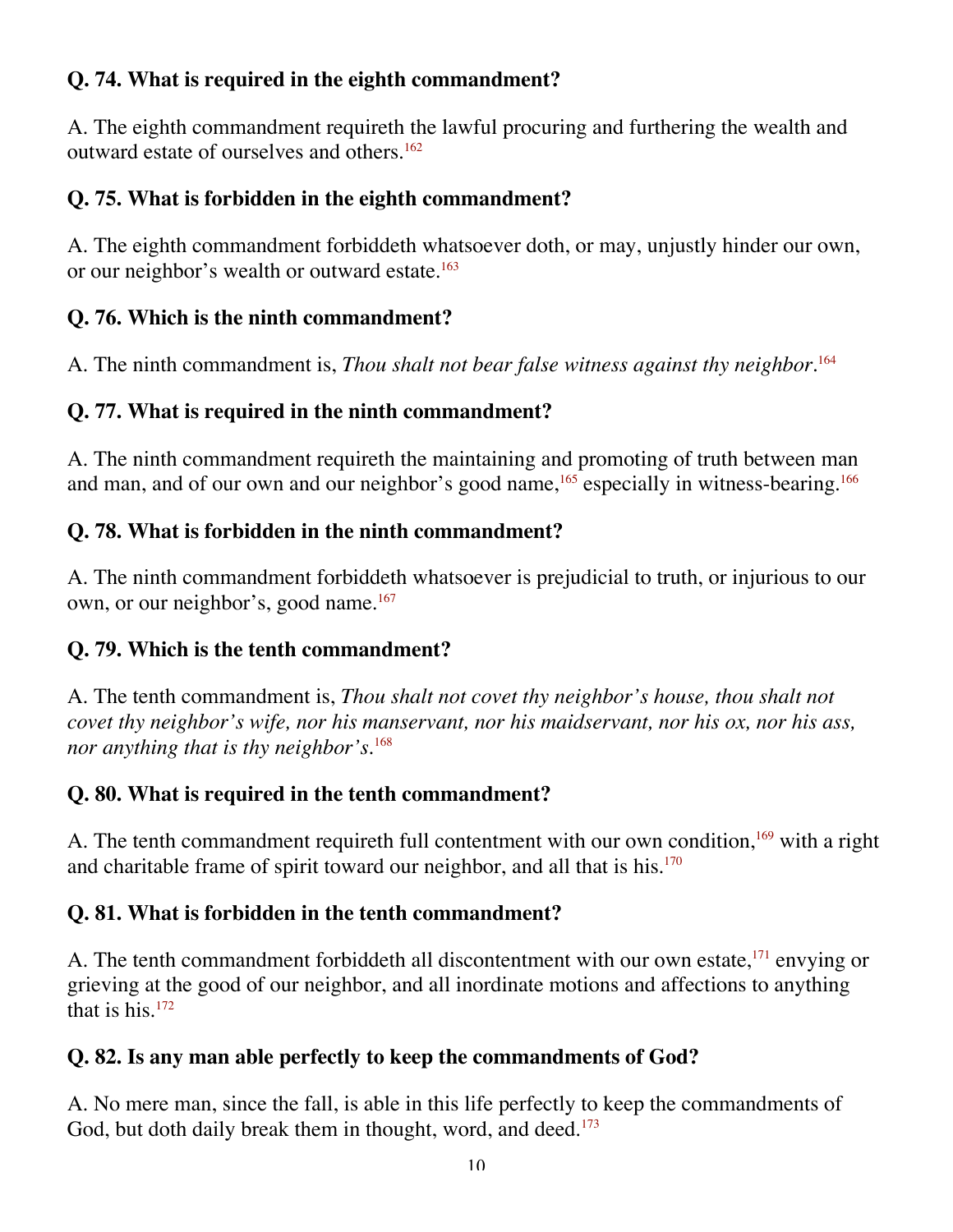#### **Q. 83. Are all transgressions of the law equally heinous?**

A. Some sins in themselves, and by reason of several aggravations, are more heinous in the sight of God than others.<sup>174</sup>

#### **Q. 84. What doth every sin deserve?**

A. Every sin deserveth God's wrath and curse, both in this life, and that which is to come.<sup>175</sup>

#### **Q. 85. What doth God require of us, that we may escape his wrath and curse, due to us for sin?**

A. To escape the wrath and curse of God, due to us for sin, God requireth of us faith in Jesus Christ, repentance unto life,<sup>176</sup> with the diligent use of all the outward means whereby Christ communicateth to us the benefits of redemption.<sup>177</sup>

#### **Q. 86. What is faith in Jesus Christ?**

A. Faith in Jesus Christ is a saving grace,<sup>178</sup> whereby we receive and rest upon him alone for salvation, as he is offered to us in the gospel. $179$ 

#### **Q. 87. What is repentance unto life?**

A. Repentance unto life is a saving grace,<sup>180</sup> whereby a sinner, out of a true sense of his sin, and apprehension of the mercy of God in Christ,<sup>181</sup> doth, with grief and hatred of his sin, turn from it unto God, $182$  with full purpose of, and endeavor after, new obedience.<sup>183</sup>

#### **Q. 88. What are the outward and ordinary means whereby Christ communicateth to us the benefits of redemption?**

A. The outward and ordinary means whereby Christ communicateth to us the benefits of redemption are, his ordinances, especially the Word, sacraments, and prayer; all which are made effectual to the elect for salvation.<sup>184</sup>

#### **Q. 89. How is the Word made effectual to salvation?**

A. The Spirit of God maketh the reading, but especially the preaching, of the Word, an effectual means of convincing and converting sinners, and of building them up in holiness and comfort, through faith, unto salvation.<sup>185</sup>

#### **Q. 90. How is the Word to be read and heard, that it may become effectual to salvation?**

A. That the Word may become effectual to salvation, we must attend thereunto with diligence, preparation, and prayer;<sup>186</sup> receive it with faith and love, lay it up in our hearts, and practice it in our lives.<sup>187</sup>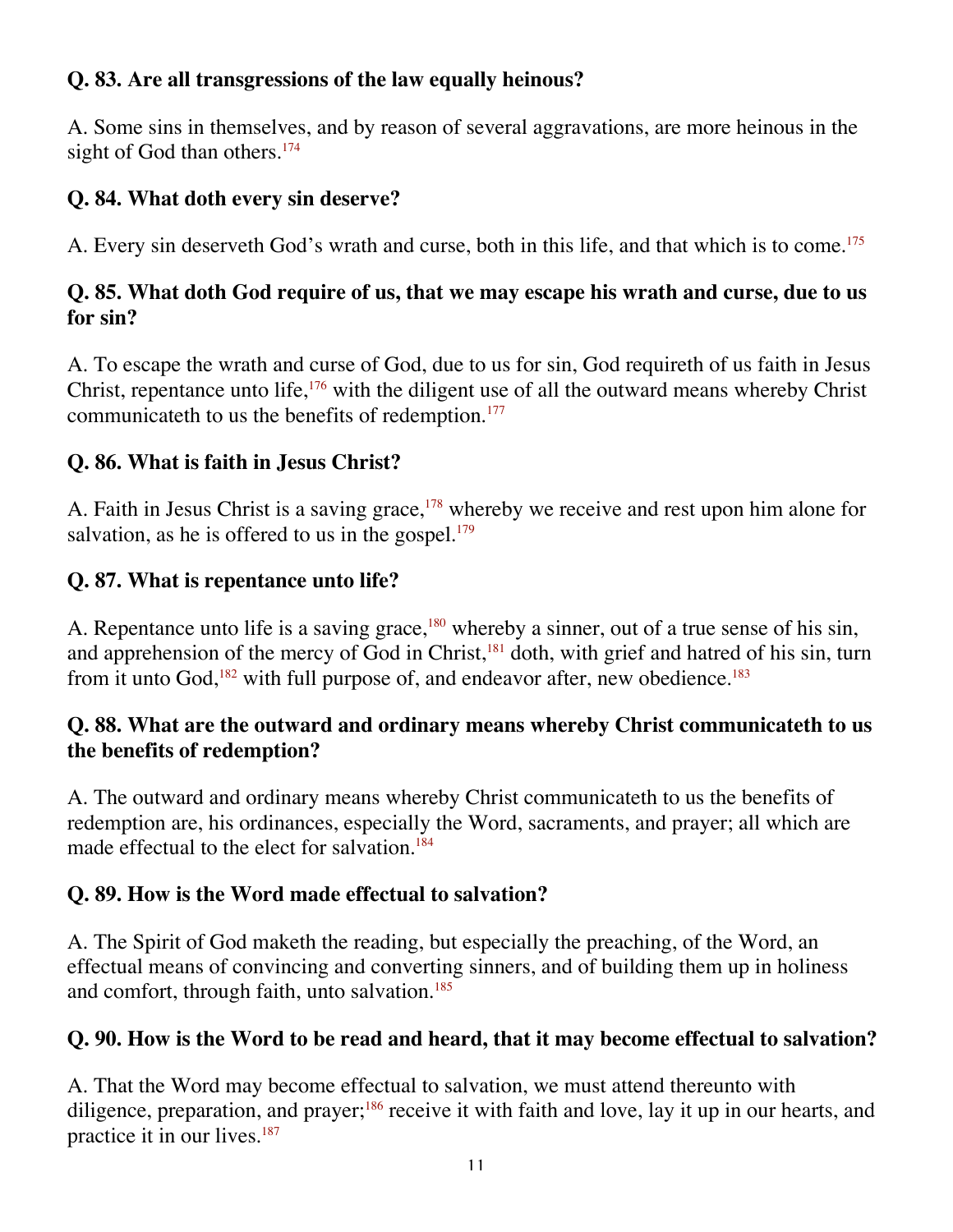#### **Q. 91. How do the sacraments become effectual means of salvation?**

A. The sacraments become effectual means of salvation, not from any virtue in them, or in him that doth administer them; but only by the blessing of Christ, and the working of his Spirit in them that by faith receive them.<sup>188</sup>

#### **Q. 92. What is a sacrament?**

A. A sacrament is a holy ordinance instituted by Christ;<sup>189</sup> wherein, by sensible signs, Christ, and the benefits of the new covenant, are represented, sealed, and applied to believers.<sup>190</sup>

#### **Q. 93. Which are the sacraments of the New Testament?**

A. The sacraments of the New Testament are, baptism,<sup>191</sup> and the Lord's Supper.<sup>192</sup>

#### **Q. 94. What is baptism?**

A. Baptism is a sacrament, wherein the washing with water in the name of the Father, and of the Son, and of the Holy Ghost, $193$  doth signify and seal our ingrafting into Christ, and partaking of the benefits of the covenant of grace, and our engagement to be the Lord's.<sup>194</sup>

#### **Q. 95. To whom is Baptism to be administered?**

A. Baptism is not to be administered to any that are out of the visible church, till they profess their faith in Christ, and obedience to him;<sup>195</sup> but the infants of such as are members of the visible church are to be baptized.<sup>196</sup>

#### **Q. 96. What is the Lord's Supper?**

A. The Lord's Supper is a sacrament, wherein, by giving and receiving bread and wine, according to Christ's appointment, his death is showed forth; $197$  and the worthy receivers are, not after a corporal and carnal manner, but by faith, made partakers of his body and blood, with all his benefits, to their spiritual nourishment, and growth in grace.<sup>198</sup>

#### **Q. 97. What is required for the worthy receiving of the Lord's Supper?**

A. It is required of them that would worthily partake of the Lord's Supper, that they examine themselves of their knowledge to discern the Lord's body, of their faith to feed upon him, of their repentance, love, and new obedience; lest, coming unworthily, they eat and drink judgment to themselves.<sup>199</sup>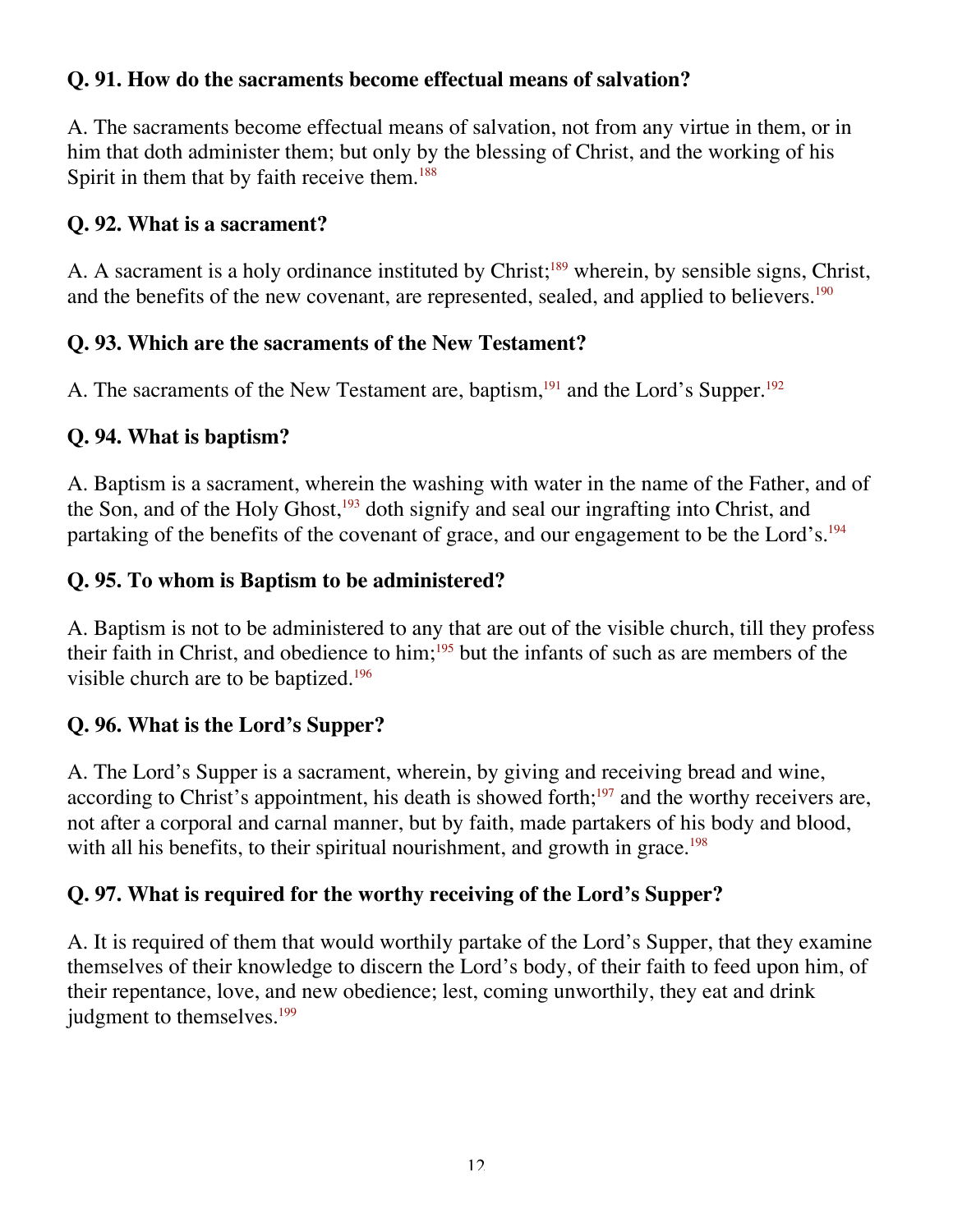#### **Q. 98. What is prayer?**

A. Prayer is an offering up of our desires unto God,<sup>200</sup> for things agreeable to his will,<sup>201</sup> in the name of Christ, $202$  with confession of our sins, $203$  and thankful acknowledgment of his mercies.<sup>204</sup>

#### **Q. 99. What rule hath God given for our direction in prayer?**

A. The whole Word of God is of use to direct us in prayer;<sup>205</sup> but the special rule of direction is that form of prayer which Christ taught his disciples, commonly called the Lord's Prayer.<sup>206</sup>

#### **Q. 100. What doth the preface of the Lord's Prayer teach us?**

A. The preface of the Lord's Prayer, which is, *Our Father which art in heaven*, teacheth us to draw near to God with all holy reverence<sup>207</sup> and confidence,<sup>208</sup> as children to a father,<sup>209</sup> able and ready to help us;<sup>210</sup> and that we should pray with and for others.<sup>211</sup>

#### **Q. 101. What do we pray for in the first petition?**

A. In the first petition, which is, *Hallowed be thy name*, we pray that God would enable us, and others, to glorify him in all that whereby he maketh himself known; $^{212}$  and that he would dispose all things to his own glory.<sup>213</sup>

#### **Q. 102. What do we pray for in the second petition?**

A. In the second petition, which is, *Thy kingdom come*, we pray that Satan's kingdom may be destroyed; $^{214}$  and that the kingdom of grace may be advanced, $^{215}$  ourselves and others brought into it, and kept in it;<sup>216</sup> and that the kingdom of glory may be hastened.<sup>217</sup>

#### **Q. 103. What do we pray for in the third petition?**

A. In the third petition, which is, *Thy will be done in earth, as it is in heaven*, we pray that God, by his grace, would make us able and willing to know, obey, and submit to his will in all things,  $218$  as the angels do in heaven.  $219$ 

#### **Q. 104. What do we pray for in the fourth petition?**

A. In the fourth petition, which is, *Give us this day our daily bread*, we pray that of God's free gift we may receive a competent portion of the good things of this life, and enjoy his blessing with them. $220$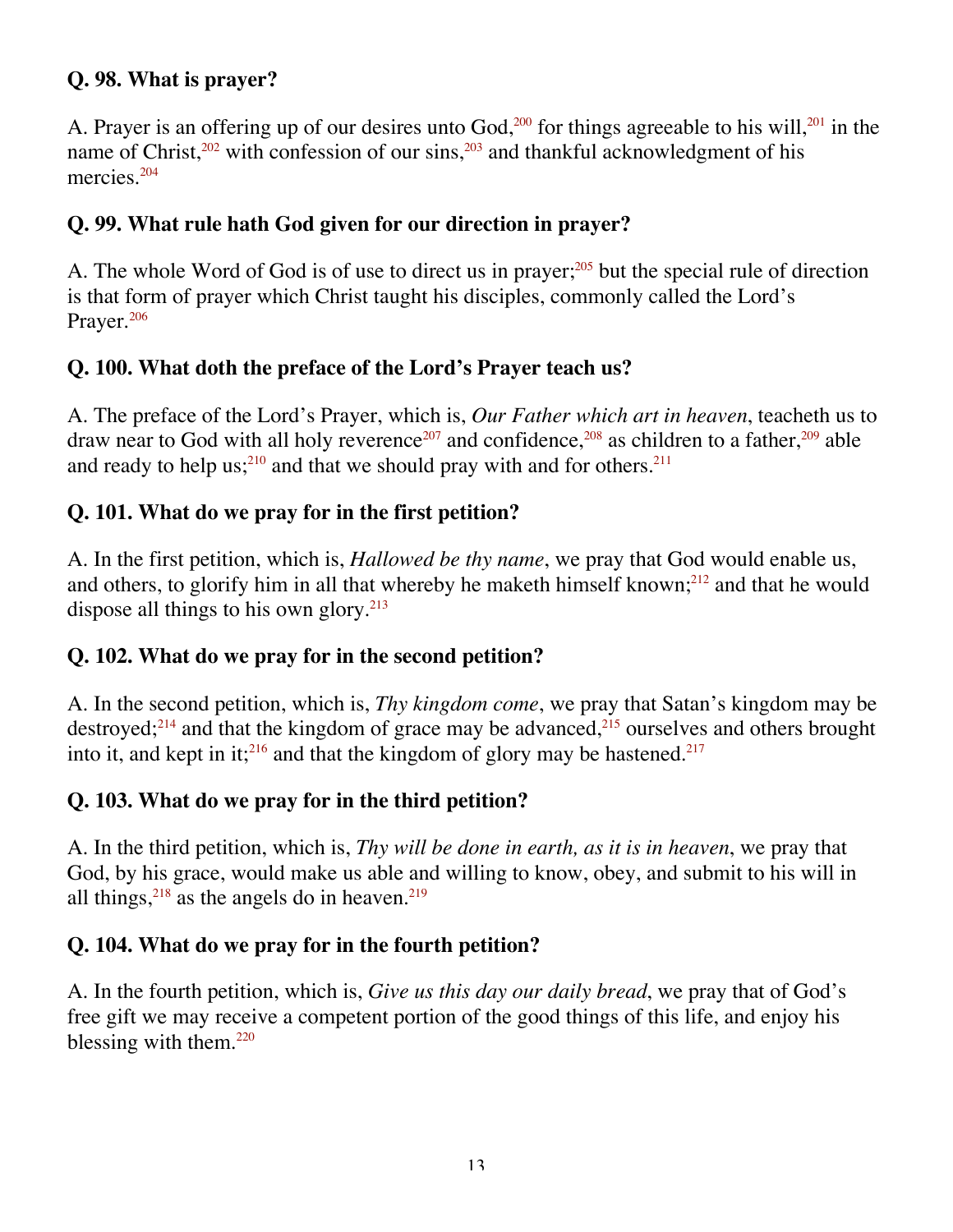#### **Q. 105. What do we pray for in the fifth petition?**

A. In the fifth petition, which is, *And forgive us our debts, as we forgive our debtors*, we pray that God, for Christ's sake, would freely pardon all our sins; $^{221}$  which we are the rather encouraged to ask, because by his grace we are enabled from the heart to forgive others.<sup>222</sup>

#### **Q. 106. What do we pray for in the sixth petition?**

A. In the sixth petition, which is, *And lead us not into temptation, but deliver us from evil*, we pray that God would either keep us from being tempted to  $sin, <sup>223</sup>$  or support and deliver us when we are tempted. $224$ 

#### **Q. 107. What doth the conclusion of the Lord's Prayer teach us?**

A. The conclusion of the Lord's Prayer, which is, *For thine is the kingdom, and the power, and the glory, forever. Amen*, teacheth us to take our encouragement in prayer from God only,<sup>225</sup> and in our prayers to praise him, ascribing kingdom, power, and glory to him;<sup>226</sup> and, in testimony of our desire, and assurance to be heard, we say, Amen. $227$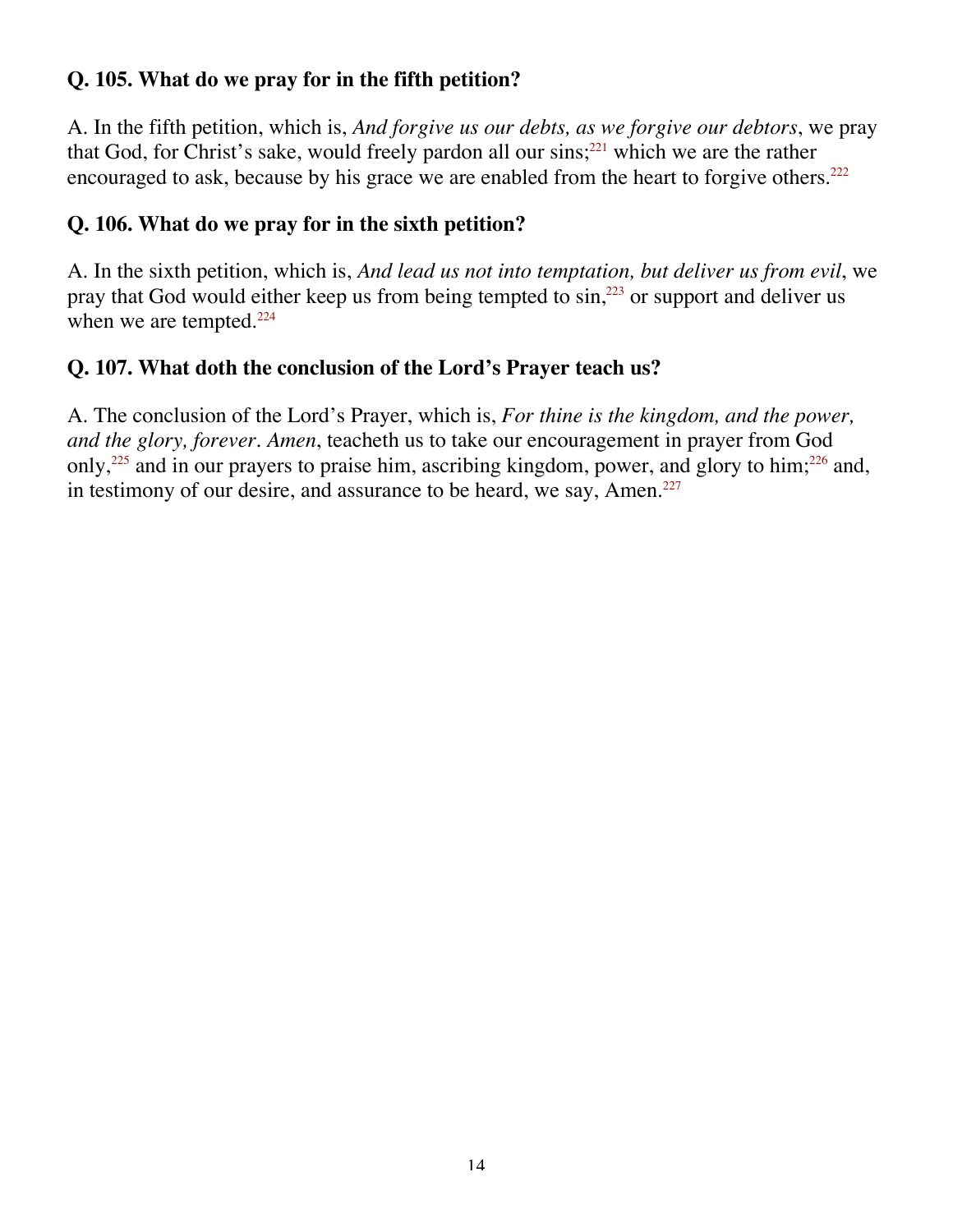<sup>1</sup> **Psalm 86.** Bow down thine ear, O LORD, hear me: for I am poor and needy. Preserve my soul; for I am holy: O thou my God, save thy servant that trusteth in thee. Be merciful unto me, O Lord: for I cry unto thee daily. Rejoice the soul of thy servant: for unto thee, O Lord, do I lift up my soul. For thou, Lord, art good, and ready to forgive; and plenteous in mercy unto all them that call upon thee. Give ear, O LORD, unto my prayer; and attend to the voice of my supplications. In the day of my trouble I will call upon thee: for thou wilt answer me. Among the gods there is none like unto thee, O Lord; neither are there any works like unto thy works. All nations whom thou hast made shall come and worship before thee, O Lord; and shall glorify thy name. For thou art great, and doest wondrous things: thou art God alone. Teach me thy way, O LORD; I will walk in thy truth: unite my heart to fear thy name. I will praise thee, O Lord my God, with all my heart: and I will glorify thy name for evermore. For great is thy mercy toward me: and thou hast delivered my soul from the lowest hell. O God, the proud are risen against me, and the assemblies of violent men have sought after my soul; and have not set thee before them. But thou, O Lord, art a God full of compassion, and gracious, longsuffering, and plenteous in mercy and truth. O turn unto me, and have mercy upon me; give thy strength unto thy servant, and save the son of thine handmaid. Show me a token for good; that they which hate me may see it, and be ashamed: because thou, LORD, hast holpen me, and comforted me. **Isaiah 60:21.** Thy people also shall be all righteous: they shall inherit the land for ever, the branch of my planting, the work of my hands, that I may be glorified. **Romans 11:36.** For of him, and through him, and to him, are all things: to whom be glory for ever. Amen. **1 Corinthians 6:20, 31.** For ye are bought with a price: therefore glorify God in your body, and in your spirit, which are God's.... Whether therefore ye eat, or drink, or whatsoever ye do, do all to the glory of God. **Revelation 4:11.** Thou art worthy, O Lord, to receive glory and honour and power: for thou hast created all things, and for thy pleasure they are and were created.

<sup>2</sup> **Psalm 16:5-11.** The LORD is the portion of mine inheritance and of my cup: thou maintainest my lot. The lines are fallen unto me in pleasant places; yea, I have a goodly heritage. I will bless the LORD, who hath given me counsel: my reins also instruct me in the night seasons. I have set the LORD always before me: because he is at my right hand, I shall not be moved. Therefore my heart is glad, and my glory rejoiceth: my flesh also shall rest in hope. For thou wilt not leave my soul in hell; neither wilt thou suffer thine Holy One to see corruption. Thou wilt show me the path of life: in thy presence is fulness of joy; at thy right hand there are pleasures for evermore. **Psalm 144:15.** Happy is that people, that is in such a case: yea, happy is that people, whose God is the LORD. **Isaiah 12:2.** Behold, God is my salvation; I will trust, and not be afraid: for the LORD JEHOVAH is my strength and my song; he also is become my salvation. **Luke 2:10.** And the angel said unto them, Fear not: for, behold, I bring you good tidings of great joy, which shall be to all people. **Philippians 4:4.** Rejoice in the Lord alway: and again I say, Rejoice. **Revelation 21:3-4.** And I heard a great voice out of heaven saying, Behold, the tabernacle of God is with men, and he will dwell with them, and they shall be his people, and God himself shall be with them, and be their God. And God shall wipe away all tears from their eyes; and there shall be no more death, neither sorrow, nor crying, neither shall there be any more pain: for the former things are passed away.

<sup>3</sup> Matthew 19:4-5. And he answered and said unto them, Have ye not read, that he which made them at the beginning made them male and female, And said, For this cause shall a man leave father and mother, and shall cleave to his wife: and they twain shall be one flesh? **With Genesis 2:24.** Therefore shall a man leave his father and his mother, and shall cleave unto his wife: and they shall be one flesh. **Luke 24:27, 44.** And beginning at Moses and all the prophets, he expounded unto them in all the scriptures the things concerning himself.... And he said unto them, These are the words which I spake unto you, while I was yet with you, that all things must be fulfilled, which were written in the law of Moses, and in the prophets, and in the psalms, concerning me. **1 Corinthians 2:13.** Which things also we speak, not in the words which man's wisdom teacheth, but which the Holy Ghost teacheth; comparing spiritual things with spiritual. **1 Corinthians 14:37.** If any man think himself to be a prophet, or spiritual, let him acknowledge that the things that I write unto you are the commandments of the Lord. **2 Peter 1:20-21.** Knowing this first, that no prophecy of the scripture is of any private interpretation. For the prophecy came not in old time by the will of man: but holy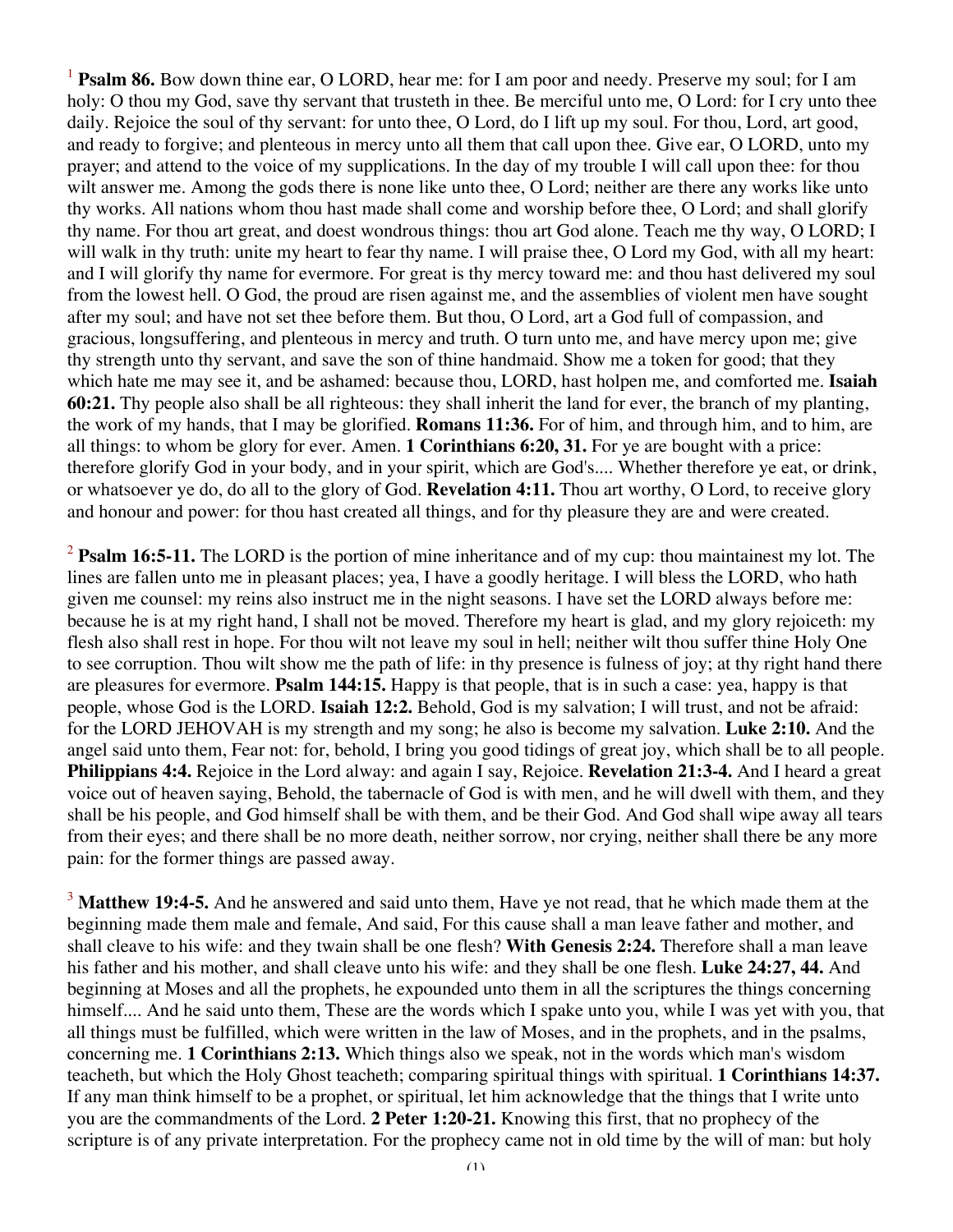men of God spake as they were moved by the Holy Ghost. **2 Peter 3:2, 15-16.** That ye may be mindful of the words which were spoken before by the holy prophets, and of the commandment of us the apostles of the Lord and Saviour.... And account that the longsuffering of our Lord is salvation; even as our beloved brother Paul also according to the wisdom given unto him hath written unto you; As also in all his epistles, speaking in them of these things; in which are some things hard to be understood, which they that are unlearned and unstable wrest, as they do also the other scriptures, unto their own destruction.

<sup>4</sup> **Deuteronomy 4:2.** Ye shall not add unto the word which I command you, neither shall ye diminish ought from it, that ye may keep the commandments of the LORD your God which I command you. **Psalm 19:7-11.** The law of the LORD is perfect, converting the soul: the testimony of the LORD is sure, making wise the simple. The statutes of the LORD are right, rejoicing the heart: the commandment of the LORD is pure, enlightening the eyes. The fear of the LORD is clean, enduring for ever: the judgments of the LORD are true and righteous altogether. More to be desired are they than gold, yea, than much fine gold: sweeter also than honey and the honeycomb. Moreover by them is thy servant warned: and in keeping of them there is great reward. **Isaiah 8:20.** To the law and to the testimony: if they speak not according to this word, it is because there is no light in them. **John 15:11.** These things have I spoken unto you, that my joy might remain in you, and that your joy might be full. **John 20:30-31.** And many other signs truly did Jesus in the presence of his disciples, which are not written in this book: But these are written, that ye might believe that Jesus is the Christ, the Son of God; and that believing ye might have life through his name. **Acts 17:11.** These were more noble than those in Thessalonica, in that they received the word with all readiness of mind, and searched the scriptures daily, whether those things were so. **2 Timothy 3:15-17.** And that from a child thou hast known the holy scriptures, which are able to make thee wise unto salvation through faith which is in Christ Jesus. All scripture is given by inspiration of God, and is profitable for doctrine, for reproof, for correction, for instruction in righteousness: That the man of God may be perfect, thoroughly furnished unto all good works. **1 John 1:4.** And these things write we unto you, that your joy may be full.

<sup>5</sup> **Genesis 1:1.** In the beginning God created the heaven and the earth. **John 5:39.** Search the scriptures; for in them ye think ye have eternal life: and they are they which testify of me. **John 20:31.** But these are written, that ye might believe that Jesus is the Christ, the Son of God; and that believing ye might have life through his name. **Romans 10:17.** So then faith cometh by hearing, and hearing by the word of God. **2 Timothy 3:15.** And that from a child thou hast known the holy scriptures, which are able to make thee wise unto salvation through faith which is in Christ Jesus.

<sup>6</sup> **Deuteronomy 10:12-13.** And now, Israel, what doth the LORD thy God require of thee, but to fear the LORD thy God, to walk in all his ways, and to love him, and to serve the LORD thy God with all thy heart and with all thy soul, To keep the commandments of the LORD, and his statutes, which I command thee this day for thy good? **Joshua 1:8.** This book of the law shall not depart out of thy mouth; but thou shalt meditate therein day and night, that thou mayest observe to do according to all that is written therein: for then thou shalt make thy way prosperous, and then thou shalt have good success. **Psalm 119:105.** Thy word is a lamp unto my feet, and a light unto my path. **Micah 6:8.** He hath showed thee, O man, what is good; and what doth the LORD require of thee, but to do justly, and to love mercy, and to walk humbly with thy God? **2 Timothy 3:16-17.** All scripture is given by inspiration of God, and is profitable for doctrine, for reproof, for correction, for instruction in righteousness: That the man of God may be perfect, thoroughly furnished unto all good works.

<sup>7</sup> **Deuteronomy 4:15-19.** Take ye therefore good heed unto yourselves; for ye saw no manner of similitude on the day that the LORD spake unto you in Horeb out of the midst of the fire: Lest ye corrupt yourselves, and make you a graven image, the similitude of any figure, the likeness of male or female, The likeness of any beast that is on the earth, the likeness of any winged fowl that flieth in the air, The likeness of any thing that creepeth on the ground, the likeness of any fish that is in the waters beneath the earth: And lest thou lift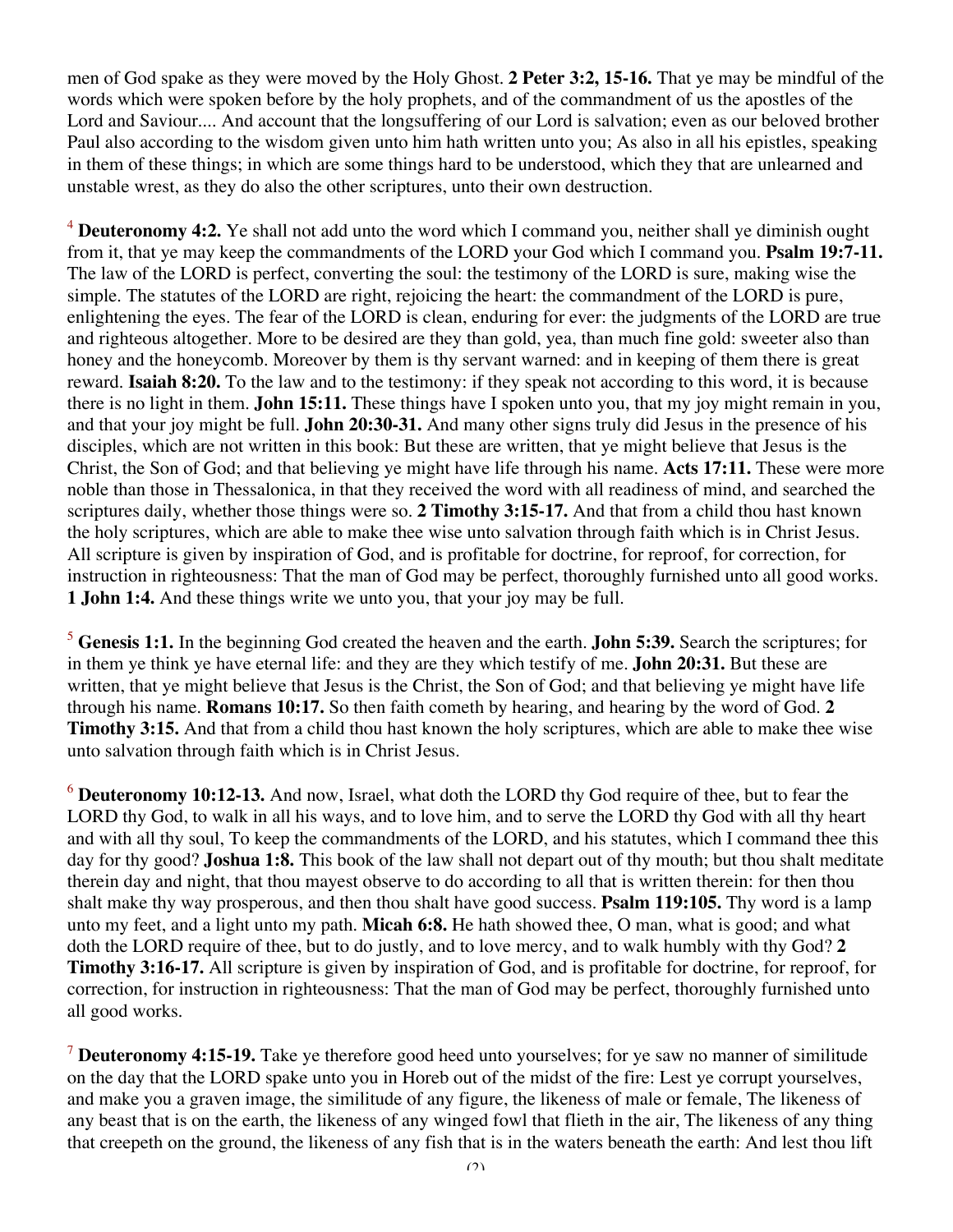up thine eyes unto heaven, and when thou seest the sun, and the moon, and the stars, even all the host of heaven, shouldest be driven to worship them, and serve them, which the LORD thy God hath divided unto all nations under the whole heaven. **Luke 24:39.** Behold my hands and my feet, that it is I myself: handle me, and see; for a spirit hath not flesh and bones, as ye see me have. **John 1:18.** No man hath seen God at any time; the only begotten Son, which is in the bosom of the Father, he hath declared him. **John 4:24.** God is a Spirit: and they that worship him must worship him in spirit and in truth. **Acts 17:29.** Forasmuch then as we are the offspring of God, we ought not to think that the Godhead is like unto gold, or silver, or stone, graven by art and man's device.

<sup>8</sup> **1 Kings 8:27.** But will God indeed dwell on the earth? behold, the heaven and heaven of heavens cannot contain thee; how much less this house that I have builded? **Psalm 139:7-10.** Whither shall I go from thy spirit? or whither shall I flee from thy presence? If I ascend up into heaven, thou art there: if I make my bed in hell, behold, thou art there. If I take the wings of the morning, and dwell in the uttermost parts of the sea; Even there shall thy hand lead me, and thy right hand shall hold me. **Psalm 145:3.** Great is the LORD, and greatly to be praised; and his greatness is unsearchable. **Psalm 147:5.** Great is our Lord, and of great power: his understanding is infinite. **Jeremiah 23:24.** Can any hide himself in secret places that I shall not see him? saith the LORD. Do not I fill heaven and earth? saith the LORD. **Romans 11:33-36.** O the depth of the riches both of the wisdom and knowledge of God! how unsearchable are his judgments, and his ways past finding out! For who hath known the mind of the Lord? or who hath been his counsellor? Or who hath first given to him, and it shall be recompensed unto him again? For of him, and through him, and to him, are all things: to whom be glory for ever. Amen.

<sup>9</sup> **Deuteronomy 33:27.** The eternal God is thy refuge, and underneath are the everlasting arms: and he shall thrust out the enemy from before thee; and shall say, Destroy them. **Psalm 90:2.** Before the mountains were brought forth, or ever thou hadst formed the earth and the world, even from everlasting to everlasting, thou art God. **Psalm 102:12, 24-27.** But thou, O LORD, shalt endure for ever; and thy remembrance unto all generations.... I said, O my God, take me not away in the midst of my days: thy years are throughout all generations. Of old hast thou laid the foundation of the earth: and the heavens are the work of thy hands. They shall perish, but thou shalt endure: yea, all of them shall wax old like a garment; as a vesture shalt thou change them, and they shall be changed: But thou art the same, and thy years shall have no end. **Revelation 1:4, 8.** John to the seven churches which are in Asia: Grace be unto you, and peace, from him which is, and which was, and which is to come; and from the seven Spirits which are before his throne.... I am Alpha and Omega, the beginning and the ending, saith the Lord, which is, and which was, and which is to come, the Almighty.

<sup>10</sup> **Psalm 33:11.** The counsel of the LORD standeth for ever, the thoughts of his heart to all generations. **Malachi 3:6.** For I am the LORD, I change not; therefore ye sons of Jacob are not consumed. **Hebrews 1:12.** And as a vesture shalt thou fold them up, and they shall be changed: but thou art the same, and thy years shall not fail. **Hebrews 6:17-18.** Wherein God, willing more abundantly to show unto the heirs of promise the immutability of his counsel, confirmed it by an oath: That by two immutable things, in which it was impossible for God to lie, we might have a strong consolation, who have fled for refuge to lay hold upon the hope set before us: **Hebrews 13:8.** Jesus Christ the same yesterday, and to day, and for ever. **James 1:17.** Every good gift and every perfect gift is from above, and cometh down from the Father of lights, with whom is no variableness, neither shadow of turning.

<sup>11</sup> **Exodus 3:14.** And God said unto Moses, I AM THAT I AM: and he said, Thus shalt thou say unto the children of Israel, I AM hath sent me unto you. **Psalm 115:2-3.** Wherefore should the heathen say, Where is now their God? But our God is in the heavens: he hath done whatsoever he hath pleased. **1 Timothy 1:17.** Now unto the King eternal, immortal, invisible, the only wise God, be honour and glory for ever and ever. Amen. **1 Timothy 6:15-16.** Which in his times he shall show, who is the blessed and only Potentate, the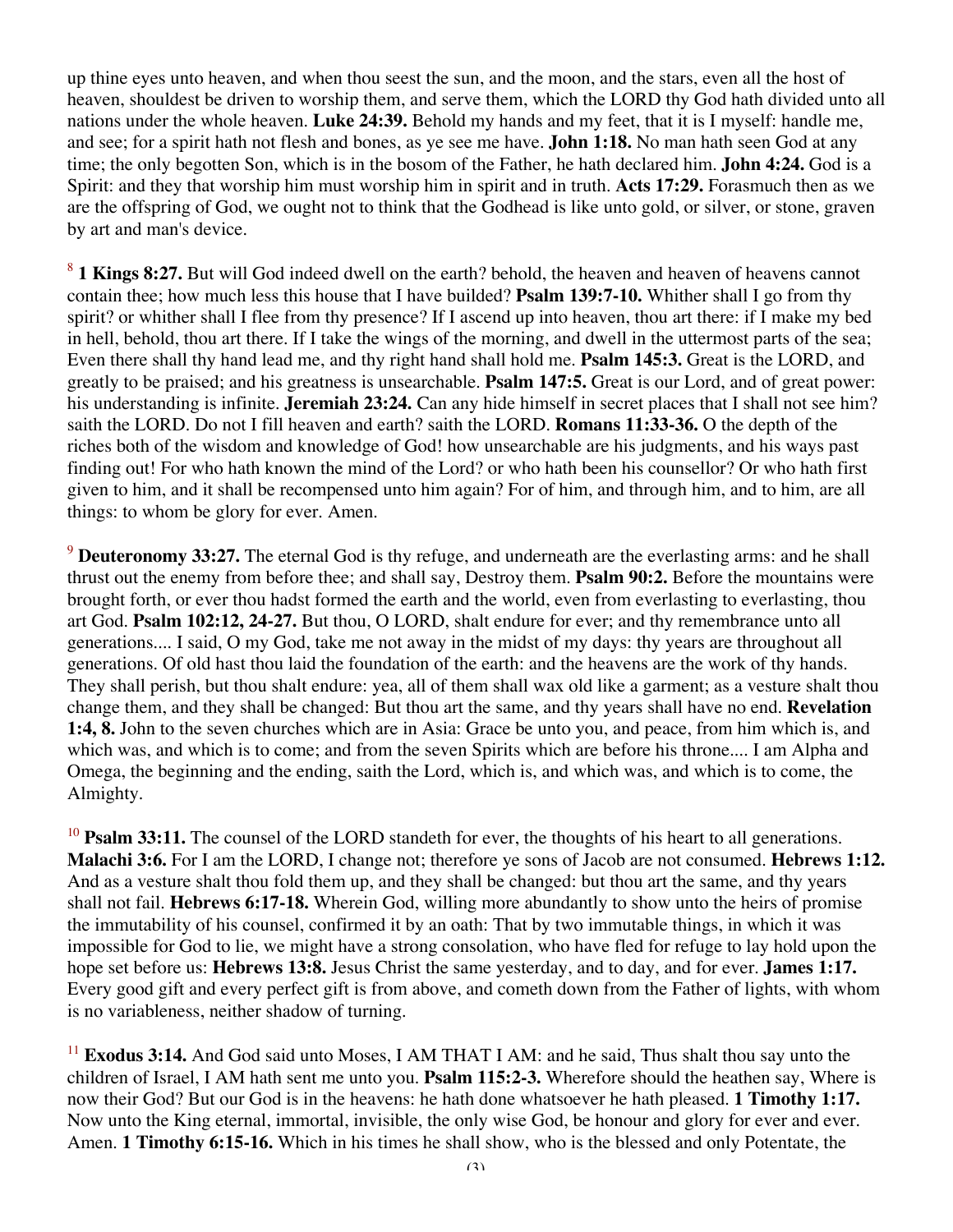King of kings, and Lord of lords; Who only hath immortality, dwelling in the light which no man can approach unto; whom no man hath seen, nor can see: to whom be honour and power everlasting. Amen.

<sup>12</sup> **Psalm 104:24.** O LORD, how manifold are thy works! in wisdom hast thou made them all: the earth is full of thy riches. **Romans 11:33-34.** O the depth of the riches both of the wisdom and knowledge of God! how unsearchable are his judgments, and his ways past finding out! For who hath known the mind of the Lord? or who hath been his counsellor? **Hebrews 4:13.** Neither is there any creature that is not manifest in his sight: but all things are naked and opened unto the eyes of him with whom we have to do. **1 John 3:20.** For if our heart condemn us, God is greater than our heart, and knoweth all things.

<sup>13</sup> Genesis 17:1. And when Abram was ninety years old and nine, the LORD appeared to Abram, and said unto him, I am the Almighty God; walk before me, and be thou perfect. **Psalm 62:11.** God hath spoken once; twice have I heard this; that power belongeth unto God. **Jeremiah 32:17.** Ah Lord GOD! behold, thou hast made the heaven and the earth by thy great power and stretched out arm, and there is nothing too hard for thee: **Matthew 19:26.** But Jesus beheld them, and said unto them, With men this is impossible; but with God all things are possible. **Revelation 1:8.** I am Alpha and Omega, the beginning and the ending, saith the Lord, which is, and which was, and which is to come, the Almighty.

<sup>14</sup> **Hebrews 1:13.** But to which of the angels said he at any time, Sit on my right hand, until I make thine enemies thy footstool? **1 Peter 1:15-16.** But as he which hath called you is holy, so be ye holy in all manner of conversation; Because it is written, Be ye holy; for I am holy. **1 John 3:3, 5.** And every man that hath this hope in him purifieth himself, even as he is pure.... And ye know that he was manifested to take away our sins; and in him is no sin. **Revelation 15:4.** Who shall not fear thee, O Lord, and glorify thy name? for thou only art holy: for all nations shall come and worship before thee; for thy judgments are made manifest.

<sup>15</sup> **Genesis 18:25.** That be far from thee to do after this manner, to slay the righteous with the wicked: and that the righteous should be as the wicked, that be far from thee: Shall not the Judge of all the earth do right? **Exodus 34:6-7.** And the LORD passed by before him, and proclaimed, The LORD, The LORD God, merciful and gracious, longsuffering, and abundant in goodness and truth, Keeping mercy for thousands, forgiving iniquity and transgression and sin, and that will by no means clear the guilty; visiting the iniquity of the fathers upon the children, and upon the children's children, unto the third and to the fourth generation. **Deuteronomy 32:4.** He is the Rock, his work is perfect: for all his ways are judgment: a God of truth and without iniquity, just and right is he. **Psalm 96:13.** Before the LORD: for he cometh, for he cometh to judge the earth: he shall judge the world with righteousness, and the people with his truth. **Romans 3:5, 26.** But if our unrighteousness commend the righteousness of God, what shall we say? Is God unrighteous who taketh vengeance? (I speak as a man).... To declare, I say, at this time his righteousness: that he might be just, and the justifier of him which believeth in Jesus.

<sup>16</sup> **Psalm 103:5.** Who satisfieth thy mouth with good things; so that thy youth is renewed like the eagle's. **Psalm 107:8.** Oh that men would praise the LORD for his goodness, and for his wonderful works to the children of men! **Matthew 19:7.** They say unto him, Why did Moses then command to give a writing of divorcement, and to put her away? **Romans 2:4.** Or despisest thou the riches of his goodness and forbearance and longsuffering; not knowing that the goodness of God leadeth thee to repentance?

<sup>17</sup> **Exodus 34:6.** And the LORD passed by before him, and proclaimed, The LORD, The LORD God, merciful and gracious, longsuffering, and abundant in goodness and truth, **Deuteronomy 32:4.** He is the Rock, his work is perfect: for all his ways are judgment: a God of truth and without iniquity, just and right is he. **Psalm 86:15.** But thou, O Lord, art a God full of compassion, and gracious, longsuffering, and plenteous in mercy and truth. **Psalm 117:2.** For his merciful kindness is great toward us: and the truth of the LORD endureth for ever. Praise ye the LORD. **Hebrews 6:18.** That by two immutable things, in which it was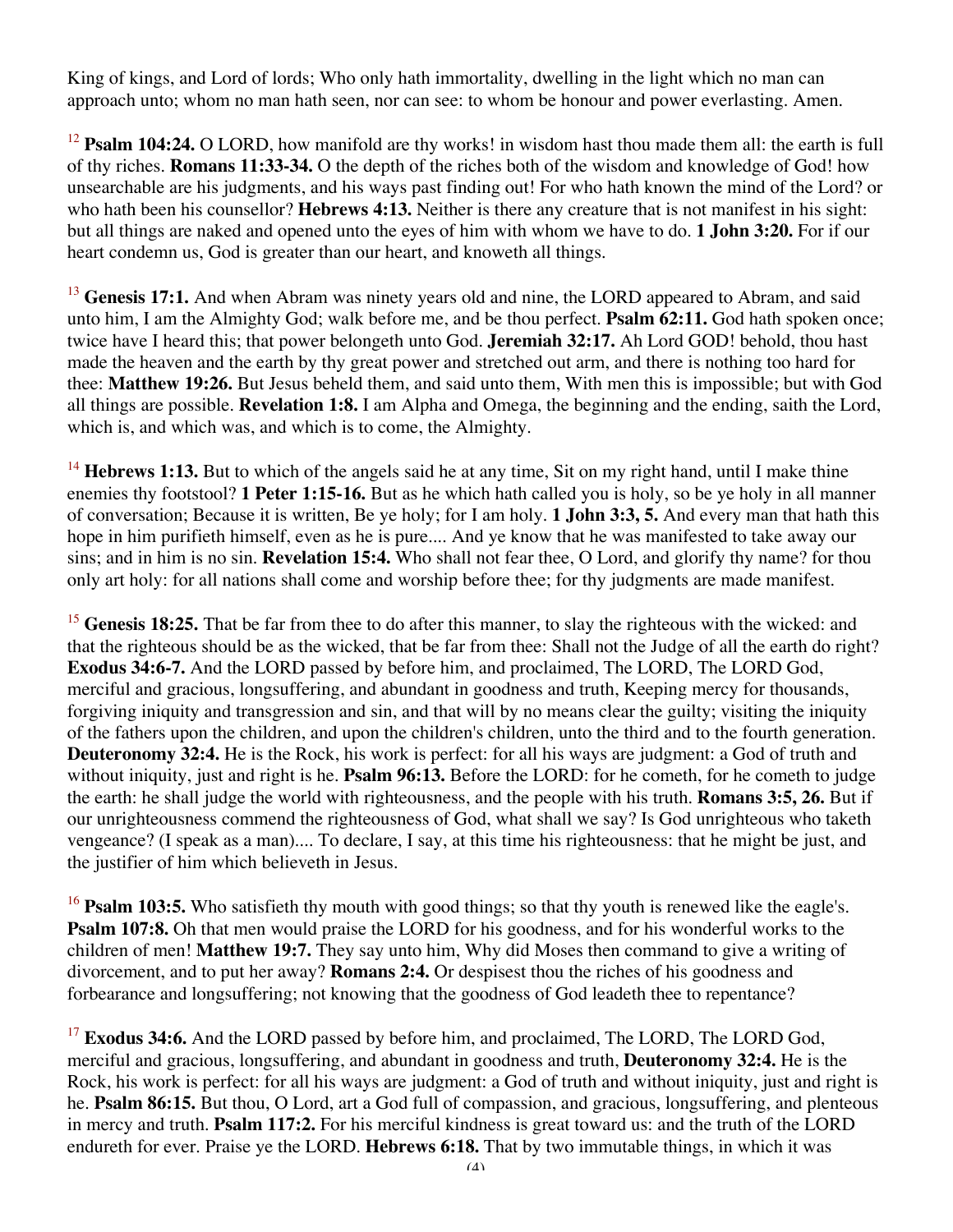impossible for God to lie, we might have a strong consolation, who have fled for refuge to lay hold upon the hope set before us.

<sup>18</sup> **Deuteronomy 6:4.** Hear, O Israel: The LORD our God is one LORD: **Isaiah 44:6.** Thus saith the LORD the King of Israel, and his redeemer the LORD of hosts; I am the first, and I am the last; and beside me there is no God. **Isaiah 45:21-22.** Tell ye, and bring them near; yea, let them take counsel together: who hath declared this from ancient time? who hath told it from that time? have not I the LORD? and there is no God else beside me; a just God and a Saviour; there is none beside me. Look unto me, and be ye saved, all the ends of the earth: for I am God, and there is none else. **1 Corinthians 8:4-6.** As concerning therefore the eating of those things that are offered in sacrifice unto idols, we know that an idol is nothing in the world, and that there is none other God but one. For though there be that are called gods, whether in heaven or in earth, (as there be gods many, and lords many,) But to us there is but one God, the Father, of whom are all things, and we in him; and one Lord Jesus Christ, by whom are all things, and we by him.

<sup>19</sup> **Jeremiah 10:10.** But the LORD is the true God, he is the living God, and an everlasting king: at his wrath the earth shall tremble, and the nations shall not be able to abide his indignation. **John 17:3.** And this is life eternal, that they might know thee the only true God, and Jesus Christ, whom thou hast sent. **1 Thessalonians 1:9.** For they themselves show of us what manner of entering in we had unto you, and how ye turned to God from idols to serve the living and true God; **1 John 5:20.** And we know that the Son of God is come, and hath given us an understanding, that we may know him that is true, and we are in him that is true, even in his Son Jesus Christ. This is the true God, and eternal life.

<sup>20</sup> Matthew 3:16-17. And Jesus, when he was baptized, went up straightway out of the water: and, lo, the heavens were opened unto him, and he saw the Spirit of God descending like a dove, and lighting upon him: And lo a voice from heaven, saying, This is my beloved Son, in whom I am well pleased. **Matthew 28:19.** Go ye therefore, and teach all nations, baptizing them in the name of the Father, and of the Son, and of the Holy Ghost: **2 Corinthians 13:14.** The grace of the Lord Jesus Christ, and the love of God, and the communion of the Holy Ghost, be with you all. Amen. **1 Peter 1:2.** Elect according to the foreknowledge of God the Father, through sanctification of the Spirit, unto obedience and sprinkling of the blood of Jesus Christ: Grace unto you, and peace, be multiplied.

<sup>21</sup> **Psalm 45:6.** Thy throne, O God, is for ever and ever: the sceptre of thy kingdom is a right sceptre. **John 1:1.** In the beginning was the Word, and the Word was with God, and the Word was God. **John 17:5.** And now, O Father, glorify thou me with thine own self with the glory which I had with thee before the world was. **Acts 5:3-4.** But Peter said, Ananias, why hath Satan filled thine heart to lie to the Holy Ghost, and to keep back part of the price of the land? Whiles it remained, was it not thine own? and after it was sold, was it not in thine own power? why hast thou conceived this thing in thine heart? thou hast not lied unto men, but unto God. **Romans 9:5.** Whose are the fathers, and of whom as concerning the flesh Christ came, who is over all, God blessed for ever. Amen. **Colossians 2:9.** For in him dwelleth all the fulness of the Godhead bodily. **Jude 1:24-25.** Now unto him that is able to keep you from falling, and to present you faultless before the presence of his glory with exceeding joy, To the only wise God our Saviour, be glory and majesty, dominion and power, both now and for ever. Amen.

<sup>22</sup> **Psalm 33:11.** The counsel of the LORD standeth for ever, the thoughts of his heart to all generations. **Isaiah 14:24.** The LORD of hosts hath sworn, saying, Surely as I have thought, so shall it come to pass; and as I have purposed, so shall it stand: **Acts 2:23.** Him, being delivered by the determinate counsel and foreknowledge of God, ye have taken, and by wicked hands have crucified and slain: **Ephesians 1:11-12.** In whom also we have obtained an inheritance, being predestinated according to the purpose of him who worketh all things after the counsel of his own will: That we should be to the praise of his glory, who first trusted in Christ.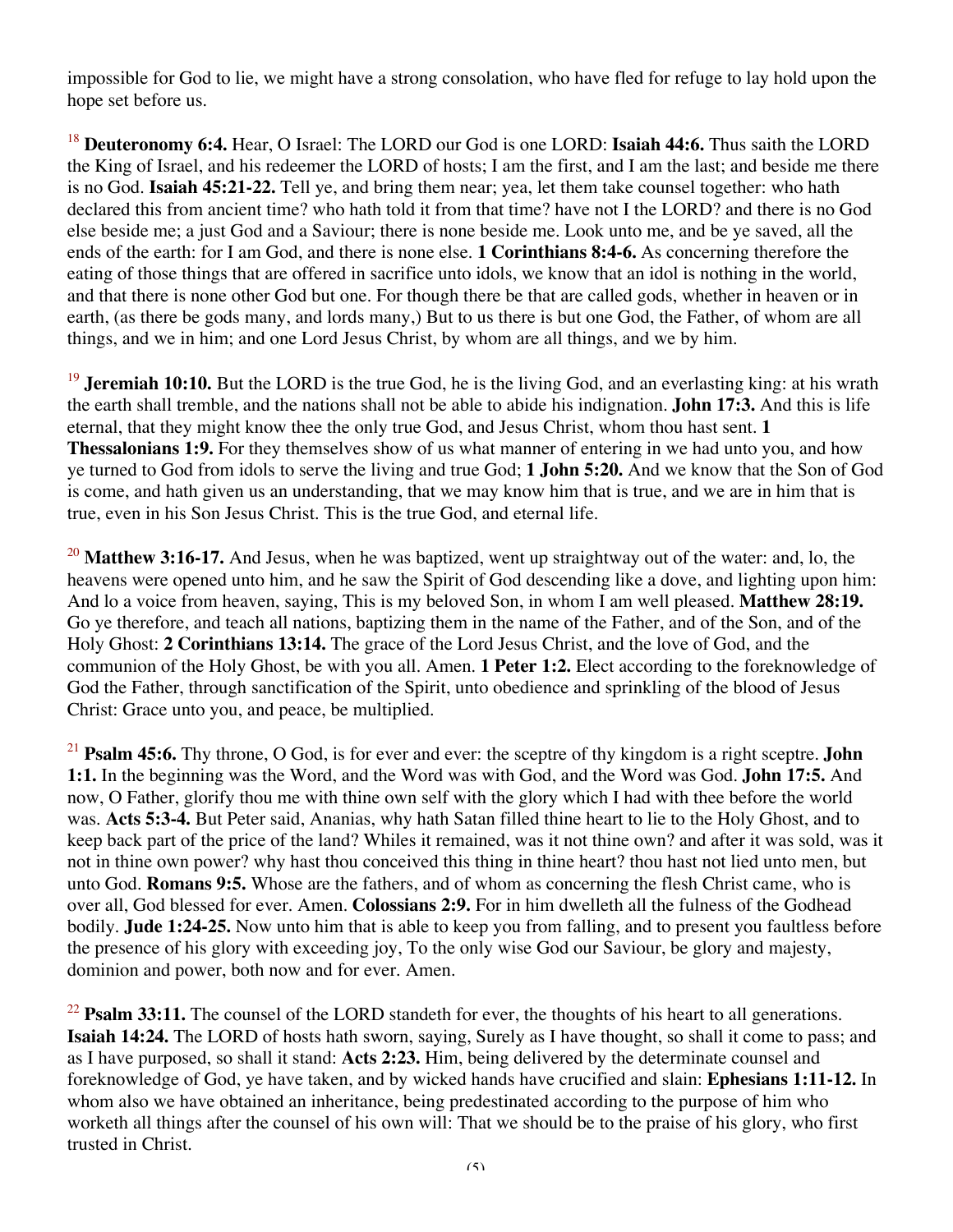<sup>23</sup> **Psalm 148:8.** Fire, and hail; snow, and vapours; stormy wind fulfilling his word: **Isaiah 40:26.** Lift up your eyes on high, and behold who hath created these things, that bringeth out their host by number: he calleth them all by names by the greatness of his might, for that he is strong in power; not one faileth. **Daniel 4:35.** And all the inhabitants of the earth are reputed as nothing: and he doeth according to his will in the army of heaven, and among the inhabitants of the earth: and none can stay his hand, or say unto him, What doest thou? **Acts 4:24-28.** And when they heard that, they lifted up their voice to God with one accord, and said, Lord, thou art God, which hast made heaven, and earth, and the sea, and all that in them is: Who by the mouth of thy servant David hast said, Why did the heathen rage, and the people imagine vain things? The kings of the earth stood up, and the rulers were gathered together against the Lord, and against his Christ. For of a truth against thy holy child Jesus, whom thou hast anointed, both Herod, and Pontius Pilate, with the Gentiles, and the people of Israel, were gathered together, For to do whatsoever thy hand and thy counsel determined before to be done. **Revelation 4:11.** Thou art worthy, O Lord, to receive glory and honour and power: for thou hast created all things, and for thy pleasure they are and were created.

<sup>24</sup> Genesis 1:1. In the beginning God created the heaven and the earth. **Psalm 33:6, 9.** By the word of the LORD were the heavens made; and all the host of them by the breath of his mouth.... For he spake, and it was done; he commanded, and it stood fast. **Hebrews 11:3.** Through faith we understand that the worlds were framed by the word of God, so that things which are seen were not made of things which do appear.

<sup>25</sup> Genesis 1:31. And God saw every thing that he had made, and, behold, it was very good. And the evening and the morning were the sixth day.

<sup>26</sup> Genesis 1:27. So God created man in his own image, in the image of God created he him; male and female created he them.

<sup>27</sup> Colossians 3:10. And have put on the new man, which is renewed in knowledge after the image of him that created him.

<sup>28</sup> **Ephesians 4:24.** And that ye put on the new man, which after God is created in righteousness and true holiness.

<sup>29</sup> Genesis 1:28. And God blessed them, and God said unto them, Be fruitful, and multiply, and replenish the earth, and subdue it: and have dominion over the fish of the sea, and over the fowl of the air, and over every living thing that moveth upon the earth. **Psalm 8.** O LORD our Lord, how excellent is thy name in all the earth! who hast set thy glory above the heavens. Out of the mouth of babes and sucklings hast thou ordained strength because of thine enemies, that thou mightest still the enemy and the avenger. When I consider thy heavens, the work of thy fingers, the moon and the stars, which thou hast ordained; What is man, that thou art mindful of him? and the son of man, that thou visitest him? For thou hast made him a little lower than the angels, and hast crowned him with glory and honour. Thou madest him to have dominion over the works of thy hands; thou hast put all things under his feet: All sheep and oxen, yea, and the beasts of the field; The fowl of the air, and the fish of the sea, and whatsoever passeth through the paths of the seas. O LORD our Lord, how excellent is thy name in all the earth!

<sup>30</sup> **Psalm 145:17.** The LORD is righteous in all his ways, and holy in all his works.

<sup>31</sup> **Psalm 104:24.** O LORD, how manifold are thy works! in wisdom hast thou made them all: the earth is full of thy riches.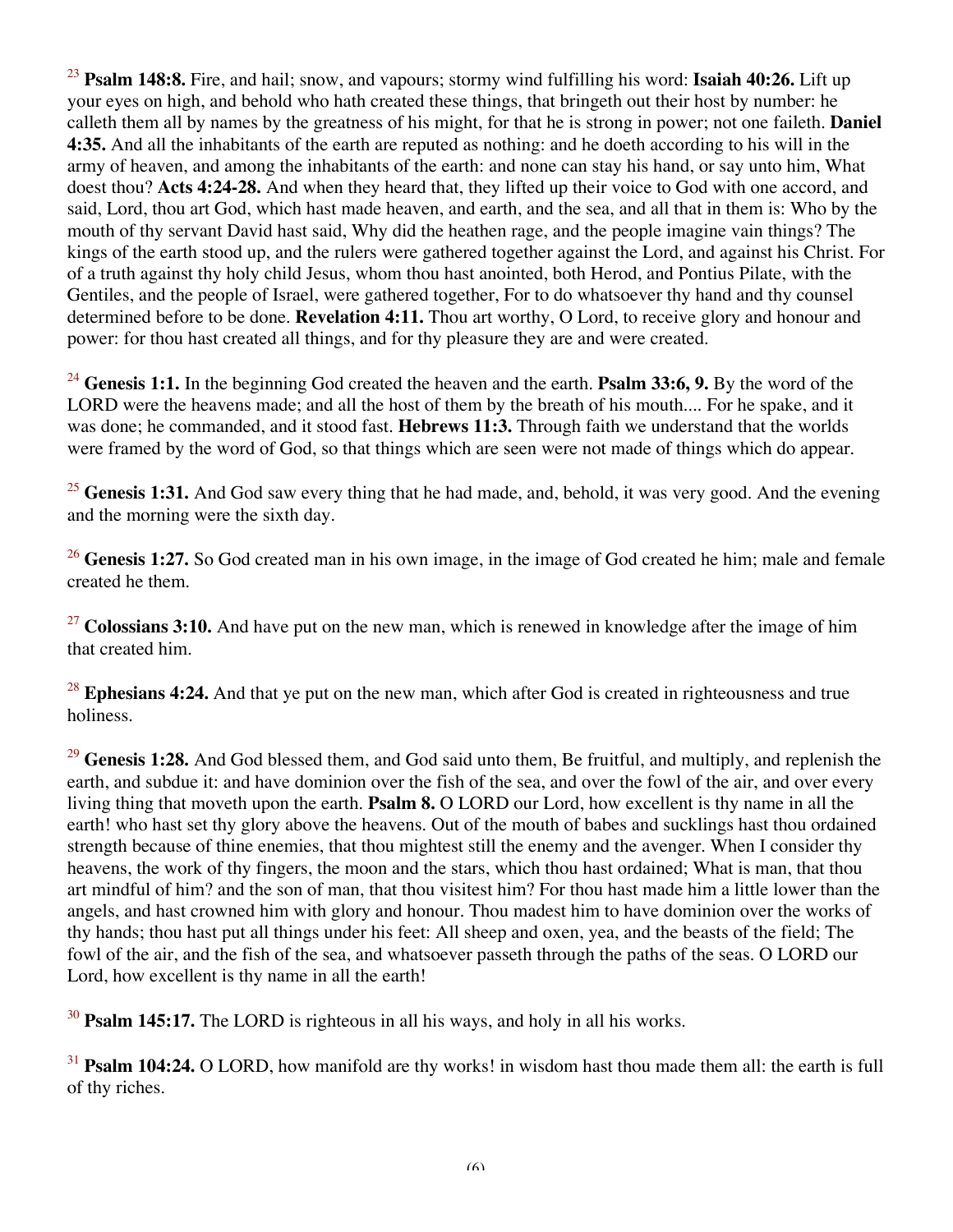<sup>32</sup> **Hebrews 1:3.** Who being the brightness of his glory, and the express image of his person, and upholding all things by the word of his power, when he had by himself purged our sins, sat down on the right hand of the Majesty on high

<sup>33</sup> Nehemiah 9:6. Thou, even thou, art LORD alone; thou hast made heaven, the heaven of heavens, with all their host, the earth, and all things that are therein, the seas, and all that is therein, and thou preservest them all; and the host of heaven worshippeth thee.

<sup>34</sup> Ephesians 1:19-22. And what is the exceeding greatness of his power to us-ward who believe, according to the working of his mighty power, Which he wrought in Christ, when he raised him from the dead, and set him at his own right hand in the heavenly places, Far above all principality, and power, and might, and dominion, and every name that is named, not only in this world, but also in that which is to come: And hath put all things under his feet, and gave him to be the head over all things to the church

<sup>35</sup> **Psalm 36:6.** Thy righteousness is like the great mountains; thy judgments are a great deep: O LORD, thou preservest man and beast. **Proverbs 16:33.** The lot is cast into the lap; but the whole disposing thereof is of the LORD. **Matthew 10:30.** But the very hairs of your head are all numbered.

<sup>36</sup> Genesis 2:16-17. And the LORD God commanded the man, saying, Of every tree of the garden thou mayest freely eat: But of the tree of the knowledge of good and evil, thou shalt not eat of it: for in the day that thou eatest thereof thou shalt surely die. **James 2:10.** For whosoever shall keep the whole law, and yet offend in one point, he is guilty of all.

<sup>37</sup> Genesis 3:6-8, 13. And when the woman saw that the tree was good for food, and that it was pleasant to the eyes, and a tree to be desired to make one wise, she took of the fruit thereof, and did eat, and gave also unto her husband with her; and he did eat. And the eyes of them both were opened, and they knew that they were naked; and they sewed fig leaves together, and made themselves aprons. And they heard the voice of the LORD God walking in the garden in the cool of the day: and Adam and his wife hid themselves from the presence of the LORD God amongst the trees of the garden.... And the LORD God said unto the woman, What is this that thou hast done? And the woman said, The serpent beguiled me, and I did eat. **2 Corinthians 11:3.** But I fear, lest by any means, as the serpent beguiled Eve through his subtlety, so your minds should be corrupted from the simplicity that is in Christ.

<sup>38</sup> **Leviticus 5:17.** And if a soul sin, and commit any of these things which are forbidden to be done by the commandments of the LORD; though he wist it not, yet is he guilty, and shall bear his iniquity. **James 4:17.** Therefore to him that knoweth to do good, and doeth it not, to him it is sin. **1 John 3:4.** Whosoever committeth sin transgresseth also the law: for sin is the transgression of the law.

<sup>39</sup> Genesis 3:6. And when the woman saw that the tree was good for food, and that it was pleasant to the eyes, and a tree to be desired to make one wise, she took of the fruit thereof, and did eat, and gave also unto her husband with her; and he did eat.

<sup>40</sup> Genesis 2:16-17. And the LORD God commanded the man, saying, Of every tree of the garden thou mayest freely eat: But of the tree of the knowledge of good and evil, thou shalt not eat of it: for in the day that thou eatest thereof thou shalt surely die. **James 2:10.** For whosoever shall keep the whole law, and yet offend in one point, he is guilty of all.

<sup>41</sup> **Romans 5:12-21.** Wherefore, as by one man sin entered into the world, and death by sin; and so death passed upon all men, for that all have sinned: (For until the law sin was in the world: but sin is not imputed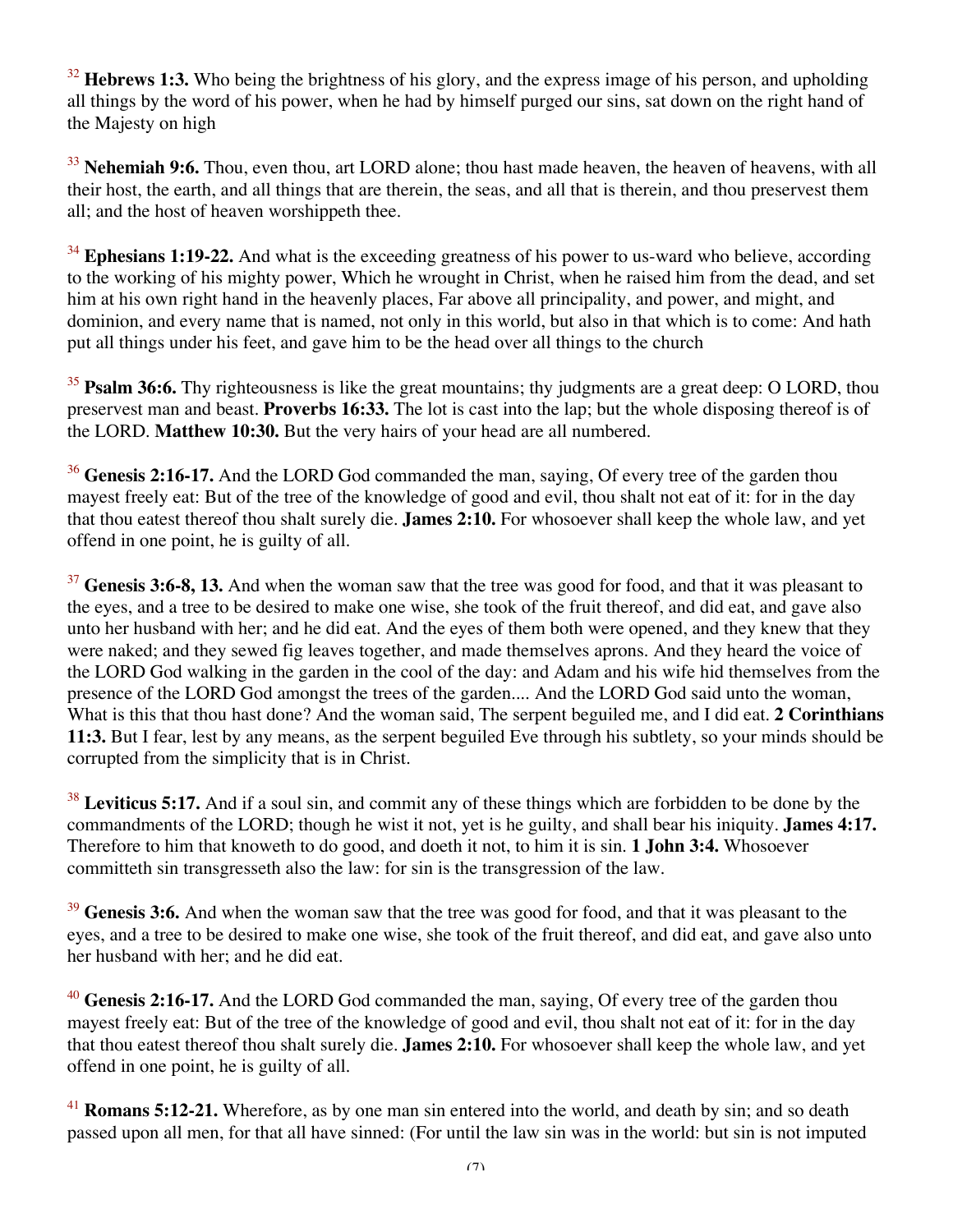when there is no law. Nevertheless death reigned from Adam to Moses, even over them that had not sinned after the similitude of Adam's transgression, who is the figure of him that was to come. But not as the offence, so also is the free gift. For if through the offence of one many be dead, much more the grace of God, and the gift by grace, which is by one man, Jesus Christ, hath abounded unto many. And not as it was by one that sinned, so is the gift: for the judgment was by one to condemnation, but the free gift is of many offences unto justification. For if by one man's offence death reigned by one; much more they which receive abundance of grace and of the gift of righteousness shall reign in life by one, Jesus Christ.) Therefore as by the offence of one judgment came upon all men to condemnation; even so by the righteousness of one the free gift came upon all men unto justification of life. For as by one man's disobedience many were made sinners, so by the obedience of one shall many be made righteous. Moreover the law entered, that the offence might abound. But where sin abounded, grace did much more abound: That as sin hath reigned unto death, even so might grace reign through righteousness unto eternal life by Jesus Christ our Lord. **1 Corinthians 15:22.** For as in Adam all die, even so in Christ shall all be made alive.

<sup>42</sup> Genesis 3:16-19, 23. Unto the woman he said, I will greatly multiply thy sorrow and thy conception; in sorrow thou shalt bring forth children; and thy desire shall be to thy husband, and he shall rule over thee. And unto Adam he said, Because thou hast hearkened unto the voice of thy wife, and hast eaten of the tree, of which I commanded thee, saying, Thou shalt not eat of it: cursed is the ground for thy sake; in sorrow shalt thou eat of it all the days of thy life; Thorns also and thistles shall it bring forth to thee; and thou shalt eat the herb of the field; In the sweat of thy face shalt thou eat bread, till thou return unto the ground; for out of it wast thou taken: for dust thou art, and unto dust shalt thou return.... Therefore the LORD God sent him forth from the garden of Eden, to till the ground from whence he was taken. **Romans 3:16.** Destruction and misery are in their ways: **Romans 5:12.** Wherefore, as by one man sin entered into the world, and death by sin; and so death passed upon all men, for that all have sinned: **Ephesians 2:1.** And you hath he quickened, who were dead in trespasses and sins.

<sup>43</sup> **Romans 5:12, 19.** Wherefore, as by one man sin entered into the world, and death by sin; and so death passed upon all men, for that all have sinned.... For as by one man's disobedience many were made sinners, so by the obedience of one shall many be made righteous.

<sup>44</sup> **Romans 3:10.** As it is written, There is none righteous, no, not one: **Colossians 3:10.** And have put on the new man, which is renewed in knowledge after the image of him that created him: **Ephesians 4:24.** And that ye put on the new man, which after God is created in righteousness and true holiness.

<sup>45</sup> **Psalm 51:5.** Behold, I was shapen in iniquity, and in sin did my mother conceive me. **John 3:6.** That which is born of the flesh is flesh; and that which is born of the Spirit is spirit. **Romans 3:18.** There is no fear of God before their eyes. **Romans 8:7-8.** Because the carnal mind is enmity against God: for it is not subject to the law of God, neither indeed can be. So then they that are in the flesh cannot please God. **Ephesians 2:3.** Among whom also we all had our conversation in times past in the lusts of our flesh, fulfilling the desires of the flesh and of the mind; and were by nature the children of wrath, even as others.

<sup>46</sup> Genesis 6:5. And God saw that the wickedness of man was great in the earth, and that every imagination of the thoughts of his heart was only evil continually. **Psalm 53:1-3.** The fool hath said in his heart, There is no God. Corrupt are they, and have done abominable iniquity: there is none that doeth good. God looked down from heaven upon the children of men, to see if there were any that did understand, that did seek God. Every one of them is gone back: they are altogether become filthy; there is none that doeth good, no, not one. **Matthew 15:19.** For out of the heart proceed evil thoughts, murders, adulteries, fornications, thefts, false witness, blasphemies: **Romans 3:10-18, 23.** As it is written, There is none righteous, no, not one: There is none that understandeth, there is none that seeketh after God. They are all gone out of the way, they are together become unprofitable; there is none that doeth good, no, not one. Their throat is an open sepulchre;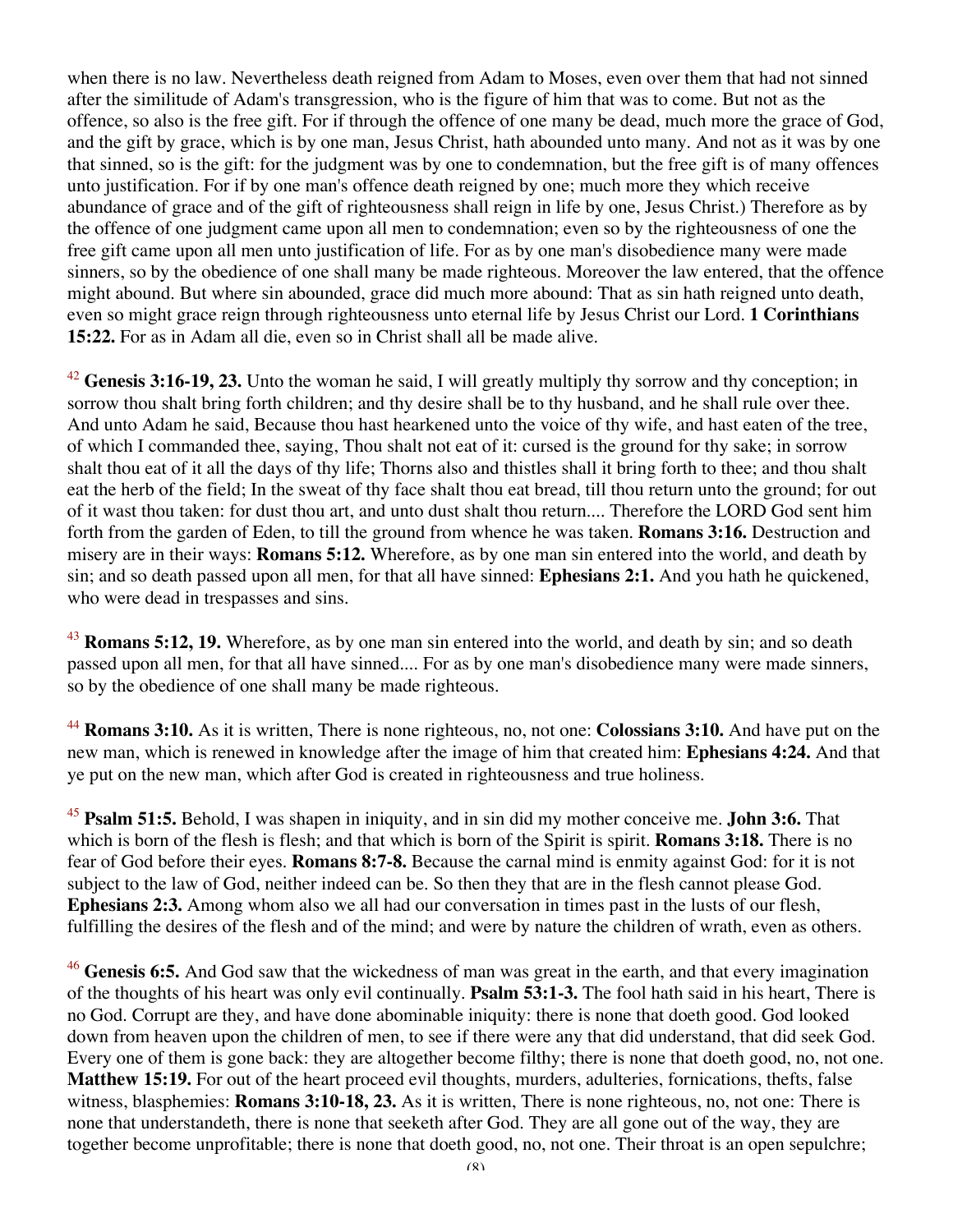with their tongues they have used deceit; the poison of asps is under their lips: Whose mouth is full of cursing and bitterness: Their feet are swift to shed blood: Destruction and misery are in their ways: And the way of peace have they not known: There is no fear of God before their eyes.... For all have sinned, and come short of the glory of God; **Galatians 5:19-21.** Now the works of the flesh are manifest, which are these; Adultery, fornication, uncleanness, lasciviousness, Idolatry, witchcraft, hatred, variance, emulations, wrath, strife, seditions, heresies, Envyings, murders, drunkenness, revellings, and such like: of the which I tell you before, as I have also told you in time past, that they which do such things shall not inherit the kingdom of God. **James 1:14-15.** But every man is tempted, when he is drawn away of his own lust, and enticed. Then when lust hath conceived, it bringeth forth sin: and sin, when it is finished, bringeth forth death.

<sup>47</sup> Genesis 3:8, 24. And they heard the voice of the LORD God walking in the garden in the cool of the day: and Adam and his wife hid themselves from the presence of the LORD God amongst the trees of the garden.... So he drove out the man; and he placed at the east of the garden of Eden Cherubims, and a flaming sword which turned every way, to keep the way of the tree of life. **John 8:34, 42, 44.** Jesus answered them, Verily, verily, I say unto you, Whosoever committeth sin is the servant of sin.... Jesus said unto them, If God were your Father, ye would love me: for I proceeded forth and came from God; neither came I of myself, but he sent me.... Ye are of your father the devil, and the lusts of your father ye will do. He was a murderer from the beginning, and abode not in the truth, because there is no truth in him. When he speaketh a lie, he speaketh of his own: for he is a liar, and the father of it. **Ephesians 2:12.** That at that time ye were without Christ, being aliens from the commonwealth of Israel, and strangers from the covenants of promise, having no hope, and without God in the world: **Ephesians 4:18.** Having the understanding darkened, being alienated from the life of God through the ignorance that is in them, because of the blindness of their heart.

<sup>48</sup> **John 3:36.** He that believeth on the Son hath everlasting life: and he that believeth not the Son shall not see life; but the wrath of God abideth on him. **Romans 1:18.** For the wrath of God is revealed from heaven against all ungodliness and unrighteousness of men, who hold the truth in unrighteousness; **Ephesians 2:3.** Among whom also we all had our conversation in times past in the lusts of our flesh, fulfilling the desires of the flesh and of the mind; and were by nature the children of wrath, even as others. **Ephesians 5:6.** Let no man deceive you with vain words: for because of these things cometh the wrath of God upon the children of disobedience.

<sup>49</sup> Galatians 3:10. For as many as are of the works of the law are under the curse: for it is written, Cursed is every one that continueth not in all things which are written in the book of the law to do them. **Revelation 22:3.** And there shall be no more curse: but the throne of God and of the Lamb shall be in it; and his servants shall serve him.

<sup>50</sup> **Genesis 3:16-19.** Unto the woman he said, I will greatly multiply thy sorrow and thy conception; in sorrow thou shalt bring forth children; and thy desire shall be to thy husband, and he shall rule over thee. And unto Adam he said, Because thou hast hearkened unto the voice of thy wife, and hast eaten of the tree, of which I commanded thee, saying, Thou shalt not eat of it: cursed is the ground for thy sake; in sorrow shalt thou eat of it all the days of thy life; Thorns also and thistles shall it bring forth to thee; and thou shalt eat the herb of the field; In the sweat of thy face shalt thou eat bread, till thou return unto the ground; for out of it wast thou taken: for dust thou art, and unto dust shalt thou return. **Job 5:7.** Yet man is born unto trouble, as the sparks fly upward. **Ecclesiastes 2:22-23.** For what hath man of all his labour, and of the vexation of his heart, wherein he hath laboured under the sun? For all his days are sorrows, and his travail grief; yea, his heart taketh not rest in the night. This is also vanity. **Romans 8:18-23.** For I reckon that the sufferings of this present time are not worthy to be compared with the glory which shall be revealed in us. For the earnest expectation of the creature waiteth for the manifestation of the sons of God. For the creature was made subject to vanity, not willingly, but by reason of him who hath subjected the same in hope, Because the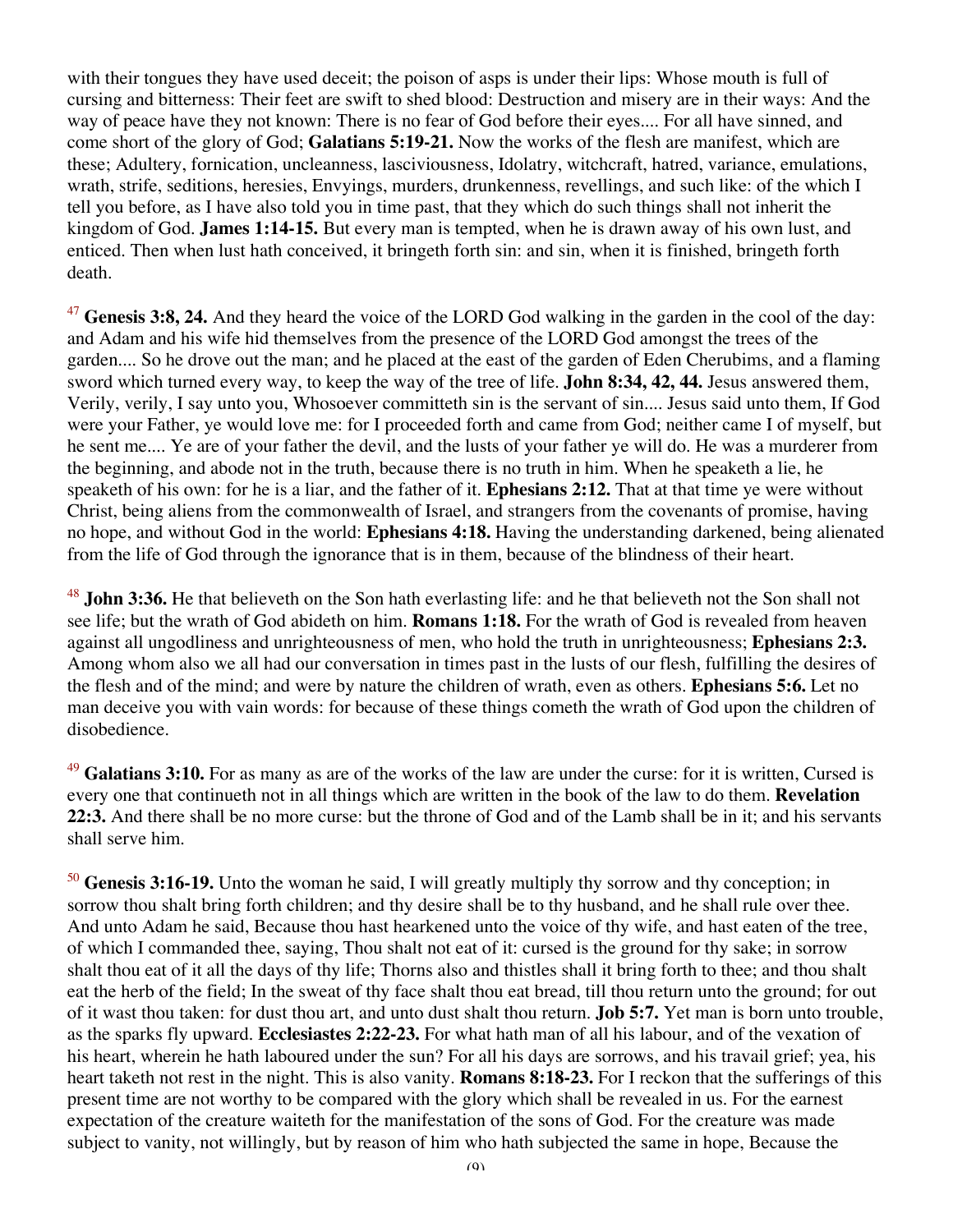creature itself also shall be delivered from the bondage of corruption into the glorious liberty of the children of God. For we know that the whole creation groaneth and travaileth in pain together until now. And not only they, but ourselves also, which have the firstfruits of the Spirit, even we ourselves groan within ourselves, waiting for the adoption, to wit, the redemption of our body.

<sup>51</sup> **Ezekiel 18:4.** Behold, all souls are mine; as the soul of the father, so also the soul of the son is mine: the soul that sinneth, it shall die. **Romans 5:12.** Wherefore, as by one man sin entered into the world, and death by sin; and so death passed upon all men, for that all have sinned: **Romans 6:23.** For the wages of sin is death; but the gift of God is eternal life through Jesus Christ our Lord.

<sup>52</sup> **Matthew 25:41, 46.** Then shall he say also unto them on the left hand, Depart from me, ye cursed, into everlasting fire, prepared for the devil and his angels.... And these shall go away into everlasting punishment: but the righteous into life eternal. **2 Thessalonians 1:9.** Who shall be punished with everlasting destruction from the presence of the Lord, and from the glory of his power; **Revelation 14:9-11.** And the third angel followed them, saying with a loud voice, If any man worship the beast and his image, and receive his mark in his forehead, or in his hand, The same shall drink of the wine of the wrath of God, which is poured out without mixture into the cup of his indignation; and he shall be tormented with fire and brimstone in the presence of the holy angels, and in the presence of the Lamb: And the smoke of their torment ascendeth up for ever and ever: and they have no rest day nor night, who worship the beast and his image, and whosoever receiveth the mark of his name.

<sup>53</sup> **Acts 13:48.** And when the Gentiles heard this, they were glad, and glorified the word of the Lord: and as many as were ordained to eternal life believed. **Ephesians 1:4-5.** According as he hath chosen us in him before the foundation of the world, that we should be holy and without blame before him in love: Having predestinated us unto the adoption of children by Jesus Christ to himself, according to the good pleasure of his will, **2 Thessalonians 2:13-14.** But we are bound to give thanks alway to God for you, brethren beloved of the Lord, because God hath from the beginning chosen you to salvation through sanctification of the Spirit and belief of the truth: Whereunto he called you by our gospel, to the obtaining of the glory of our Lord Jesus Christ.

<sup>54</sup> **Genesis 3:15.** And I will put enmity between thee and the woman, and between thy seed and her seed; it shall bruise thy head, and thou shalt bruise his heel. **Genesis 17:7.** And I will establish my covenant between me and thee and thy seed after thee in their generations for an everlasting covenant, to be a God unto thee, and to thy seed after thee. **Exodus 19:5-6.** Now therefore, if ye will obey my voice indeed, and keep my covenant, then ye shall be a peculiar treasure unto me above all people: for all the earth is mine: And ye shall be unto me a kingdom of priests, and an holy nation. These are the words which thou shalt speak unto the children of Israel. **Jeremiah 31:31-34.** Behold, the days come, saith the LORD, that I will make a new covenant with the house of Israel, and with the house of Judah: Not according to the covenant that I made with their fathers in the day that I took them by the hand to bring them out of the land of Egypt; which my covenant they brake, although I was an husband unto them, saith the LORD: But this shall be the covenant that I will make with the house of Israel; After those days, saith the LORD, I will put my law in their inward parts, and write it in their hearts; and will be their God, and they shall be my people. And they shall teach no more every man his neighbour, and every man his brother, saying, Know the LORD: for they shall all know me, from the least of them unto the greatest of them, saith the LORD: for I will forgive their iniquity, and I will remember their sin no more. **Matthew 20:28.** Even as the Son of man came not to be ministered unto, but to minister, and to give his life a ransom for many. **1 Corinthians 11:25.** After the same manner also he took the cup, when he had supped, saying, This cup is the new testament in my blood: this do ye, as oft as ye drink it, in remembrance of me. **Hebrews 9:15.** And for this cause he is the mediator of the new testament, that by means of death, for the redemption of the transgressions that were under the first testament, they which are called might receive the promise of eternal inheritance.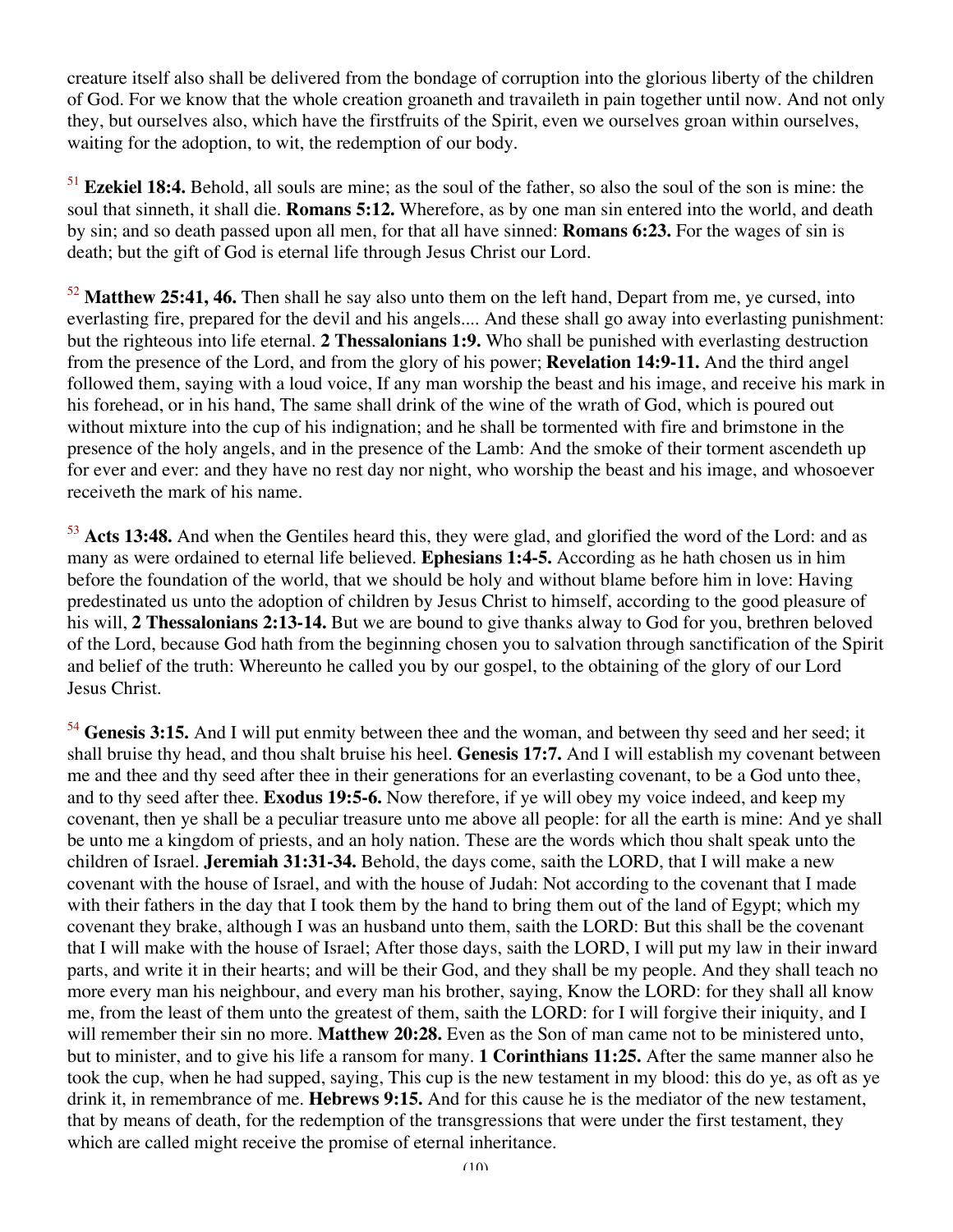<sup>55</sup> **John 14:6.** Jesus saith unto him, I am the way, the truth, and the life: no man cometh unto the Father, but by me. **Acts 4:12.** Neither is there salvation in any other: for there is none other name under heaven given among men, whereby we must be saved. **1 Timothy 2:5-6.** For there is one God, and one mediator between God and men, the man Christ Jesus; Who gave himself a ransom for all, to be testified in due time.

<sup>56</sup> **Psalm 2:7.** I will declare the decree: the LORD hath said unto me, Thou art my Son; this day have I begotten thee. **Matthew 3:17.** And lo a voice from heaven, saying, This is my beloved Son, in whom I am well pleased. **Matthew 17:5.** While he yet spake, behold, a bright cloud overshadowed them: and behold a voice out of the cloud, which said, This is my beloved Son, in whom I am well pleased; hear ye him. **John 1:18.** No man hath seen God at any time; the only begotten Son, which is in the bosom of the Father, he hath declared him.

<sup>57</sup> **Isaiah 9:6.** For unto us a child is born, unto us a son is given: and the government shall be upon his shoulder: and his name shall be called Wonderful, Counsellor, The mighty God, The everlasting Father, The Prince of Peace. **Matthew 1:23.** Behold, a virgin shall be with child, and shall bring forth a son, and they shall call his name Emmanuel, which being interpreted is, God with us. **John 1:14.** And the Word was made flesh, and dwelt among us, (and we beheld his glory, the glory as of the only begotten of the Father,) full of grace and truth. **Galatians 4:4.** But when the fulness of the time was come, God sent forth his Son, made of a woman, made under the law

<sup>58</sup> **Acts 1:11.** Which also said, Ye men of Galilee, why stand ye gazing up into heaven? this same Jesus, which is taken up from you into heaven, shall so come in like manner as ye have seen him go into heaven. **Hebrews 7:24-25.** But this man, because he continueth ever, hath an unchangeable priesthood. Wherefore he is able also to save them to the uttermost that come unto God by him, seeing he ever liveth to make intercession for them.

<sup>59</sup> **Philippians 2:7.** But made himself of no reputation, and took upon him the form of a servant, and was made in the likeness of men: **Hebrews 2:14, 17.** Forasmuch then as the children are partakers of flesh and blood, he also himself likewise took part of the same; that through death he might destroy him that had the power of death, that is, the devil.... Wherefore in all things it behoved him to be made like unto his brethren, that he might be a merciful and faithful high priest in things pertaining to God, to make reconciliation for the sins of the people.

<sup>60</sup> **Luke 1:27, 31, 35.** To a virgin espoused to a man whose name was Joseph, of the house of David; and the virgin's name was Mary.... And, behold, thou shalt conceive in thy womb, and bring forth a son, and shalt call his name JESUS.... And the angel answered and said unto her, The Holy Ghost shall come upon thee, and the power of the Highest shall overshadow thee: therefore also that holy thing which shall be born of thee shall be called the Son of God.

<sup>61</sup> **2 Corinthians 5:21.** For he hath made him to be sin for us, who knew no sin; that we might be made the righteousness of God in him. **Hebrews 4:15.** For we have not an high priest which cannot be touched with the feeling of our infirmities; but was in all points tempted like as we are, yet without sin. **Hebrews 7:26.** For such an high priest became us, who is holy, harmless, undefiled, separate from sinners, and made higher than the heavens; **1 John 3:5.** And ye know that he was manifested to take away our sins; and in him is no sin.

<sup>62</sup> **Deuteronomy 18:18.** I will raise them up a Prophet from among their brethren, like unto thee, and will put my words in his mouth; and he shall speak unto them all that I shall command him. **Acts 2:33.** Therefore being by the right hand of God exalted, and having received of the Father the promise of the Holy Ghost, he hath shed forth this, which ye now see and hear. **Acts 3:22-23.** For Moses truly said unto the fathers, A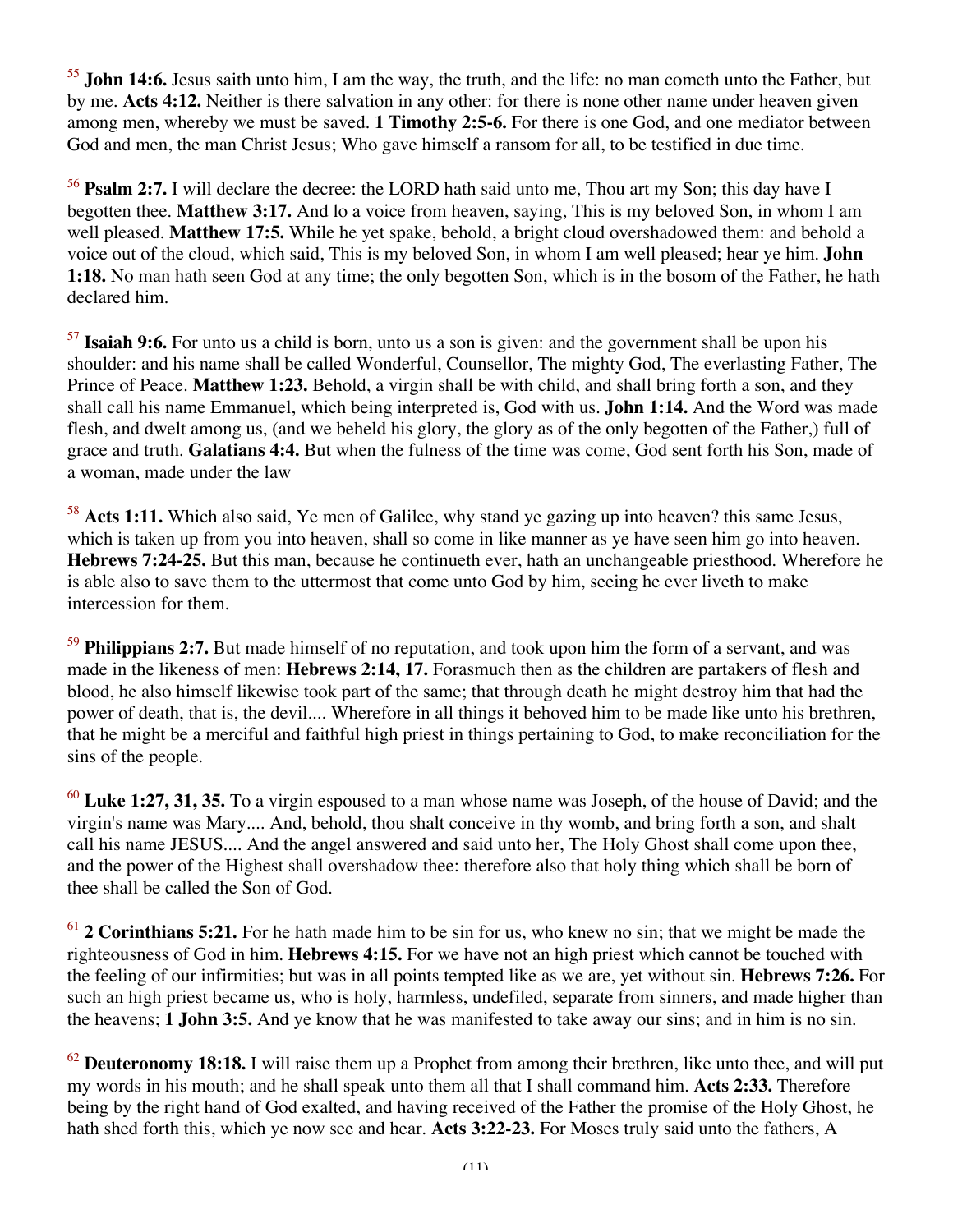prophet shall the Lord your God raise up unto you of your brethren, like unto me; him shall ye hear in all things whatsoever he shall say unto you. And it shall come to pass, that every soul, which will not hear that prophet, shall be destroyed from among the people. **Hebrews 1:1-2.** God, who at sundry times and in divers manners spake in time past unto the fathers by the prophets, Hath in these last days spoken unto us by his Son, whom he hath appointed heir of all things, by whom also he made the worlds

<sup>63</sup> **Hebrews 4:14-15.** Seeing then that we have a great high priest, that is passed into the heavens, Jesus the Son of God, let us hold fast our profession. For we have not an high priest which cannot be touched with the feeling of our infirmities; but was in all points tempted like as we are, yet without sin. **Hebrews 5:5-6.** So also Christ glorified not himself to be made an high priest; but he that said unto him, Thou art my Son, to day have I begotten thee. As he saith also in another place, Thou art a priest for ever after the order of Melchisedec.

<sup>64</sup> **Isaiah 9:6-7.** For unto us a child is born, unto us a son is given: and the government shall be upon his shoulder: and his name shall be called Wonderful, Counsellor, The mighty God, The everlasting Father, The Prince of Peace. Of the increase of his government and peace there shall be no end, upon the throne of David, and upon his kingdom, to order it, and to establish it with judgment and with justice from henceforth even for ever. The zeal of the LORD of hosts will perform this. **Luke 1:32-33.** He shall be great, and shall be called the Son of the Highest: and the Lord God shall give unto him the throne of his father David: And he shall reign over the house of Jacob for ever; and of his kingdom there shall be no end. **John 18:37.** Pilate therefore said unto him, Art thou a king then? Jesus answered, Thou sayest that I am a king. To this end was I born, and for this cause came I into the world, that I should bear witness unto the truth. Every one that is of the truth heareth my voice. **1 Corinthians 15:25.** For he must reign, till he hath put all enemies under his feet.

<sup>65</sup> Luke 4:18-19, 21. The Spirit of the Lord is upon me, because he hath anointed me to preach the gospel to the poor; he hath sent me to heal the brokenhearted, to preach deliverance to the captives, and recovering of sight to the blind, to set at liberty them that are bruised, To preach the acceptable year of the Lord.... And he began to say unto them, This day is this scripture fulfilled in your ears. **Acts 1:1-2.** The former treatise have I made, O Theophilus, of all that Jesus began both to do and teach, Until the day in which he was taken up, after that he through the Holy Ghost had given commandments unto the apostles whom he had chosen: **Hebrews 2:3.** How shall we escape, if we neglect so great salvation; which at the first began to be spoken by the Lord, and was confirmed unto us by them that heard him

<sup>66</sup> **John 15:26-27.** But when the Comforter is come, whom I will send unto you from the Father, even the Spirit of truth, which proceedeth from the Father, he shall testify of me: And ye also shall bear witness, because ye have been with me from the beginning. **Acts 1:8.** But ye shall receive power, after that the Holy Ghost is come upon you: and ye shall be witnesses unto me both in Jerusalem, and in all Judaea, and in Samaria, and unto the uttermost part of the earth. **1 Peter 1:11.** Searching what, or what manner of time the Spirit of Christ which was in them did signify, when it testified beforehand the sufferings of Christ, and the glory that should follow.

<sup>67</sup> **John 4:41-42.** And many more believed because of his own word; And said unto the woman, Now we believe, not because of thy saying: for we have heard him ourselves, and know that this is indeed the Christ, the Saviour of the world. **John 20:30-31.** And many other signs truly did Jesus in the presence of his disciples, which are not written in this book: But these are written, that ye might believe that Jesus is the Christ, the Son of God; and that believing ye might have life through his name.

<sup>68</sup> **Isaiah 53.** Who hath believed our report? and to whom is the arm of the LORD revealed? For he shall grow up before him as a tender plant, and as a root out of a dry ground: he hath no form nor comeliness; and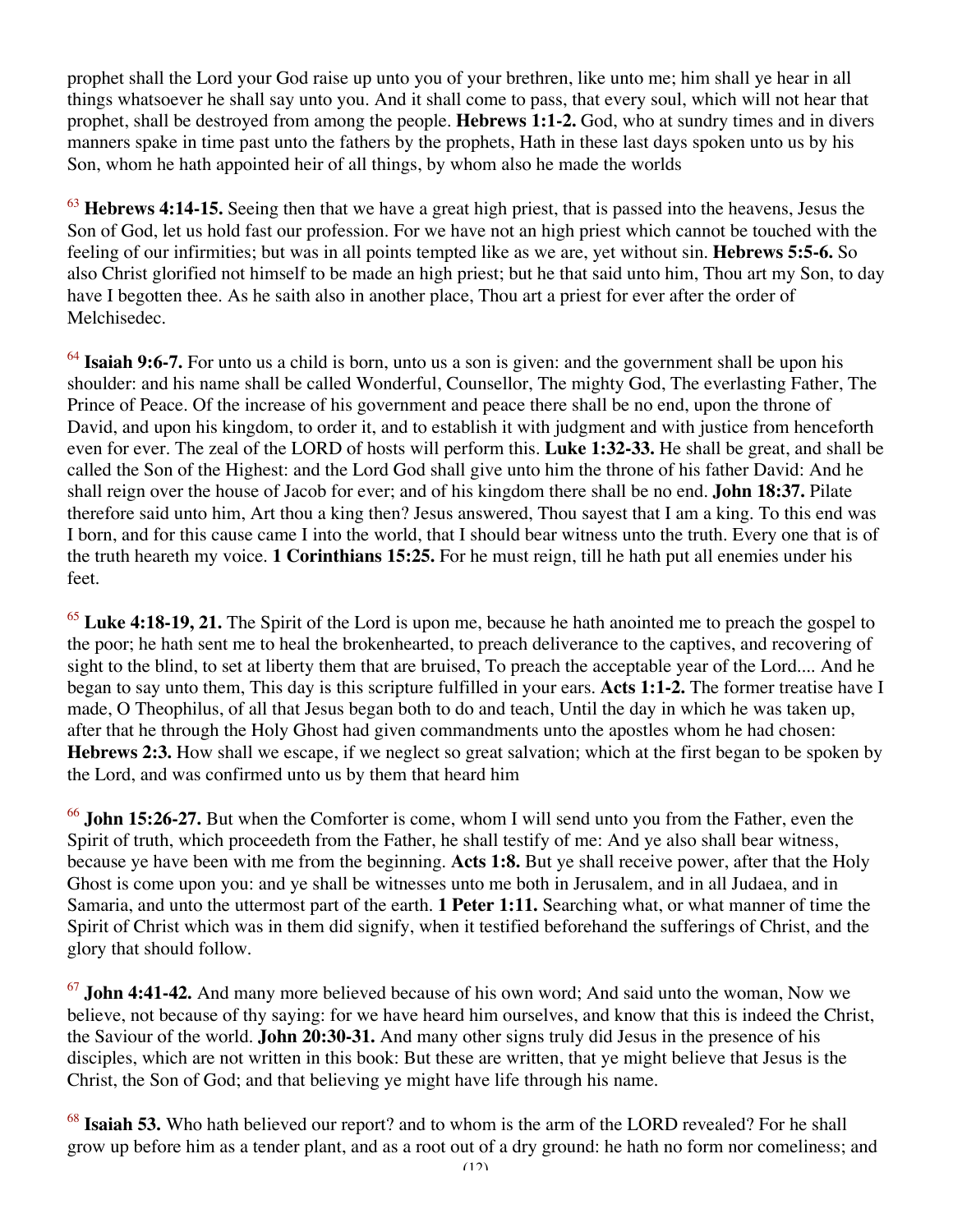when we shall see him, there is no beauty that we should desire him. He is despised and rejected of men; a man of sorrows, and acquainted with grief: and we hid as it were our faces from him; he was despised, and we esteemed him not. Surely he hath borne our griefs, and carried our sorrows: yet we did esteem him stricken, smitten of God, and afflicted. But he was wounded for our transgressions, he was bruised for our iniquities: the chastisement of our peace was upon him; and with his stripes we are healed. All we like sheep have gone astray; we have turned every one to his own way; and the LORD hath laid on him the iniquity of us all. He was oppressed, and he was afflicted, yet he opened not his mouth: he is brought as a lamb to the slaughter, and as a sheep before her shearers is dumb, so he openeth not his mouth. He was taken from prison and from judgment: and who shall declare his generation? for he was cut off out of the land of the living: for the transgression of my people was he stricken. And he made his grave with the wicked, and with the rich in his death; because he had done no violence, neither was any deceit in his mouth. Yet it pleased the LORD to bruise him; he hath put him to grief: when thou shalt make his soul an offering for sin, he shall see his seed, he shall prolong his days, and the pleasure of the LORD shall prosper in his hand. He shall see of the travail of his soul, and shall be satisfied: by his knowledge shall my righteous servant justify many; for he shall bear their iniquities. Therefore will I divide him a portion with the great, and he shall divide the spoil with the strong; because he hath poured out his soul unto death: and he was numbered with the transgressors; and he bare the sin of many, and made intercession for the transgressors. **Acts 8:32-35.** The place of the scripture which he read was this, He was led as a sheep to the slaughter; and like a lamb dumb before his shearer, so opened he not his mouth: In his humiliation his judgment was taken away: and who shall declare his generation? for his life is taken from the earth. And the eunuch answered Philip, and said, I pray thee, of whom speaketh the prophet this? of himself, or of some other man? Then Philip opened his mouth, and began at the same scripture, and preached unto him Jesus. **Hebrews 9:26-28.** For then must he often have suffered since the foundation of the world: but now once in the end of the world hath he appeared to put away sin by the sacrifice of himself. And as it is appointed unto men once to die, but after this the judgment: So Christ was once offered to bear the sins of many; and unto them that look for him shall he appear the second time without sin unto salvation. **Hebrews 10:12.** But this man, after he had offered one sacrifice for sins for ever, sat down on the right hand of God

<sup>69</sup> **Romans 5:10-11.** For if, when we were enemies, we were reconciled to God by the death of his Son, much more, being reconciled, we shall be saved by his life. And not only so, but we also joy in God through our Lord Jesus Christ, by whom we have now received the atonement. **2 Corinthians 5:18.** And all things are of God, who hath reconciled us to himself by Jesus Christ, and hath given to us the ministry of reconciliation; **Colossians 1:21-22.** And you, that were sometime alienated and enemies in your mind by wicked works, yet now hath he reconciled In the body of his flesh through death, to present you holy and unblameable and unreproveable in his sight.

<sup>70</sup> **Romans 8:34.** Who is he that condemneth? It is Christ that died, yea rather, that is risen again, who is even at the right hand of God, who also maketh intercession for us. **Hebrews 7:25.** Wherefore he is able also to save them to the uttermost that come unto God by him, seeing he ever liveth to make intercession for them. **Hebrews 9:24.** For Christ is not entered into the holy places made with hands, which are the figures of the true; but into heaven itself, now to appear in the presence of God for us.

<sup>71</sup> **Psalm 110:3.** Thy people shall be willing in the day of thy power, in the beauties of holiness from the womb of the morning: thou hast the dew of thy youth. **Matthew 28:18-20.** And Jesus came and spake unto them, saying, All power is given unto me in heaven and in earth. Go ye therefore, and teach all nations, baptizing them in the name of the Father, and of the Son, and of the Holy Ghost: Teaching them to observe all things whatsoever I have commanded you: and, lo, I am with you alway, even unto the end of the world. Amen. **John 17:2.** As thou hast given him power over all flesh, that he should give eternal life to as many as thou hast given him. **Colossians 1:13.** Who hath delivered us from the power of darkness, and hath translated us into the kingdom of his dear Son.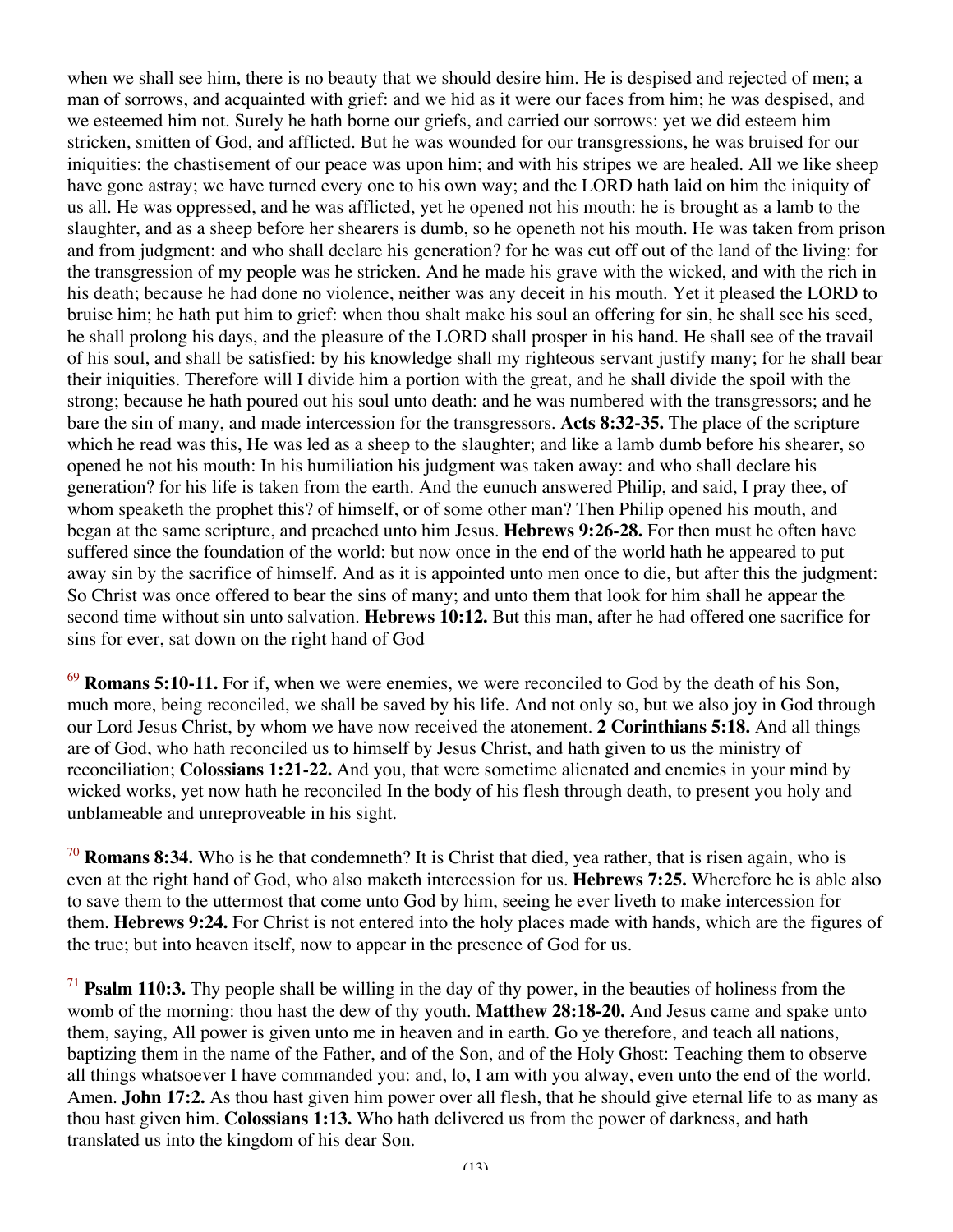<sup>72</sup> **Psalm 2:6-9.** Yet have I set my king upon my holy hill of Zion. I will declare the decree: the LORD hath said unto me, Thou art my Son; this day have I begotten thee. Ask of me, and I shall give thee the heathen for thine inheritance, and the uttermost parts of the earth for thy possession. Thou shalt break them with a rod of iron; thou shalt dash them in pieces like a potter's vessel. **Psalm 110:1-2.** The LORD said unto my Lord, Sit thou at my right hand, until I make thine enemies thy footstool. The LORD shall send the rod of thy strength out of Zion: rule thou in the midst of thine enemies. **Matthew 12:28.** But if I cast out devils by the Spirit of God, then the kingdom of God is come unto you. **1 Corinthians 15:24-26.** Then cometh the end, when he shall have delivered up the kingdom to God, even the Father; when he shall have put down all rule and all authority and power. For he must reign, till he hath put all enemies under his feet. The last enemy that shall be destroyed is death. **Colossians 2:15.** And having spoiled principalities and powers, he made a show of them openly, triumphing over them in it.

<sup>73</sup> Luke 2:7. And she brought forth her firstborn son, and wrapped him in swaddling clothes, and laid him in a manger; because there was no room for them in the inn. **2 Corinthians 8:9.** For ye know the grace of our Lord Jesus Christ, that, though he was rich, yet for your sakes he became poor, that ye through his poverty might be rich. **Galatians 4:4.** But when the fulness of the time was come, God sent forth his Son, made of a woman, made under the law

<sup>74</sup> **Galatians 4:4.** But when the fulness of the time was come, God sent forth his Son, made of a woman, made under the law

<sup>75</sup> **Isaiah 53:3.** He is despised and rejected of men; a man of sorrows, and acquainted with grief: and we hid as it were our faces from him; he was despised, and we esteemed him not. **Luke 9:58.** And Jesus said unto him, Foxes have holes, and birds of the air have nests; but the Son of man hath not where to lay his head. **John 4:6.** Now Jacob's well was there. Jesus therefore, being wearied with his journey, sat thus on the well: and it was about the sixth hour. **John 11:35.** Jesus wept. **Hebrews 2:18.** For in that he himself hath suffered being tempted, he is able to succour them that are tempted.

<sup>76</sup> **Psalm 22:1.** My God, my God, why hast thou forsaken me? why art thou so far from helping me, and from the words of my roaring? **Matthew 27:46.** And about the ninth hour Jesus cried with a loud voice, saying, Eli, Eli, lama sabachthani? that is to say, My God, my God, why hast thou forsaken me? **Isaiah 53:10.** Yet it pleased the LORD to bruise him; he hath put him to grief: when thou shalt make his soul an offering for sin, he shall see his seed, he shall prolong his days, and the pleasure of the LORD shall prosper in his hand. **1 John 2:2.** And he is the propitiation for our sins: and not for ours only, but also for the sins of the whole world.

<sup>77</sup> **Galatians 3:13.** Christ hath redeemed us from the curse of the law, being made a curse for us: for it is written, Cursed is every one that hangeth on a tree: **Philippians 2:8.** And being found in fashion as a man, he humbled himself, and became obedient unto death, even the death of the cross.

<sup>78</sup> **Matthew 12:40.** For as Jonas was three days and three nights in the whale's belly; so shall the Son of man be three days and three nights in the heart of the earth. **1 Corinthians 15:3-4.** For I delivered unto you first of all that which I also received, how that Christ died for our sins according to the scriptures; And that he was buried, and that he rose again the third day according to the scriptures.

<sup>79</sup> **1 Corinthians 15:4.** And that he was buried, and that he rose again the third day according to the scriptures.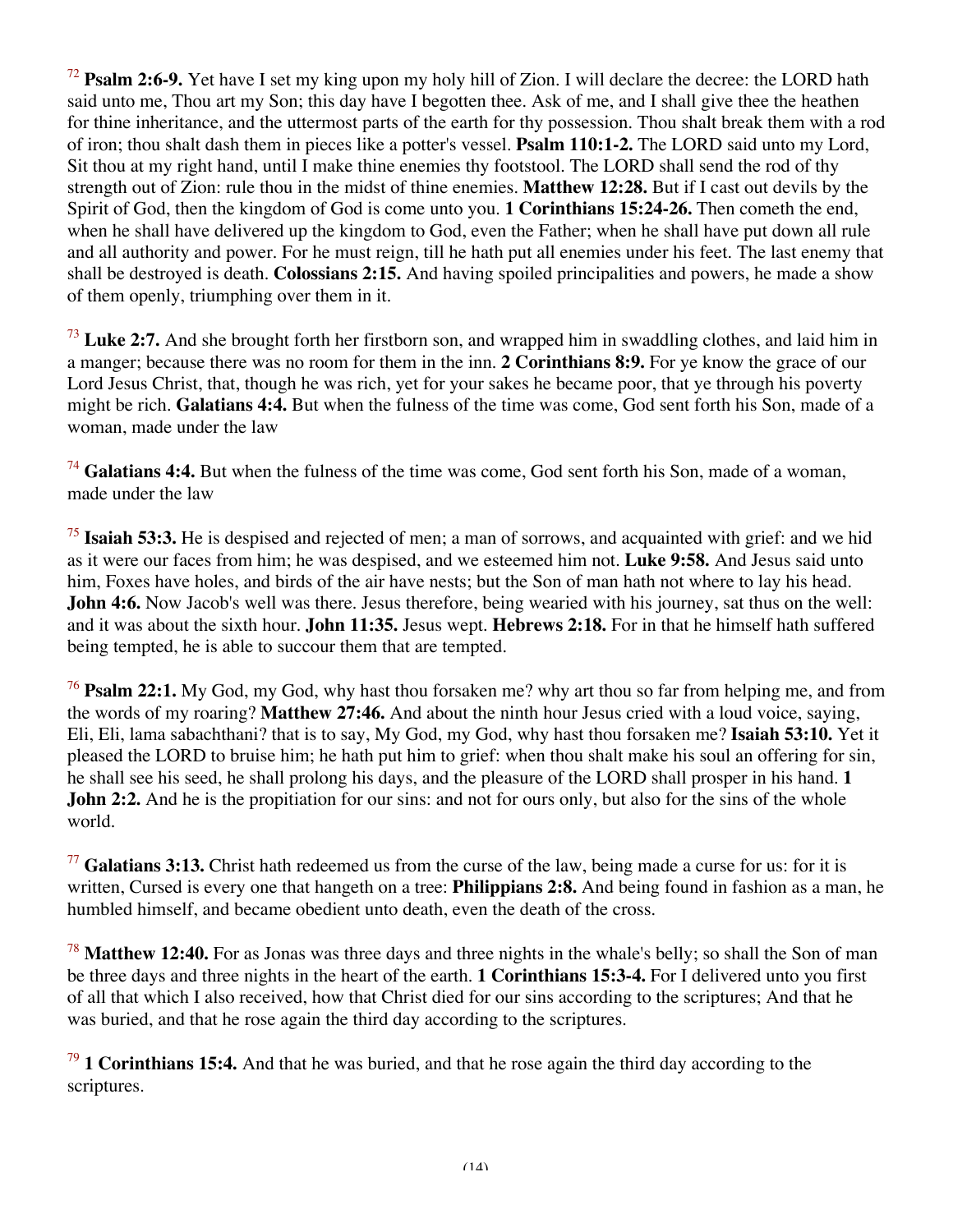<sup>80</sup> **Psalm 68:18.** Thou hast ascended on high, thou hast led captivity captive: thou hast received gifts for men; yea, for the rebellious also, that the LORD God might dwell among them. **Acts 1:11.** Which also said, Ye men of Galilee, why stand ye gazing up into heaven? this same Jesus, which is taken up from you into heaven, shall so come in like manner as ye have seen him go into heaven. **Ephesians 4:8.** Wherefore he saith, When he ascended up on high, he led captivity captive, and gave gifts unto men.

<sup>81</sup> **Psalm 110:1.** The LORD said unto my Lord, Sit thou at my right hand, until I make thine enemies thy footstool. **Acts 2:33-34.** Therefore being by the right hand of God exalted, and having received of the Father the promise of the Holy Ghost, he hath shed forth this, which ye now see and hear. For David is not ascended into the heavens: but he saith himself, The Lord said unto my Lord, Sit thou on my right hand, **Hebrews 1:3.** Who being the brightness of his glory, and the express image of his person, and upholding all things by the word of his power, when he had by himself purged our sins, sat down on the right hand of the Majesty on high

<sup>82</sup> **Matthew 16:27.** For the Son of man shall come in the glory of his Father with his angels; and then he shall reward every man according to his works. **Acts 17:31.** Because he hath appointed a day, in the which he will judge the world in righteousness by that man whom he hath ordained; whereof he hath given assurance unto all men, in that he hath raised him from the dead.

<sup>83</sup> Titus 3:4-7. But after that the kindness and love of God our Saviour toward man appeared, Not by works of righteousness which we have done, but according to his mercy he saved us, by the washing of regeneration, and renewing of the Holy Ghost; Which he shed on us abundantly through Jesus Christ our Saviour; That being justified by his grace, we should be made heirs according to the hope of eternal life.

<sup>84</sup> **Romans 10:17.** So then faith cometh by hearing, and hearing by the word of God. **1 Corinthians 2:12-16.** Now we have received, not the spirit of the world, but the spirit which is of God; that we might know the things that are freely given to us of God. Which things also we speak, not in the words which man's wisdom teacheth, but which the Holy Ghost teacheth; comparing spiritual things with spiritual. But the natural man receiveth not the things of the Spirit of God: for they are foolishness unto him: neither can he know them, because they are spiritually discerned. But he that is spiritual judgeth all things, yet he himself is judged of no man. For who hath known the mind of the Lord, that he may instruct him? But we have the mind of Christ. **Ephesians 2:8.** For by grace are ye saved through faith; and that not of yourselves: it is the gift of God: **Philippians 1:29.** For unto you it is given in the behalf of Christ, not only to believe on him, but also to suffer for his sake

<sup>85</sup> **John 15:5.** I am the vine, ye are the branches: He that abideth in me, and I in him, the same bringeth forth much fruit: for without me ye can do nothing. **1 Corinthians 1:9.** God is faithful, by whom ye were called unto the fellowship of his Son Jesus Christ our Lord. **Ephesians 3:17.** That Christ may dwell in your hearts by faith; that ye, being rooted and grounded in love

<sup>86</sup> **Acts 26:18.** To open their eyes, and to turn them from darkness to light, and from the power of Satan unto God, that they may receive forgiveness of sins, and inheritance among them which are sanctified by faith that is in me. **1 Corinthians 2:10, 12.** But God hath revealed them unto us by his Spirit: for the Spirit searcheth all things, yea, the deep things of God.... Now we have received, not the spirit of the world, but the spirit which is of God; that we might know the things that are freely given to us of God. **2 Corinthians 4:6.** For God, who commanded the light to shine out of darkness, hath shined in our hearts, to give the light of the knowledge of the glory of God in the face of Jesus Christ. **Ephesians 1:17-18.** That the God of our Lord Jesus Christ, the Father of glory, may give unto you the spirit of wisdom and revelation in the knowledge of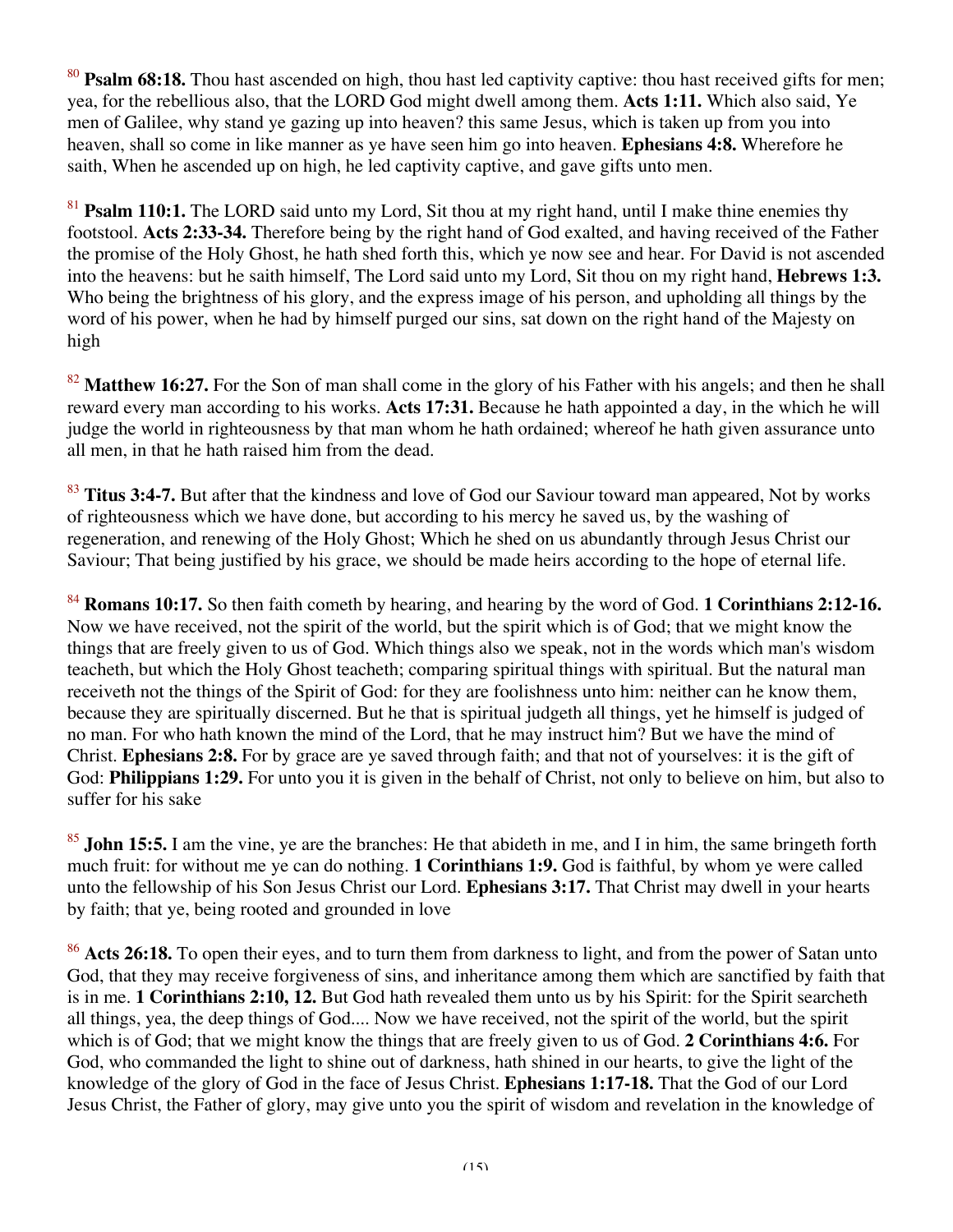him: The eyes of your understanding being enlightened; that ye may know what is the hope of his calling, and what the riches of the glory of his inheritance in the saints

<sup>87</sup> **Deuteronomy 30:6.** And the LORD thy God will circumcise thine heart, and the heart of thy seed, to love the LORD thy God with all thine heart, and with all thy soul, that thou mayest live. **Ezekiel 36:26-27.** A new heart also will I give you, and a new spirit will I put within you: and I will take away the stony heart out of your flesh, and I will give you an heart of flesh. And I will put my spirit within you, and cause you to walk in my statutes, and ye shall keep my judgments, and do them. **John 3:5.** Jesus answered, Verily, verily, I say unto thee, Except a man be born of water and of the Spirit, he cannot enter into the kingdom of God. **Titus 3:5.** Not by works of righteousness which we have done, but according to his mercy he saved us, by the washing of regeneration, and renewing of the Holy Ghost

<sup>88</sup> **John 6:44-45.** No man can come to me, except the Father which hath sent me draw him: and I will raise him up at the last day. It is written in the prophets, And they shall be all taught of God. Every man therefore that hath heard, and hath learned of the Father, cometh unto me. **Acts 16:14.** And a certain woman named Lydia, a seller of purple, of the city of Thyatira, which worshipped God, heard us: whose heart the Lord opened, that she attended unto the things which were spoken of Paul.

<sup>89</sup> **Isaiah 45:22.** Look unto me, and be ye saved, all the ends of the earth: for I am God, and there is none else. **Matthew 11:28-30.** Come unto me, all ye that labour and are heavy laden, and I will give you rest. Take my yoke upon you, and learn of me; for I am meek and lowly in heart: and ye shall find rest unto your souls. For my yoke is easy, and my burden is light. **Revelation 22:17.** And the Spirit and the bride say, Come. And let him that heareth say, Come. And let him that is athirst come. And whosoever will, let him take the water of life freely.

<sup>90</sup> **Romans 8:30.** Moreover whom he did predestinate, them he also called: and whom he called, them he also justified: and whom he justified, them he also glorified. **1 Corinthians 1:30.** But of him are ye in Christ Jesus, who of God is made unto us wisdom, and righteousness, and sanctification, and redemption: **1 Corinthians 6:11.** And such were some of you: but ye are washed, but ye are sanctified, but ye are justified in the name of the Lord Jesus, and by the Spirit of our God. **Ephesians 1:5.** Having predestinated us unto the adoption of children by Jesus Christ to himself, according to the good pleasure of his will

<sup>91</sup> **Romans 3:24.** Being justified freely by his grace through the redemption that is in Christ Jesus.

<sup>92</sup> **Romans 4:6-8.** Even as David also describeth the blessedness of the man, unto whom God imputeth righteousness without works, Saying, Blessed are they whose iniquities are forgiven, and whose sins are covered. Blessed is the man to whom the Lord will not impute sin. **2 Corinthians 5:19.** To wit, that God was in Christ, reconciling the world unto himself, not imputing their trespasses unto them; and hath committed unto us the word of reconciliation.

<sup>93</sup> **2 Corinthians 5:21.** For he hath made him to be sin for us, who knew no sin; that we might be made the righteousness of God in him.

<sup>94</sup> **Romans 4:6, 11.** Even as David also describeth the blessedness of the man, unto whom God imputeth righteousness without works.... And he received the sign of circumcision, a seal of the righteousness of the faith which he had yet being uncircumcised: that he might be the father of all them that believe, though they be not circumcised; that righteousness might be imputed unto them also: **Romans 5:19.** For as by one man's disobedience many were made sinners, so by the obedience of one shall many be made righteous.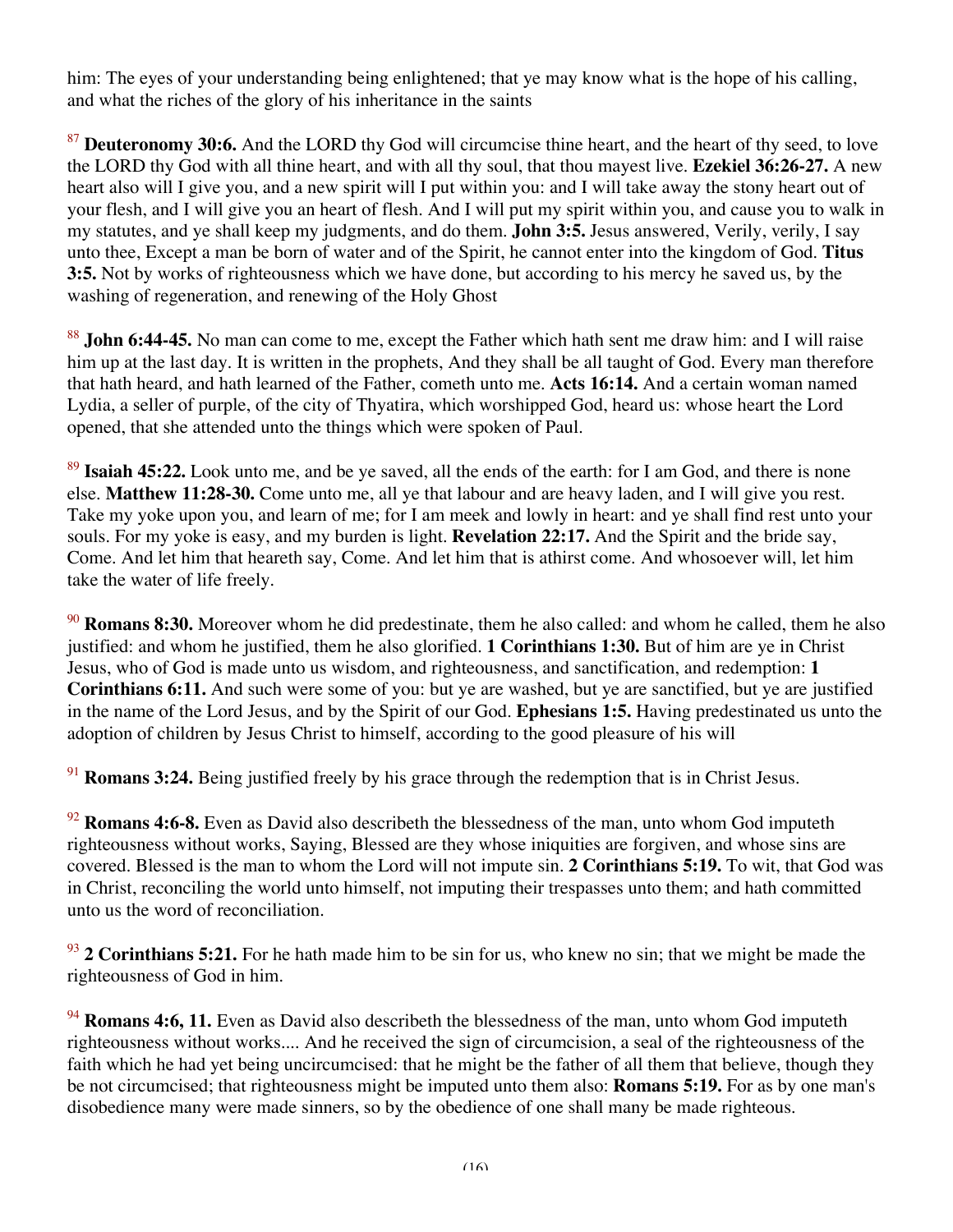<sup>95</sup> Galatians 2:16. Knowing that a man is not justified by the works of the law, but by the faith of Jesus Christ, even we have believed in Jesus Christ, that we might be justified by the faith of Christ, and not by the works of the law: for by the works of the law shall no flesh be justified. **Philippians 3:9.** And be found in him, not having mine own righteousness, which is of the law, but that which is through the faith of Christ, the righteousness which is of God by faith.

<sup>96</sup> **1 John 3:1.** Behold, what manner of love the Father hath bestowed upon us, that we should be called the sons of God: therefore the world knoweth us not, because it knew him not.

<sup>97</sup> **Ezekiel 36:27.** And I will put my spirit within you, and cause you to walk in my statutes, and ye shall keep my judgments, and do them. **Philippians 2:13.** For it is God which worketh in you both to will and to do of his good pleasure. **2 Thessalonians 2:13.** But we are bound to give thanks alway to God for you, brethren beloved of the Lord, because God hath from the beginning chosen you to salvation through sanctification of the Spirit and belief of the truth.

<sup>98</sup> **2 Corinthians 5:17.** Therefore if any man be in Christ, he is a new creature: old things are passed away; behold, all things are become new. **Ephesians 4:23-24.** And be renewed in the spirit of your mind; And that ye put on the new man, which after God is created in righteousness and true holiness. **1 Thessalonians 5:23.** And the very God of peace sanctify you wholly; and I pray God your whole spirit and soul and body be preserved blameless unto the coming of our Lord Jesus Christ.

<sup>99</sup> **Ezekiel 36:25-27.** Then will I sprinkle clean water upon you, and ye shall be clean: from all your filthiness, and from all your idols, will I cleanse you. A new heart also will I give you, and a new spirit will I put within you: and I will take away the stony heart out of your flesh, and I will give you an heart of flesh. And I will put my spirit within you, and cause you to walk in my statutes, and ye shall keep my judgments, and do them. **Romans 6:4, 6, 12-14.** Therefore we are buried with him by baptism into death: that like as Christ was raised up from the dead by the glory of the Father, even so we also should walk in newness of life.... Knowing this, that our old man is crucified with him, that the body of sin might be destroyed, that henceforth we should not serve sin.... Let not sin therefore reign in your mortal body, that ye should obey it in the lusts thereof. Neither yield ye your members as instruments of unrighteousness unto sin: but yield yourselves unto God, as those that are alive from the dead, and your members as instruments of righteousness unto God. For sin shall not have dominion over you: for ye are not under the law, but under grace. **2 Corinthians 7:1.** Having therefore these promises, dearly beloved, let us cleanse ourselves from all filthiness of the flesh and spirit, perfecting holiness in the fear of God. **1 Peter 2:24.** Who his own self bare our sins in his own body on the tree, that we, being dead to sins, should live unto righteousness: by whose stripes ye were healed.

<sup>100</sup> **Romans 5:5.** And hope maketh not ashamed; because the love of God is shed abroad in our hearts by the Holy Ghost which is given unto us.

<sup>101</sup> **Romans 5:1.** Therefore being justified by faith, we have peace with God through our Lord Jesus Christ.

<sup>102</sup> **Romans 14:17.** For the kingdom of God is not meat and drink; but righteousness, and peace, and joy in the Holy Ghost.

<sup>103</sup> **2 Peter 3:18.** But grow in grace, and in the knowledge of our Lord and Saviour Jesus Christ. To him be glory both now and for ever. Amen.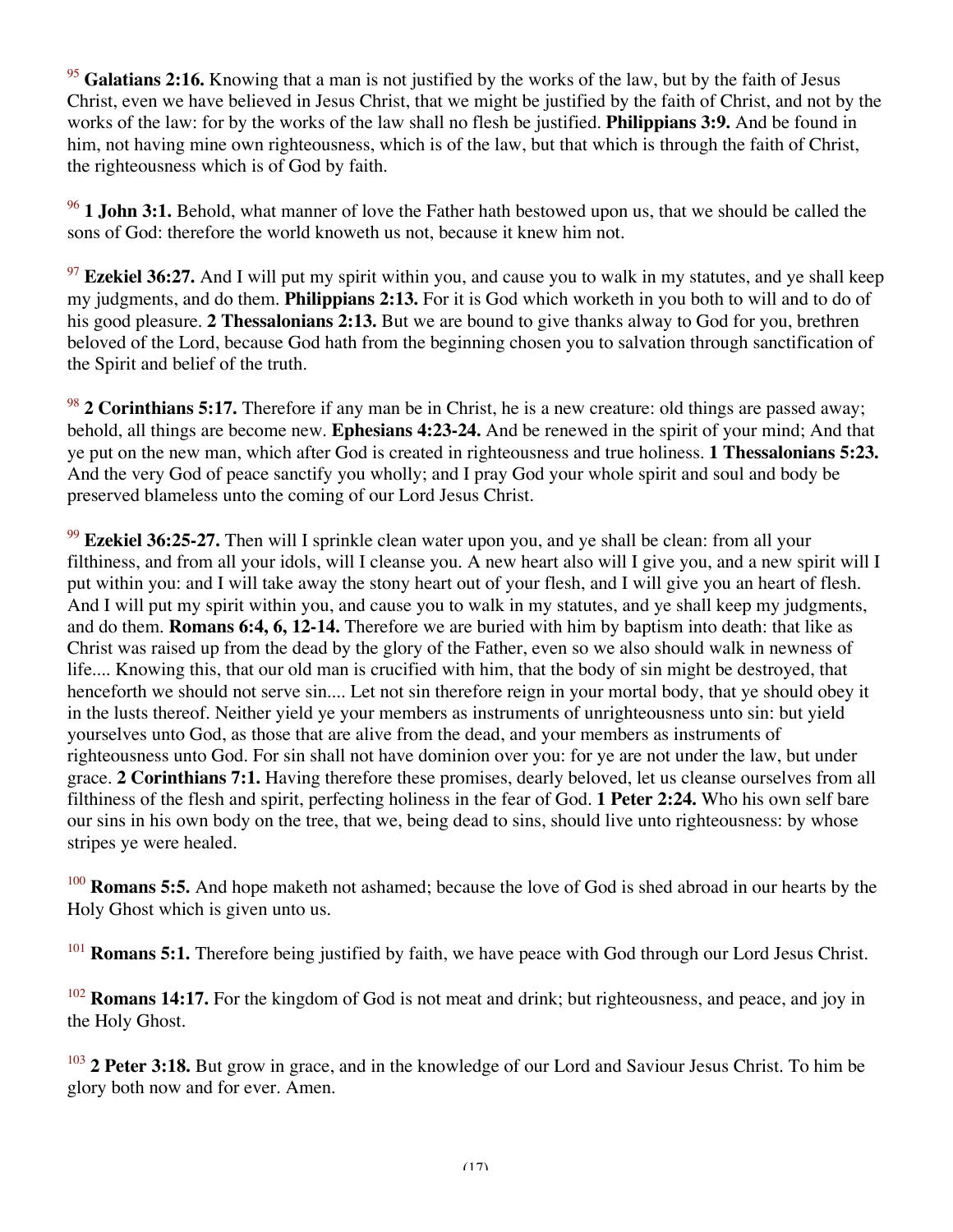<sup>104</sup> **Philippians 1:6.** Being confident of this very thing, that he which hath begun a good work in you will perform it until the day of Jesus Christ: **1 Peter 1:5.** Who are kept by the power of God through faith unto salvation ready to be revealed in the last time.

<sup>105</sup> **Hebrews 12:23.** To the general assembly and church of the firstborn, which are written in heaven, and to God the Judge of all, and to the spirits of just men made perfect

<sup>106</sup> **Luke 23:43.** And Jesus said unto him, Verily I say unto thee, To day shalt thou be with me in paradise. **2 Corinthians 5:6, 8.** Therefore we are always confident, knowing that, whilst we are at home in the body, we are absent from the Lord.... We are confident, I say, and willing rather to be absent from the body, and to be present with the Lord. **Philippians 1:23.** For I am in a strait betwixt two, having a desire to depart, and to be with Christ; which is far better.

<sup>107</sup> **1 Thessalonians 4:14.** For if we believe that Jesus died and rose again, even so them also which sleep in Jesus will God bring with him.

<sup>108</sup> **Daniel 12:2.** And many of them that sleep in the dust of the earth shall awake, some to everlasting life, and some to shame and everlasting contempt. **John 5:28-29.** Marvel not at this: for the hour is coming, in the which all that are in the graves shall hear his voice, And shall come forth; they that have done good, unto the resurrection of life; and they that have done evil, unto the resurrection of damnation. **Acts 24:15.** And have hope toward God, which they themselves also allow, that there shall be a resurrection of the dead, both of the just and unjust.

<sup>109</sup> **1 Corinthians 15:42-43.** So also is the resurrection of the dead. It is sown in corruption; it is raised in incorruption: It is sown in dishonour; it is raised in glory: it is sown in weakness; it is raised in power.

<sup>110</sup> **Matthew 25:33-34, 46.** And he shall set the sheep on his right hand, but the goats on the left. Then shall the King say unto them on his right hand, Come, ye blessed of my Father, inherit the kingdom prepared for you from the foundation of the world.... And these shall go away into everlasting punishment: but the righteous into life eternal.

<sup>111</sup> **Romans 8:29.** For whom he did foreknow, he also did predestinate to be conformed to the image of his Son, that he might be the firstborn among many brethren. **1 John 3:2.** Beloved, now are we the sons of God, and it doth not yet appear what we shall be: but we know that, when he shall appear, we shall be like him; for we shall see him as he is.

<sup>112</sup> **Psalm 16:11.** Thou wilt show me the path of life: in thy presence is fulness of joy; at thy right hand there are pleasures for evermore. **1 Thessalonians 4:17.** Then we which are alive and remain shall be caught up together with them in the clouds, to meet the Lord in the air: and so shall we ever be with the Lord.

<sup>113</sup> **Deuteronomy 29:29.** The secret things belong unto the LORD our God: but those things which are revealed belong unto us and to our children for ever, that we may do all the words of this law. **Micah 6:8.** He hath showed thee, O man, what is good; and what doth the LORD require of thee, but to do justly, and to love mercy, and to walk humbly with thy God? **1 John 5:2-3.** By this we know that we love the children of God, when we love God, and keep his commandments. For this is the love of God, that we keep his commandments: and his commandments are not grievous.

<sup>114</sup> **Romans 2:14-15.** For when the Gentiles, which have not the law, do by nature the things contained in the law, these, having not the law, are a law unto themselves: Which show the work of the law written in their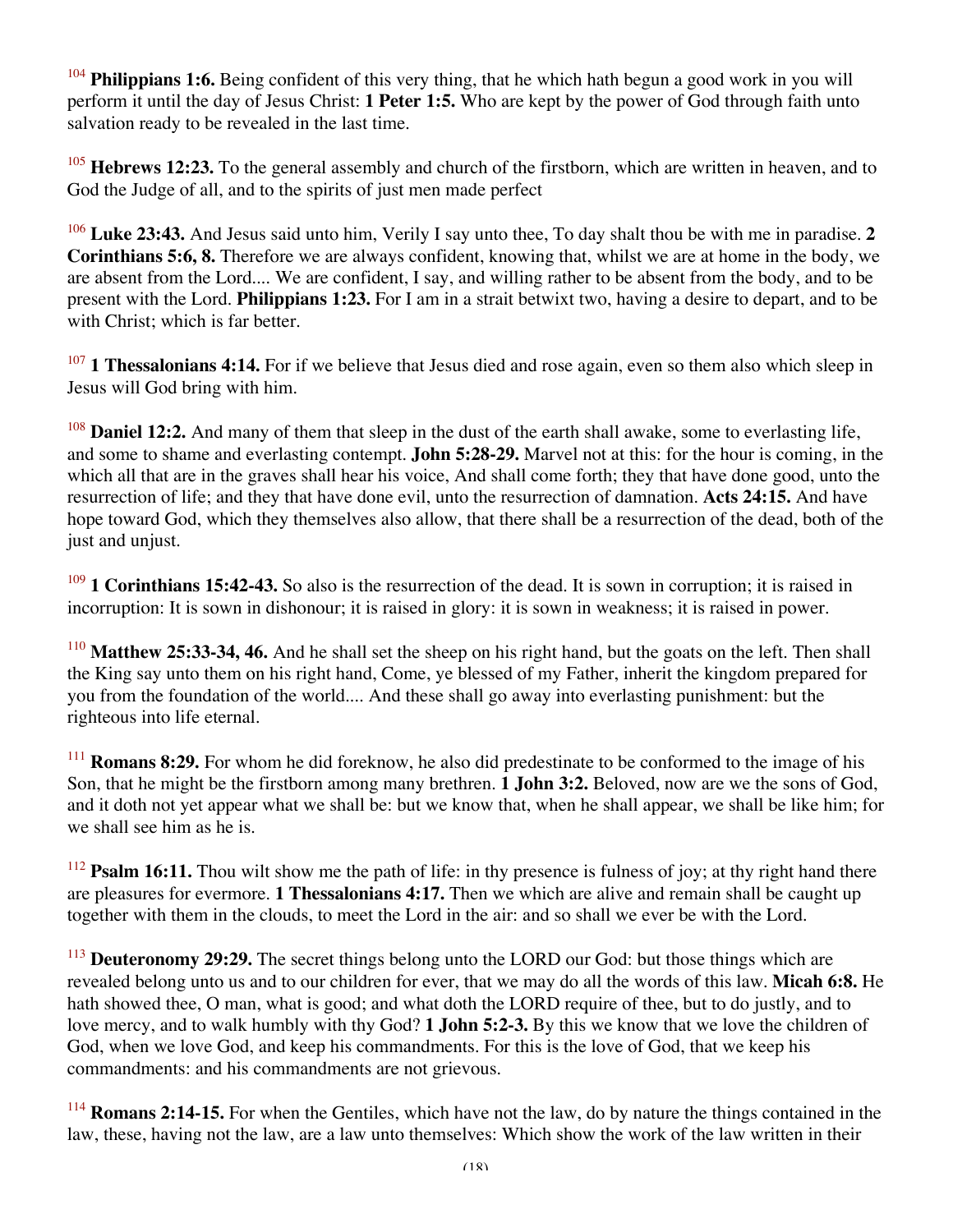hearts, their conscience also bearing witness, and their thoughts the mean while accusing or else excusing one another;) **Romans 10:5.** For Moses describeth the righteousness which is of the law, That the man which doeth those things shall live by them.

<sup>115</sup> **Deuteronomy 4:13.** And he declared unto you his covenant, which he commanded you to perform, even ten commandments; and he wrote them upon two tables of stone. **Matthew 19:17-19.** And he said unto him, Why callest thou me good? there is none good but one, that is, God: but if thou wilt enter into life, keep the commandments. He saith unto him, Which? Jesus said, Thou shalt do no murder, Thou shalt not commit adultery, Thou shalt not steal, Thou shalt not bear false witness, Honour thy father and thy mother: and, Thou shalt love thy neighbour as thyself.

<sup>116</sup> **Matthew 22:37-40.** Jesus said unto him, Thou shalt love the Lord thy God with all thy heart, and with all thy soul, and with all thy mind. This is the first and great commandment. And the second is like unto it, Thou shalt love thy neighbour as thyself. On these two commandments hang all the law and the prophets.

<sup>117</sup> **Exodus 20:2.** I am the LORD thy God, which have brought thee out of the land of Egypt, out of the house of bondage. **Deuteronomy 5:6.** I am the LORD thy God, which brought thee out of the land of Egypt, from the house of bondage.

<sup>118</sup> Luke 1:74-75. That he would grant unto us, that we being delivered out of the hand of our enemies might serve him without fear, In holiness and righteousness before him, all the days of our life. **1 Peter 1:14-19.** As obedient children, not fashioning yourselves according to the former lusts in your ignorance: But as he which hath called you is holy, so be ye holy in all manner of conversation; Because it is written, Be ye holy; for I am holy. And if ye call on the Father, who without respect of persons judgeth according to every man's work, pass the time of your sojourning here in fear: Forasmuch as ye know that ye were not redeemed with corruptible things, as silver and gold, from your vain conversation received by tradition from your fathers; But with the precious blood of Christ, as of a lamb without blemish and without spot.

<sup>119</sup> **Exodus 20:3.** Thou shalt have no other gods before me. **Deuteronomy 5:7.** Thou shalt have none other gods before me.

<sup>120</sup> **1 Chronicles 28:9.** And thou, Solomon my son, know thou the God of thy father, and serve him with a perfect heart and with a willing mind: for the LORD searcheth all hearts, and understandeth all the imaginations of the thoughts: if thou seek him, he will be found of thee; but if thou forsake him, he will cast thee off for ever. **Isaiah 45:20-25.** Assemble yourselves and come; draw near together, ye that are escaped of the nations: they have no knowledge that set up the wood of their graven image, and pray unto a god that cannot save. Tell ye, and bring them near; yea, let them take counsel together: who hath declared this from ancient time? who hath told it from that time? have not I the LORD? and there is no God else beside me; a just God and a Saviour; there is none beside me. Look unto me, and be ye saved, all the ends of the earth: for I am God, and there is none else. I have sworn by myself, the word is gone out of my mouth in righteousness, and shall not return, That unto me every knee shall bow, every tongue shall swear. Surely, shall one say, in the LORD have I righteousness and strength: even to him shall men come; and all that are incensed against him shall be ashamed. In the LORD shall all the seed of Israel be justified, and shall glory. **Matthew 4:10.** Then saith Jesus unto him, Get thee hence, Satan: for it is written, Thou shalt worship the Lord thy God, and him only shalt thou serve.

<sup>121</sup> **Psalm 14:1.** The fool hath said in his heart, There is no God. They are corrupt, they have done abominable works, there is none that doeth good.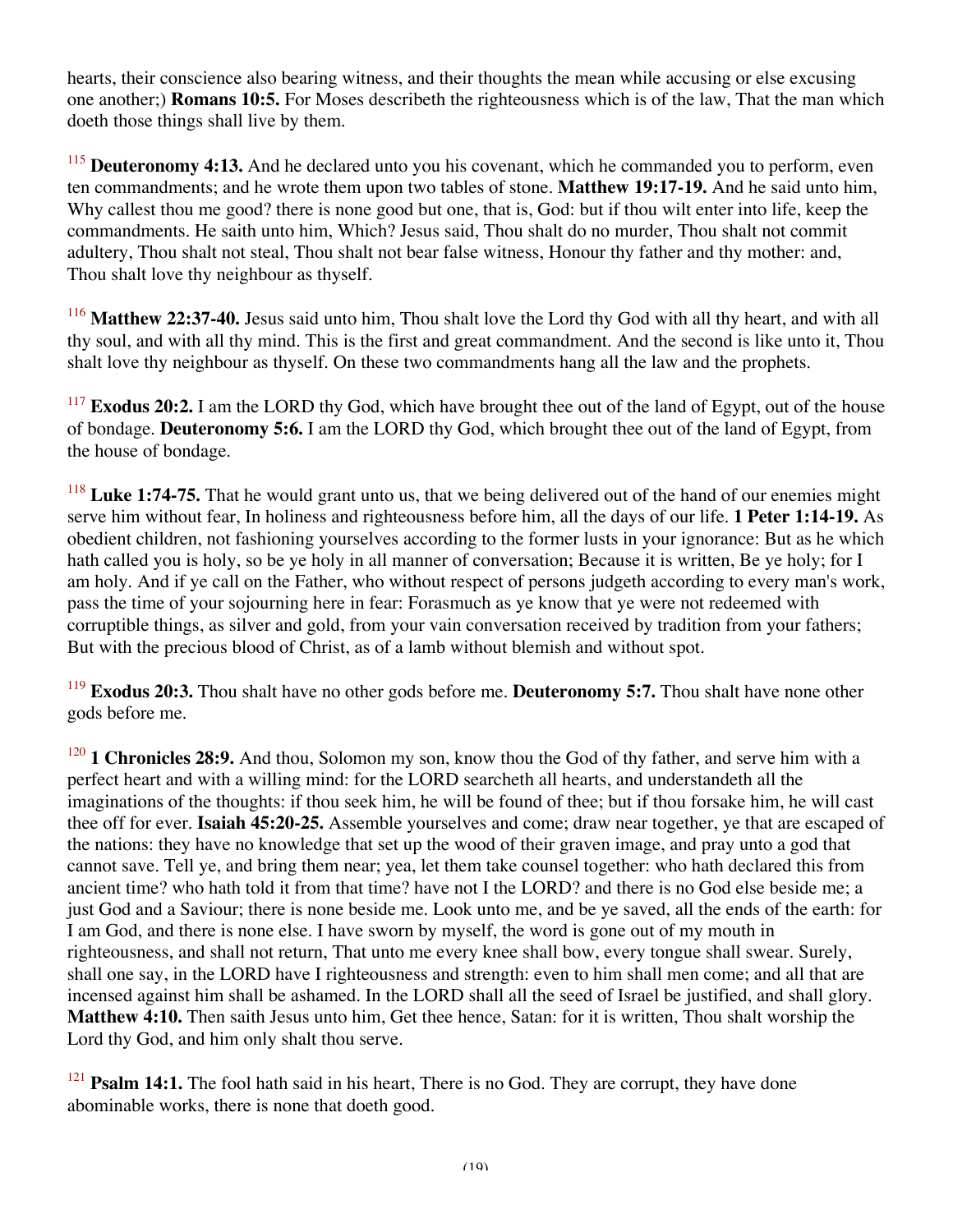<sup>122</sup> **Romans 1:20-21.** For the invisible things of him from the creation of the world are clearly seen, being understood by the things that are made, even his eternal power and Godhead; so that they are without excuse: Because that, when they knew God, they glorified him not as God, neither were thankful; but became vain in their imaginations, and their foolish heart was darkened.

<sup>123</sup> **Psalm 81:10-11.** I am the LORD thy God, which brought thee out of the land of Egypt: open thy mouth wide, and I will fill it. But my people would not hearken to my voice; and Israel would none of me.

<sup>124</sup> **Ezekiel 8:16-18.** And he brought me into the inner court of the LORD'S house, and, behold, at the door of the temple of the LORD, between the porch and the altar, were about five and twenty men, with their backs toward the temple of the LORD, and their faces toward the east; and they worshipped the sun toward the east. Then he said unto me, Hast thou seen this, O son of man? Is it a light thing to the house of Judah that they commit the abominations which they commit here? for they have filled the land with violence, and have returned to provoke me to anger: and, lo, they put the branch to their nose. Therefore will I also deal in fury: mine eye shall not spare, neither will I have pity: and though they cry in mine ears with a loud voice, yet will I not hear them. **Romans 1:25.** Who changed the truth of God into a lie, and worshipped and served the creature more than the Creator, who is blessed for ever. Amen.

<sup>125</sup> **Deuteronomy 30:17-18.** But if thine heart turn away, so that thou wilt not hear, but shalt be drawn away, and worship other gods, and serve them; I denounce unto you this day, that ye shall surely perish, and that ye shall not prolong your days upon the land, whither thou passest over Jordan to go to possess it. **Psalm 44:20- 21.** If we have forgotten the name of our God, or stretched out our hands to a strange god; Shall not God search this out? for he knoweth the secrets of the heart. **Ezekiel 8:12.** Then said he unto me, Son of man, hast thou seen what the ancients of the house of Israel do in the dark, every man in the chambers of his imagery? for they say, The LORD seeth us not; the LORD hath forsaken the earth.

<sup>126</sup> **Exodus 20:4-6.** Thou shalt not make unto thee any graven image, or any likeness of any thing that is in heaven above, or that is in the earth beneath, or that is in the water under the earth: Thou shalt not bow down thyself to them, nor serve them: for I the LORD thy God am a jealous God, visiting the iniquity of the fathers upon the children unto the third and fourth generation of them that hate me; And showing mercy unto thousands of them that love me, and keep my commandments. **Deuteronomy 5:8-10.** Thou shalt not make thee any graven image, or any likeness of any thing that is in heaven above, or that is in the earth beneath, or that is in the waters beneath the earth: Thou shalt not bow down thyself unto them, nor serve them: for I the LORD thy God am a jealous God, visiting the iniquity of the fathers upon the children unto the third and fourth generation of them that hate me, And showing mercy unto thousands of them that love me and keep my commandments.

<sup>127</sup> **Deuteronomy 12:32.** What thing soever I command you, observe to do it: thou shalt not add thereto, nor diminish from it. **Matthew 28:20.** Teaching them to observe all things whatsoever I have commanded you: and, lo, I am with you alway, even unto the end of the world. Amen.

<sup>128</sup> **Deuteronomy 4:15-19.** Take ye therefore good heed unto yourselves; for ye saw no manner of similitude on the day that the LORD spake unto you in Horeb out of the midst of the fire: Lest ye corrupt yourselves, and make you a graven image, the similitude of any figure, the likeness of male or female, The likeness of any beast that is on the earth, the likeness of any winged fowl that flieth in the air, The likeness of any thing that creepeth on the ground, the likeness of any fish that is in the waters beneath the earth: And lest thou lift up thine eyes unto heaven, and when thou seest the sun, and the moon, and the stars, even all the host of heaven, shouldest be driven to worship them, and serve them, which the LORD thy God hath divided unto all nations under the whole heaven. **Romans 1:22-23.** Professing themselves to be wise, they became fools, And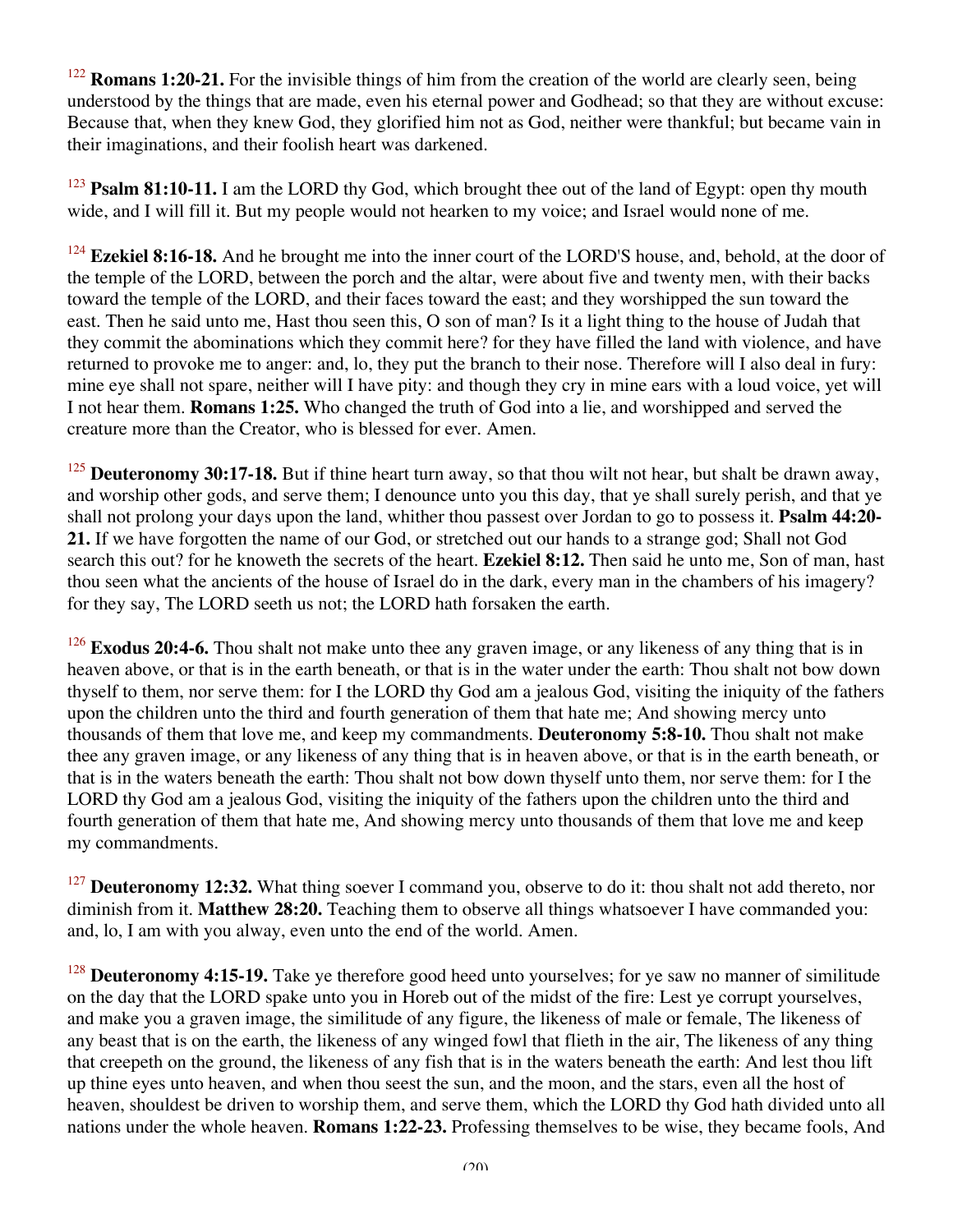changed the glory of the uncorruptible God into an image made like to corruptible man, and to birds, and fourfooted beasts, and creeping things.

<sup>129</sup> Leviticus 10:1-2. And Nadab and Abihu, the sons of Aaron, took either of them his censer, and put fire therein, and put incense thereon, and offered strange fire before the LORD, which he commanded them not. And there went out fire from the LORD, and devoured them, and they died before the LORD. **Jeremiah 19:4-5.** Because they have forsaken me, and have estranged this place, and have burned incense in it unto other gods, whom neither they nor their fathers have known, nor the kings of Judah, and have filled this place with the blood of innocents; They have built also the high places of Baal, to burn their sons with fire for burnt offerings unto Baal, which I commanded not, nor spake it, neither came it into my mind: **Colossians 2:18-23.** Let no man beguile you of your reward in a voluntary humility and worshipping of angels, intruding into those things which he hath not seen, vainly puffed up by his fleshly mind, And not holding the Head, from which all the body by joints and bands having nourishment ministered, and knit together, increaseth with the increase of God. Wherefore if ye be dead with Christ from the rudiments of the world, why, as though living in the world, are ye subject to ordinances, Touch not; taste not; handle not; Which all are to perish with the using;) after the commandments and doctrines of men? Which things have indeed a show of wisdom in will worship, and humility, and neglecting of the body; not in any honour to the satisfying of the flesh.

<sup>130</sup> **Psalm 95:2-3, 6-7.** Let us come before his presence with thanksgiving, and make a joyful noise unto him with psalms. For the LORD is a great God, and a great King above all gods.... O come, let us worship and bow down: let us kneel before the LORD our maker. For he is our God; and we are the people of his pasture, and the sheep of his hand. To day if ye will hear his voice, **Psalm 96:9-10.** O worship the LORD in the beauty of holiness: fear before him, all the earth. Say among the heathen that the LORD reigneth: the world also shall be established that it shall not be moved: he shall judge the people righteously.

<sup>131</sup> **Exodus 19:5.** Now therefore, if ye will obey my voice indeed, and keep my covenant, then ye shall be a peculiar treasure unto me above all people: for all the earth is mine: **Psalm 45:11.** So shall the king greatly desire thy beauty: for he is thy Lord; and worship thou him. **Isaiah 54:5.** For thy Maker is thine husband; the LORD of hosts is his name; and thy Redeemer the Holy One of Israel; The God of the whole earth shall he be called.

<sup>132</sup> **Exodus 34:14.** For thou shalt worship no other god: for the LORD, whose name is Jealous, is a jealous God: **1 Corinthians 10:22.** Do we provoke the Lord to jealousy? are we stronger than he?

<sup>133</sup> **Exodus 20:7.** Thou shalt not take the name of the LORD thy God in vain; for the LORD will not hold him guiltless that taketh his name in vain. **Deuteronomy 5:11.** Thou shalt not take the name of the LORD thy God in vain: for the LORD will not hold him guiltless that taketh his name in vain.

<sup>134</sup> **Deuteronomy 10:20.** Thou shalt fear the LORD thy God; him shalt thou serve, and to him shalt thou cleave, and swear by his name. **Psalm 29:2.** Give unto the LORD the glory due unto his name; worship the LORD in the beauty of holiness. **Matthew 6:9.** After this manner therefore pray ye: Our Father which art in heaven, Hallowed be thy name.

<sup>135</sup> **1 Chronicles 29:10-13.** Wherefore David blessed the LORD before all the congregation: and David said, Blessed be thou, LORD God of Israel our father, for ever and ever. Thine, O LORD, is the greatness, and the power, and the glory, and the victory, and the majesty: for all that is in the heaven and in the earth is thine; thine is the kingdom, O LORD, and thou art exalted as head above all. Both riches and honour come of thee, and thou reignest over all; and in thine hand is power and might; and in thine hand it is to make great, and to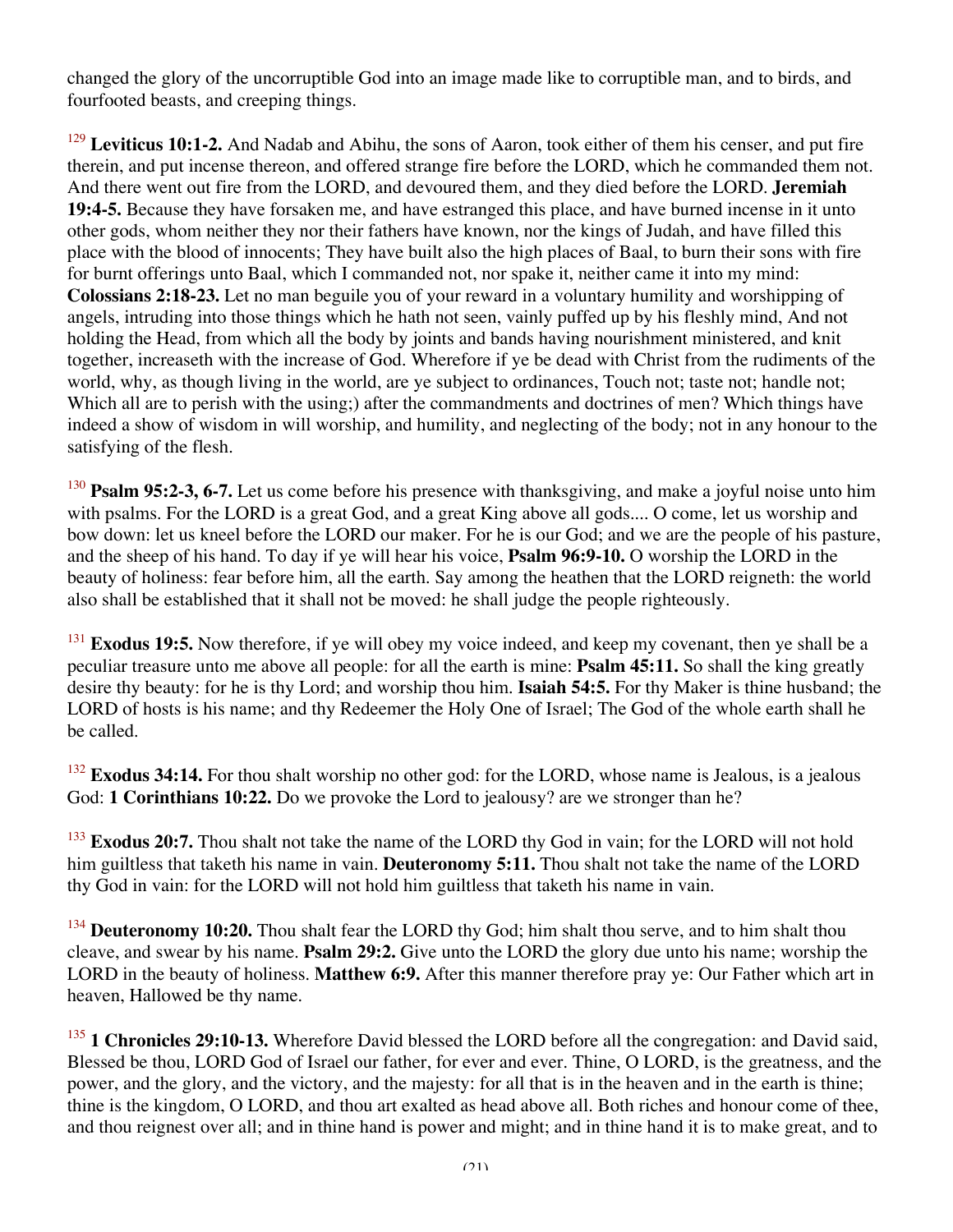give strength unto all. Now therefore, our God, we thank thee, and praise thy glorious name. **Revelation 15:3-4.** And they sing the song of Moses the servant of God, and the song of the Lamb, saying, Great and marvellous are thy works, Lord God Almighty; just and true are thy ways, thou King of saints. Who shall not fear thee, O Lord, and glorify thy name? for thou only art holy: for all nations shall come and worship before thee; for thy judgments are made manifest.

<sup>136</sup> Acts 2:42. And they continued stedfastly in the apostles' doctrine and fellowship, and in breaking of bread, and in prayers. **1 Corinthians 11:27-28.** Wherefore whosoever shall eat this bread, and drink this cup of the Lord, unworthily, shall be guilty of the body and blood of the Lord. But let a man examine himself, and so let him eat of that bread, and drink of that cup.

<sup>137</sup> **Psalm 138:2.** I will worship toward thy holy temple, and praise thy name for thy loving kindness and for thy truth: for thou hast magnified thy word above all thy name. **Revelation 22:18-19.** For I testify unto every man that heareth the words of the prophecy of this book, If any man shall add unto these things, God shall add unto him the plagues that are written in this book: And if any man shall take away from the words of the book of this prophecy, God shall take away his part out of the book of life, and out of the holy city, and from the things which are written in this book.

<sup>138</sup> **Psalm 107:21-22.** Oh that men would praise the LORD for his goodness, and for his wonderful works to the children of men! And let them sacrifice the sacrifices of thanksgiving, and declare his works with rejoicing. **Revelation 4:11.** Thou art worthy, O Lord, to receive glory and honour and power: for thou hast created all things, and for thy pleasure they are and were created.

<sup>139</sup> Leviticus 19:12. And ye shall not swear by my name falsely, neither shalt thou profane the name of thy God: I am the LORD. **Matthew 5:33-37.** Again, ye have heard that it hath been said by them of old time, Thou shalt not forswear thyself, but shalt perform unto the Lord thine oaths: But I say unto you, Swear not at all; neither by heaven; for it is God's throne: Nor by the earth; for it is his footstool: neither by Jerusalem; for it is the city of the great King. Neither shalt thou swear by thy head, because thou canst not make one hair white or black. But let your communication be, Yea, yea; Nay, nay: for whatsoever is more than these cometh of evil. **James 5:12.** But above all things, my brethren, swear not, neither by heaven, neither by the earth, neither by any other oath: but let your yea be yea; and your nay, nay; lest ye fall into condemnation.

<sup>140</sup> **Deuteronomy 28:58-59.** If thou wilt not observe to do all the words of this law that are written in this book, that thou mayest fear this glorious and fearful name, THE LORD THY GOD; Then the LORD will make thy plagues wonderful, and the plagues of thy seed, even great plagues, and of long continuance, and sore sicknesses, and of long continuance. **1 Samuel 3:13.** For I have told him that I will judge his house for ever for the iniquity which he knoweth; because his sons made themselves vile, and he restrained them not. **1 Samuel 4:11.** And the ark of God was taken; and the two sons of Eli, Hophni and Phinehas, were slain.

<sup>141</sup> **Exodus 20:8-11.** Remember the sabbath day, to keep it holy. Six days shalt thou labour, and do all thy work: But the seventh day is the sabbath of the LORD thy God: in it thou shalt not do any work, thou, nor thy son, nor thy daughter, thy manservant, nor thy maidservant, nor thy cattle, nor thy stranger that is within thy gates: For in six days the LORD made heaven and earth, the sea, and all that in them is, and rested the seventh day: wherefore the LORD blessed the sabbath day, and hallowed it. **Deuteronomy 5:12-15.** Keep the sabbath day to sanctify it, as the LORD thy God hath commanded thee. Six days thou shalt labour, and do all thy work: But the seventh day is the sabbath of the LORD thy God: in it thou shalt not do any work, thou, nor thy son, nor thy daughter, nor thy manservant, nor thy maidservant, nor thine ox, nor thine ass, nor any of thy cattle, nor thy stranger that is within thy gates; that thy manservant and thy maidservant may rest as well as thou. And remember that thou wast a servant in the land of Egypt, and that the LORD thy God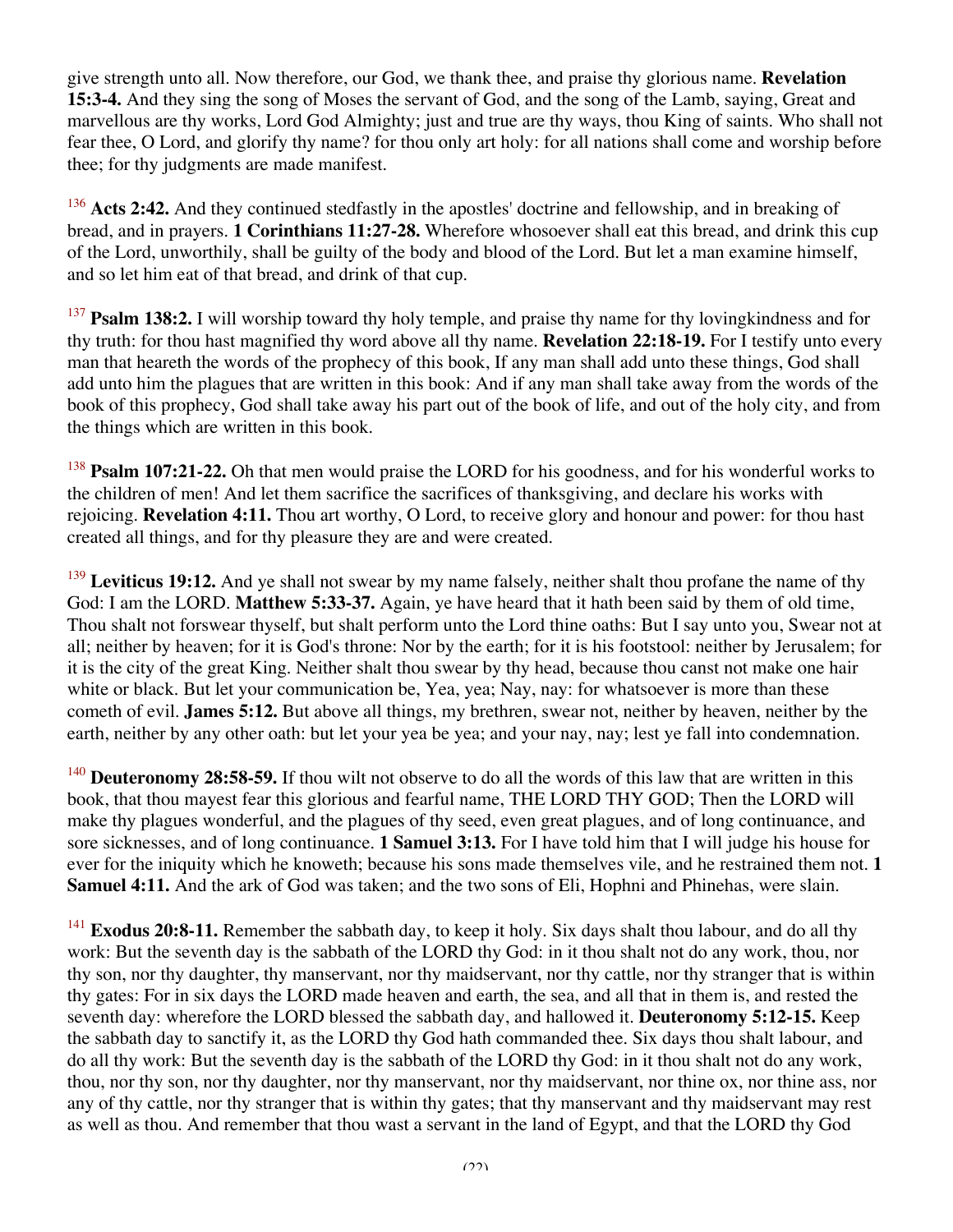brought thee out thence through a mighty hand and by a stretched out arm: therefore the LORD thy God commanded thee to keep the sabbath day.

<sup>142</sup> **Exodus 31:13, 16-17.** Speak thou also unto the children of Israel, saying, Verily my sabbaths ye shall keep: for it is a sign between me and you throughout your generations; that ye may know that I am the LORD that doth sanctify you.... Wherefore the children of Israel shall keep the sabbath, to observe the sabbath throughout their generations, for a perpetual covenant. It is a sign between me and the children of Israel for ever: for in six days the LORD made heaven and earth, and on the seventh day he rested, and was refreshed.

<sup>143</sup> **Genesis 2:2-3.** And on the seventh day God ended his work which he had made; and he rested on the seventh day from all his work which he had made. And God blessed the seventh day, and sanctified it: because that in it he had rested from all his work which God created and made. **Exodus 20:11.** For in six days the LORD made heaven and earth, the sea, and all that in them is, and rested the seventh day: wherefore the LORD blessed the sabbath day, and hallowed it.

<sup>144</sup> Mark 2:27-28. And he said unto them, The sabbath was made for man, and not man for the sabbath: Therefore the Son of man is Lord also of the sabbath. **Acts 20:7.** And upon the first day of the week, when the disciples came together to break bread, Paul preached unto them, ready to depart on the morrow; and continued his speech until midnight. **1 Corinthians 16:2.** Upon the first day of the week let every one of you lay by him in store, as God hath prospered him, that there be no gatherings when I come. **Revelation 1:10.** I was in the Spirit on the Lord's day, and heard behind me a great voice, as of a trumpet

<sup>145</sup> **Exodus 20:10.** But the seventh day is the sabbath of the LORD thy God: in it thou shalt not do any work, thou, nor thy son, nor thy daughter, thy manservant, nor thy maidservant, nor thy cattle, nor thy stranger that is within thy gates: **Nehemiah 13:15-22.** In those days saw I in Judah some treading wine presses on the sabbath, and bringing in sheaves, and lading asses; as also wine, grapes, and figs, and all manner of burdens, which they brought into Jerusalem on the sabbath day: and I testified against them in the day wherein they sold victuals. There dwelt men of Tyre also therein, which brought fish, and all manner of ware, and sold on the sabbath unto the children of Judah, and in Jerusalem. Then I contended with the nobles of Judah, and said unto them, What evil thing is this that ye do, and profane the sabbath day? Did not your fathers thus, and did not our God bring all this evil upon us, and upon this city? yet ye bring more wrath upon Israel by profaning the sabbath. And it came to pass, that when the gates of Jerusalem began to be dark before the sabbath, I commanded that the gates should be shut, and charged that they should not be opened till after the sabbath: and some of my servants set I at the gates, that there should no burden be brought in on the sabbath day. So the merchants and sellers of all kind of ware lodged without Jerusalem once or twice. Then I testified against them, and said unto them, Why lodge ye about the wall? if ye do so again, I will lay hands on you. From that time forth came they no more on the sabbath. And I commanded the Levites that they should cleanse themselves, and that they should come and keep the gates, to sanctify the sabbath day. Remember me, O my God, concerning this also, and spare me according to the greatness of thy mercy. **Isaiah 58:13-14.** If thou turn away thy foot from the sabbath, from doing thy pleasure on my holy day; and call the sabbath a delight, the holy of the LORD, honourable; and shalt honour him, not doing thine own ways, nor finding thine own pleasure, nor speaking thine own words: Then shalt thou delight thyself in the LORD; and I will cause thee to ride upon the high places of the earth, and feed thee with the heritage of Jacob thy father: for the mouth of the LORD hath spoken it.

<sup>146</sup> **Exodus 20:8.** Remember the sabbath day, to keep it holy. **Leviticus 23:3.** Six days shall work be done: but the seventh day is the sabbath of rest, an holy convocation; ye shall do no work therein: it is the sabbath of the LORD in all your dwellings. **Luke 4:16.** And he came to Nazareth, where he had been brought up: and, as his custom was, he went into the synagogue on the sabbath day, and stood up for to read. **Acts 20:7.**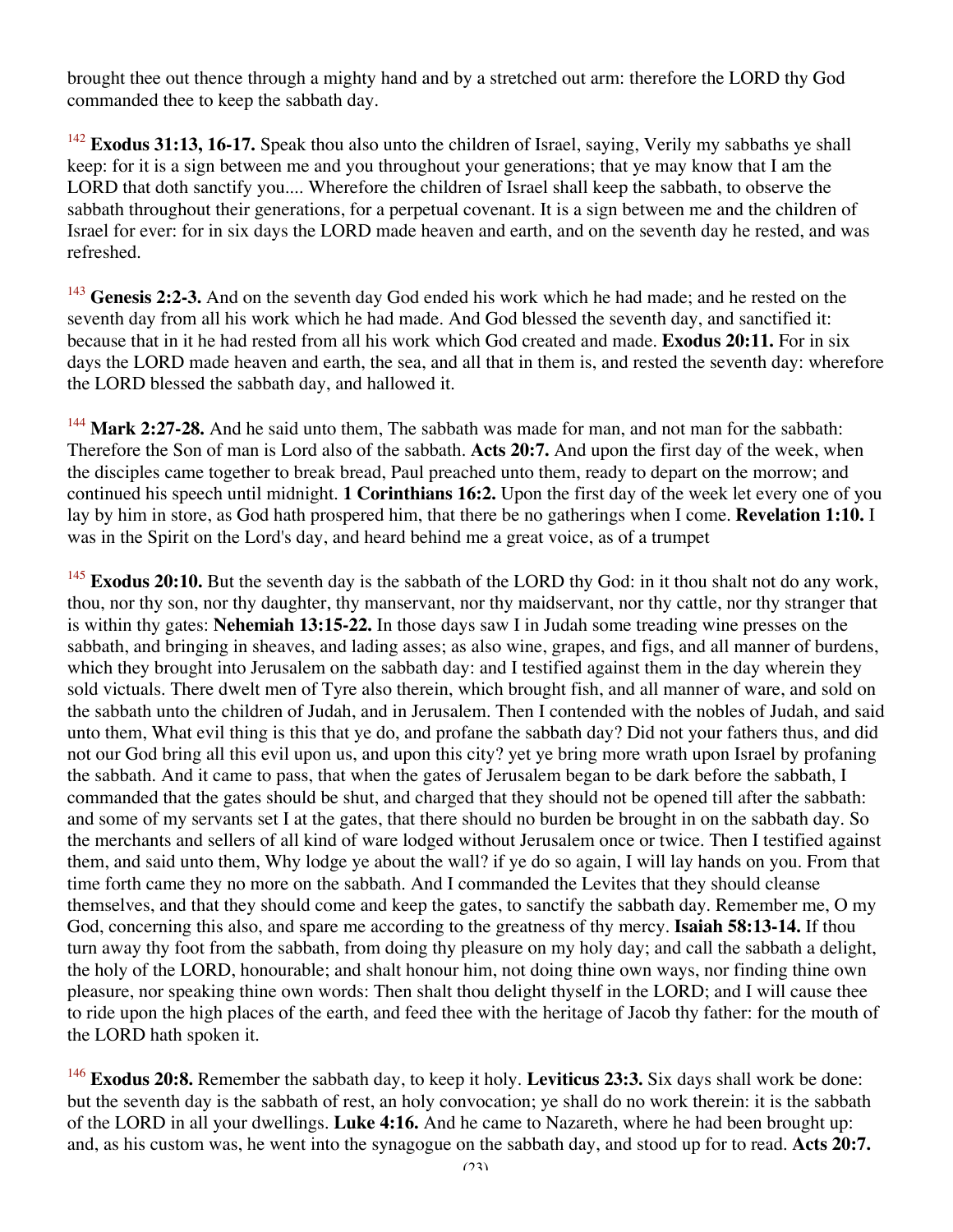And upon the first day of the week, when the disciples came together to break bread, Paul preached unto them, ready to depart on the morrow; and continued his speech until midnight.

<sup>147</sup> Matthew 12:1-13. At that time Jesus went on the sabbath day through the corn; and his disciples were an hungred, and began to pluck the ears of corn, and to eat. But when the Pharisees saw it, they said unto him, Behold, thy disciples do that which is not lawful to do upon the sabbath day. But he said unto them, Have ye not read what David did, when he was an hungred, and they that were with him; How he entered into the house of God, and did eat the showbread, which was not lawful for him to eat, neither for them which were with him, but only for the priests? Or have ye not read in the law, how that on the sabbath days the priests in the temple profane the sabbath, and are blameless? But I say unto you, That in this place is one greater than the temple. But if ye had known what this meaneth, I will have mercy, and not sacrifice, ye would not have condemned the guiltless. For the Son of man is Lord even of the sabbath day. And when he was departed thence, he went into their synagogue: And, behold, there was a man which had his hand withered. And they asked him, saying, Is it lawful to heal on the sabbath days? that they might accuse him. And he said unto them, What man shall there be among you, that shall have one sheep, and if it fall into a pit on the sabbath day, will he not lay hold on it, and lift it out? How much then is a man better than a sheep? Wherefore it is lawful to do well on the sabbath days. Then saith he to the man, Stretch forth thine hand. And he stretched it forth; and it was restored whole, like as the other.

<sup>148</sup> **Nehemiah 13:15-22.** In those days saw I in Judah some treading wine presses on the sabbath, and bringing in sheaves, and lading asses; as also wine, grapes, and figs, and all manner of burdens, which they brought into Jerusalem on the sabbath day: and I testified against them in the day wherein they sold victuals. There dwelt men of Tyre also therein, which brought fish, and all manner of ware, and sold on the sabbath unto the children of Judah, and in Jerusalem. Then I contended with the nobles of Judah, and said unto them, What evil thing is this that ye do, and profane the sabbath day? Did not your fathers thus, and did not our God bring all this evil upon us, and upon this city? yet ye bring more wrath upon Israel by profaning the sabbath. And it came to pass, that when the gates of Jerusalem began to be dark before the sabbath, I commanded that the gates should be shut, and charged that they should not be opened till after the sabbath: and some of my servants set I at the gates, that there should no burden be brought in on the sabbath day. So the merchants and sellers of all kind of ware lodged without Jerusalem once or twice. Then I testified against them, and said unto them, Why lodge ye about the wall? if ye do so again, I will lay hands on you. From that time forth came they no more on the sabbath. And I commanded the Levites that they should cleanse themselves, and that they should come and keep the gates, to sanctify the sabbath day. Remember me, O my God, concerning this also, and spare me according to the greatness of thy mercy. **Isaiah 58:13-14.** If thou turn away thy foot from the sabbath, from doing thy pleasure on my holy day; and call the sabbath a delight, the holy of the LORD, honourable; and shalt honour him, not doing thine own ways, nor finding thine own pleasure, nor speaking thine own words: Then shalt thou delight thyself in the LORD; and I will cause thee to ride upon the high places of the earth, and feed thee with the heritage of Jacob thy father: for the mouth of the LORD hath spoken it. **Amos 8:4-6.** Hear this, O ye that swallow up the needy, even to make the poor of the land to fail, Saying, When will the new moon be gone, that we may sell corn? and the sabbath, that we may set forth wheat, making the ephah small, and the shekel great, and falsifying the balances by deceit? That we may buy the poor for silver, and the needy for a pair of shoes; yea, and sell the refuse of the wheat?

<sup>149</sup> **Exodus 20:9.** Six days shalt thou labour, and do all thy work: **Exodus 31:15.** Six days may work be done; but in the seventh is the sabbath of rest, holy to the LORD: whosoever doeth any work in the sabbath day, he shall surely be put to death. **Leviticus 23:3.** Six days shall work be done: but the seventh day is the sabbath of rest, an holy convocation; ye shall do no work therein: it is the sabbath of the LORD in all your dwellings.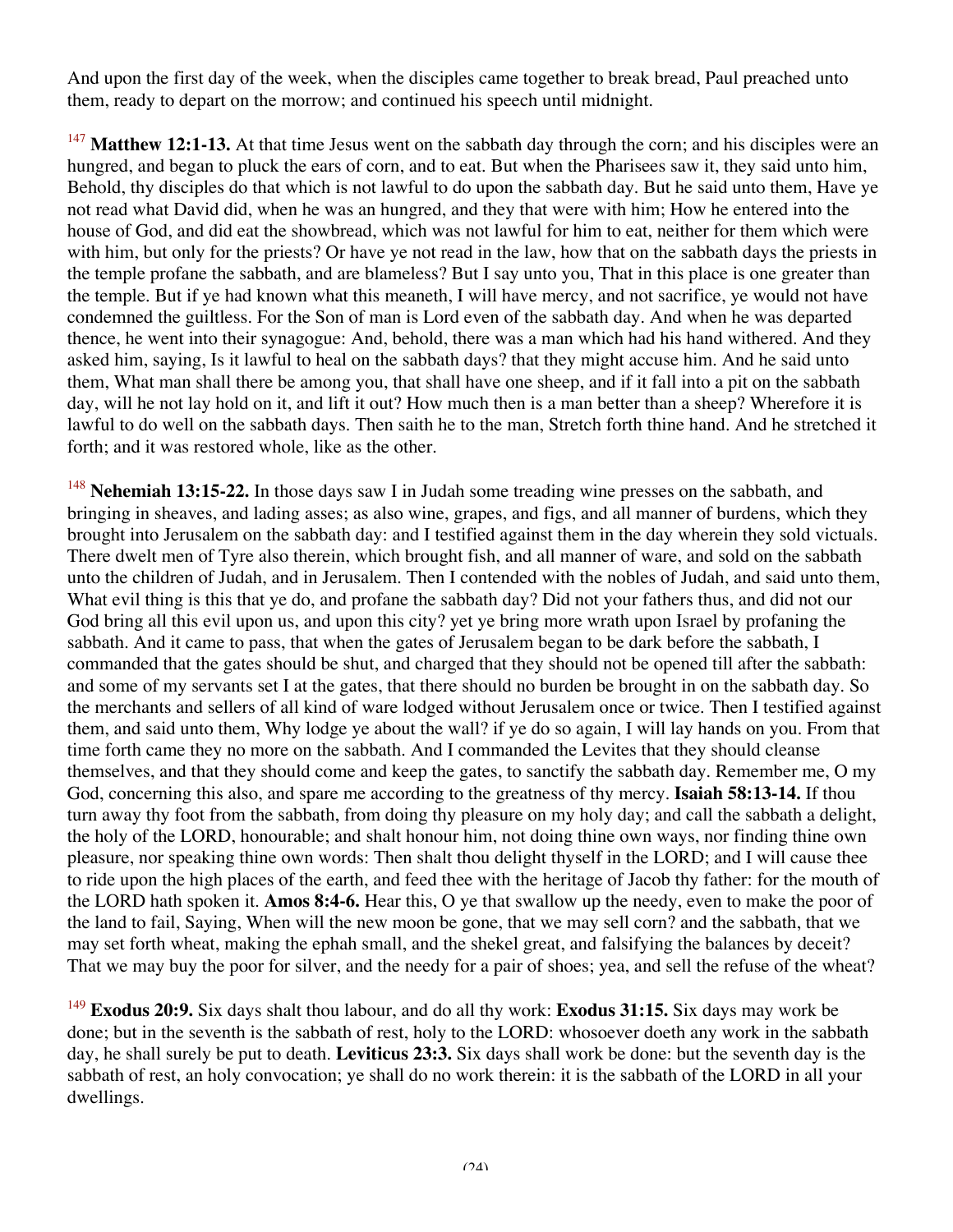<sup>150</sup> **Genesis 2:2-3.** And on the seventh day God ended his work which he had made; and he rested on the seventh day from all his work which he had made. And God blessed the seventh day, and sanctified it: because that in it he had rested from all his work which God created and made. **Exodus 20:11.** For in six days the LORD made heaven and earth, the sea, and all that in them is, and rested the seventh day: wherefore the LORD blessed the sabbath day, and hallowed it. **Exodus 31:17.** It is a sign between me and the children of Israel for ever: for in six days the LORD made heaven and earth, and on the seventh day he rested, and was refreshed.

<sup>151</sup> **Exodus 20:12.** Honour thy father and thy mother: that thy days may be long upon the land which the LORD thy God giveth thee. **Deuteronomy 5:16.** Honour thy father and thy mother, as the LORD thy God hath commanded thee; that thy days may be prolonged, and that it may go well with thee, in the land which the LORD thy God giveth thee.

<sup>152</sup> **Romans 13:1, 7.** Let every soul be subject unto the higher powers. For there is no power but of God: the powers that be are ordained of God.... Render therefore to all their dues: tribute to whom tribute is due; custom to whom custom; fear to whom fear; honour to whom honour. **Ephesians 5:21-22, 24.** Submitting yourselves one to another in the fear of God. Wives, submit yourselves unto your own husbands, as unto the Lord.... Therefore as the church is subject unto Christ, so let the wives be to their own husbands in every thing. **Ephesians 6:1, 4-5, 9.** Children, obey your parents in the Lord: for this is right.... And, ye fathers, provoke not your children to wrath: but bring them up in the nurture and admonition of the Lord. Servants, be obedient to them that are your masters according to the flesh, with fear and trembling, in singleness of your heart, as unto Christ.... And, ye masters, do the same things unto them, forbearing threatening: knowing that your Master also is in heaven; neither is there respect of persons with him. **1 Peter 2:17.** Honour all men. Love the brotherhood. Fear God. Honour the king.

<sup>153</sup> **Matthew 15:4-6.** For God commanded, saying, Honour thy father and mother: and, He that curseth father or mother, let him die the death. But ye say, Whosoever shall say to his father or his mother, It is a gift, by whatsoever thou mightest be profited by me; And honour not his father or his mother, he shall be free. Thus have ye made the commandment of God of none effect by your tradition. **Romans 13:8.** Owe no man any thing, but to love one another: for he that loveth another hath fulfilled the law.

<sup>154</sup> **Exodus 20:12.** Honour thy father and thy mother: that thy days may be long upon the land which the LORD thy God giveth thee. **Deuteronomy 5:16.** Honour thy father and thy mother, as the LORD thy God hath commanded thee; that thy days may be prolonged, and that it may go well with thee, in the land which the LORD thy God giveth thee. **Ephesians 6:2-3.** Honour thy father and mother; which is the first commandment with promise; That it may be well with thee, and thou mayest live long on the earth.

<sup>155</sup> **Exodus 20:13.** Thou shalt not kill. **Deuteronomy 5:17.** Thou shalt not kill.

<sup>156</sup> **Ephesians 5:28-29.** So ought men to love their wives as their own bodies. He that loveth his wife loveth himself. For no man ever yet hated his own flesh; but nourisheth and cherisheth it, even as the Lord the church.

<sup>157</sup> Genesis 9:6. Whoso sheddeth man's blood, by man shall his blood be shed: for in the image of God made he man. **Matthew 5:22.** But I say unto you, That whosoever is angry with his brother without a cause shall be in danger of the judgment: and whosoever shall say to his brother, Raca, shall be in danger of the council: but whosoever shall say, Thou fool, shall be in danger of hell fire. **1 John 3:15.** Whosoever hateth his brother is a murderer: and ye know that no murderer hath eternal life abiding in him.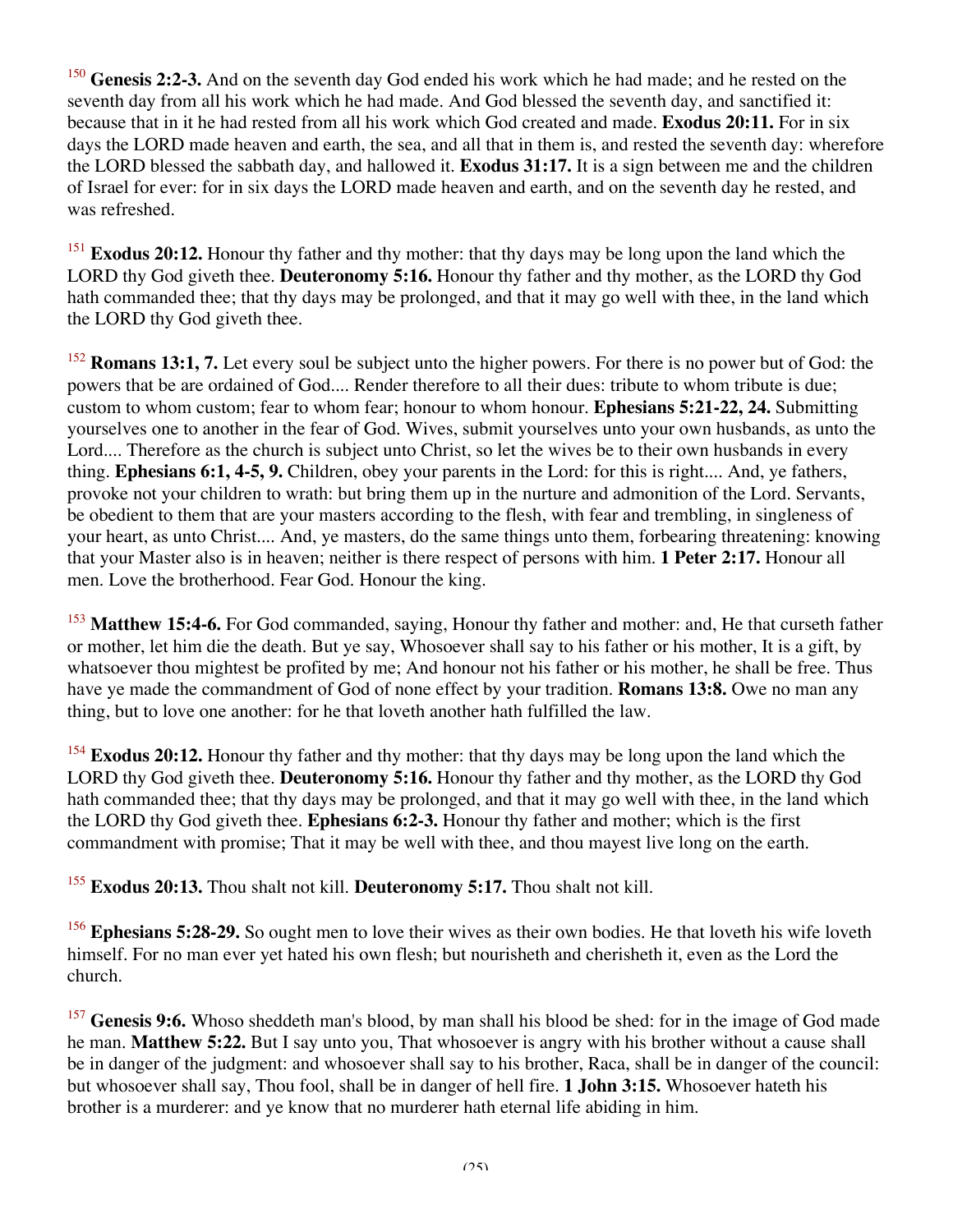<sup>158</sup> **Exodus 20:14.** Thou shalt not commit adultery. **Deuteronomy 5:18.** Neither shalt thou commit adultery.

<sup>159</sup> **1 Corinthians 7:2-3, 5.** Nevertheless, to avoid fornication, let every man have his own wife, and let every woman have her own husband. Let the husband render unto the wife due benevolence: and likewise also the wife unto the husband.... Defraud ye not one the other, except it be with consent for a time, that ye may give yourselves to fasting and prayer; and come together again, that Satan tempt you not for your incontinency. **1 Thessalonians 4:3-5.** For this is the will of God, even your sanctification, that ye should abstain from fornication: That every one of you should know how to possess his vessel in sanctification and honour; Not in the lust of concupiscence, even as the Gentiles which know not God.

<sup>160</sup> Matthew 5:28. But I say unto you, That whosoever looketh on a woman to lust after her hath committed adultery with her already in his heart. **Ephesians 5:3-4.** But fornication, and all uncleanness, or covetousness, let it not be once named among you, as becometh saints; Neither filthiness, nor foolish talking, nor jesting, which are not convenient: but rather giving of thanks.

<sup>161</sup> **Exodus 20:15.** Thou shalt not steal. **Deuteronomy 5:19.** Neither shalt thou steal.

<sup>162</sup> Leviticus 25:35. And if thy brother be waxen poor, and fallen in decay with thee; then thou shalt relieve him: yea, though he be a stranger, or a sojourner; that he may live with thee. **Ephesians 4:28b.** But rather let him labour, working with his hands the thing which is good, that he may have to give to him that needeth. **Philippians 2:4.** Look not every man on his own things, but every man also on the things of others.

<sup>163</sup> **Proverbs 28:19 ff.** He that tilleth his land shall have plenty of bread: but he that followeth after vain persons shall have poverty enough. A faithful man shall abound with blessings: but he that maketh haste to be rich shall not be innocent.... He that hasteth to be rich hath an evil eye, and considereth not that poverty shall come upon him.... Whoso robbeth his father or his mother, and saith, It is no transgression; the same is the companion of a destroyer.... He that giveth unto the poor shall not lack: but he that hideth his eyes shall have many a curse. **Ephesians 4:28a.** Let him that stole steal no more. **2 Thessalonians 3:10.** For even when we were with you, this we commanded you, that if any would not work, neither should he eat. **1 Timothy 5:8.** But if any provide not for his own, and specially for those of his own house, he hath denied the faith, and is worse than an infidel.

<sup>164</sup> **Exodus 20:16.** Thou shalt not bear false witness against thy neighbour. **Deuteronomy 5:20.** Neither shalt thou bear false witness against thy neighbour.

<sup>165</sup> **Zechariah 8:16.** These are the things that ye shall do; Speak ye every man the truth to his neighbour; execute the judgment of truth and peace in your gates: **Acts 25:10.** Then said Paul, I stand at Caesar's judgment seat, where I ought to be judged: to the Jews have I done no wrong, as thou very well knowest. **3 John 12.** Demetrius hath good report of all men, and of the truth itself: yea, and we also bear record; and ye know that our record is true.

<sup>166</sup> **Proverbs 14:5, 25.** A faithful witness will not lie: but a false witness will utter lies.... A true witness delivereth souls: but a deceitful witness speaketh lies.

<sup>167</sup> Leviticus 19:16. Thou shalt not go up and down as a talebearer among thy people: neither shalt thou stand against the blood of thy neighbour: I am the LORD. **Psalm 15:3.** He that backbiteth not with his tongue, nor doeth evil to his neighbour, nor taketh up a reproach against his neighbour. **Proverbs 6:16-19.** These six things doth the LORD hate: yea, seven are an abomination unto him: A proud look, a lying tongue, and hands that shed innocent blood, An heart that deviseth wicked imaginations, feet that be swift in running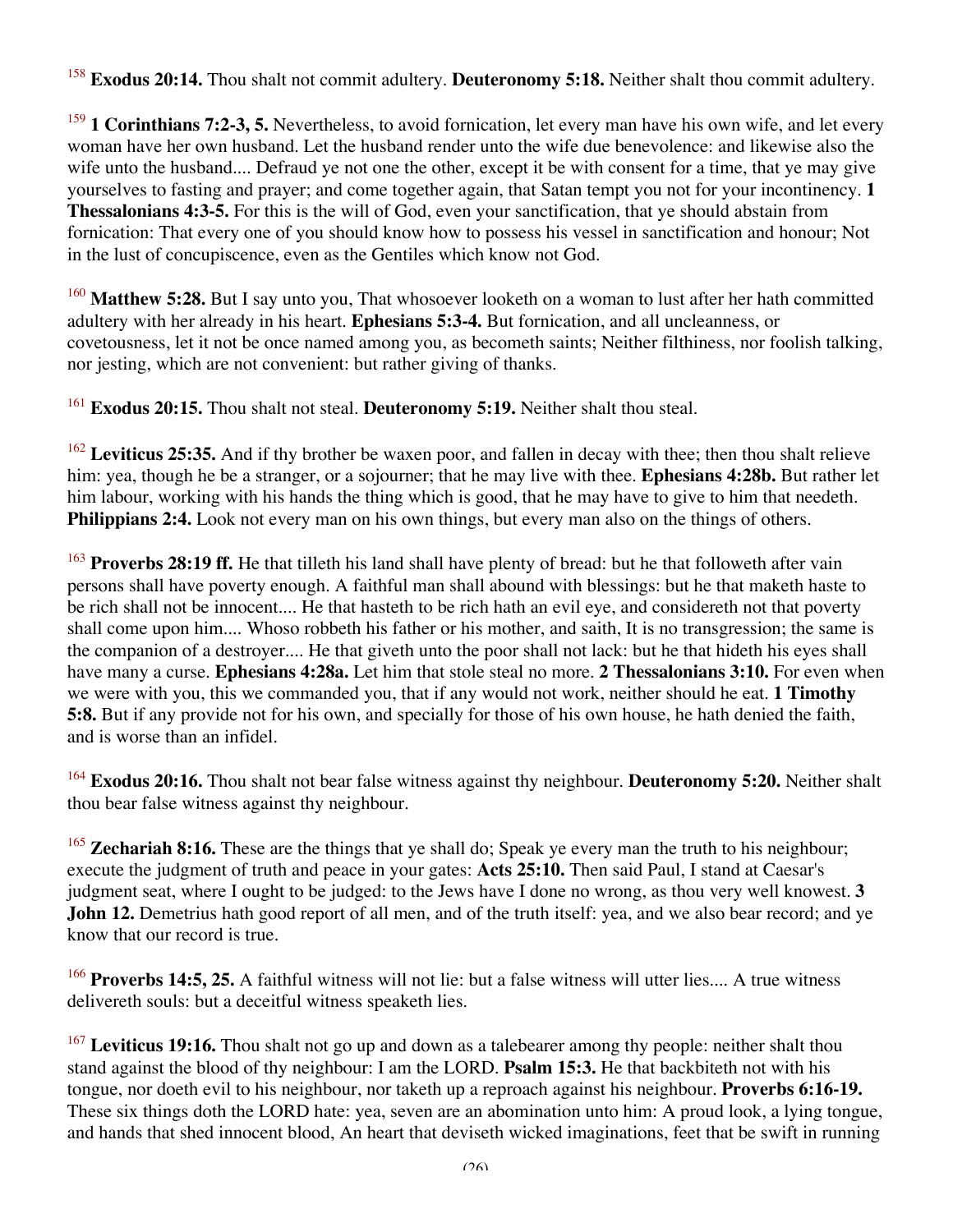to mischief, A false witness that speaketh lies, and he that soweth discord among brethren. **Luke 3:14.** And the soldiers likewise demanded of him, saying, And what shall we do? And he said unto them, Do violence to no man, neither accuse any falsely; and be content with your wages.

<sup>168</sup> **Exodus 20:17.** Thou shalt not covet thy neighbour's house, thou shalt not covet thy neighbour's wife, nor his manservant, nor his maidservant, nor his ox, nor his ass, nor any thing that is thy neighbour's. **Deuteronomy 5:21.** Neither shalt thou desire thy neighbour's wife, neither shalt thou covet thy neighbour's house, his field, or his manservant, or his maidservant, his ox, or his ass, or any thing that is thy neighbour's.

<sup>169</sup> **Psalm 34:1.** I will bless the LORD at all times: his praise shall continually be in my mouth. **Philippians 4:11.** Not that I speak in respect of want: for I have learned, in whatsoever state I am, therewith to be content. **1 Timothy 6:6.** But godliness with contentment is great gain. **Hebrews 13:5.** Let your conversation be without covetousness; and be content with such things as ye have: for he hath said, I will never leave thee, nor forsake thee.

<sup>170</sup> Luke 15:6, 9, 11-32. And when he cometh home, he calleth together his friends and neighbours, saying unto them, Rejoice with me; for I have found my sheep which was lost.... And when she hath found it, she calleth her friends and her neighbours together, saying, Rejoice with me; for I have found the piece which I had lost.... And he said, A certain man had two sons: And the younger of them said to his father, Father, give me the portion of goods that falleth to me. And he divided unto them his living. And not many days after the younger son gathered all together, and took his journey into a far country, and there wasted his substance with riotous living. And when he had spent all, there arose a mighty famine in that land; and he began to be in want. And he went and joined himself to a citizen of that country; and he sent him into his fields to feed swine. And he would fain have filled his belly with the husks that the swine did eat: and no man gave unto him. And when he came to himself, he said, How many hired servants of my father's have bread enough and to spare, and I perish with hunger! I will arise and go to my father, and will say unto him, Father, I have sinned against heaven, and before thee, And am no more worthy to be called thy son: make me as one of thy hired servants. And he arose, and came to his father. But when he was yet a great way off, his father saw him, and had compassion, and ran, and fell on his neck, and kissed him. And the son said unto him, Father, I have sinned against heaven, and in thy sight, and am no more worthy to be called thy son. But the father said to his servants, Bring forth the best robe, and put it on him; and put a ring on his hand, and shoes on his feet: And bring hither the fatted calf, and kill it; and let us eat, and be merry: For this my son was dead, and is alive again; he was lost, and is found. And they began to be merry. Now his elder son was in the field: and as he came and drew nigh to the house, he heard music and dancing. And he called one of the servants, and asked what these things meant. And he said unto him, Thy brother is come; and thy father hath killed the fatted calf, because he hath received him safe and sound. And he was angry, and would not go in: therefore came his father out, and entreated him. And he answering said to his father, Lo, these many years do I serve thee, neither transgressed I at any time thy commandment: and yet thou never gavest me a kid, that I might make merry with my friends: But as soon as this thy son was come, which hath devoured thy living with harlots, thou hast killed for him the fatted calf. And he said unto him, Son, thou art ever with me, and all that I have is thine. It was meet that we should make merry, and be glad: for this thy brother was dead, and is alive again; and was lost, and is found. **Romans 12:15.** Rejoice with them that do rejoice, and weep with them that weep. **Philippians 2:4.** Look not every man on his own things, but every man also on the things of others.

<sup>171</sup> **1 Corinthians 10:10.** Neither murmur ye, as some of them also murmured, and were destroyed of the destroyer. **James 3:14-16.** But if ye have bitter envying and strife in your hearts, glory not, and lie not against the truth. This wisdom descendeth not from above, but is earthly, sensual, devilish. For where envying and strife is, there is confusion and every evil work.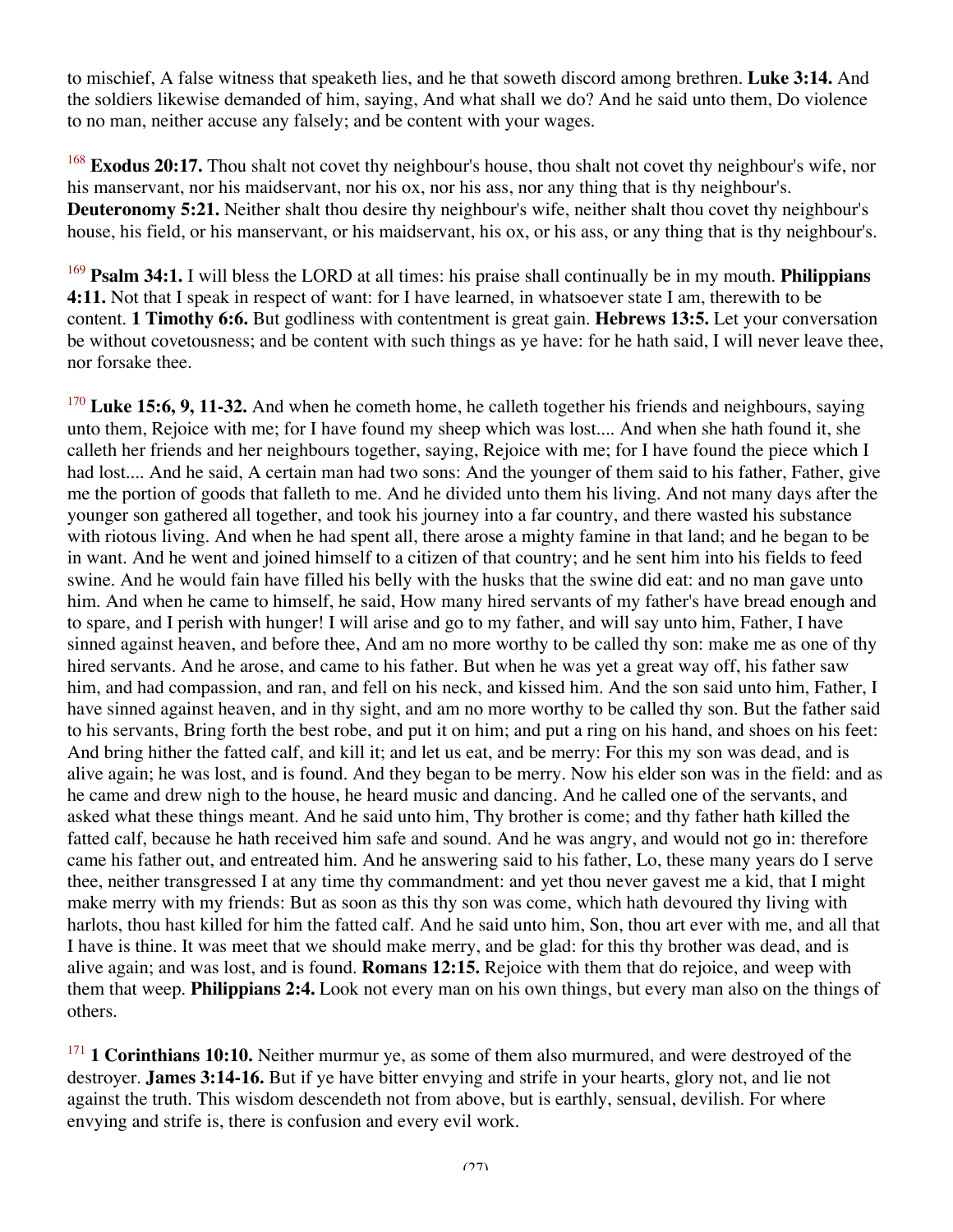<sup>172</sup> Galatians 5:26. Let us not be desirous of vain glory, provoking one another, envying one another. **Colossians 3:5.** Mortify therefore your members which are upon the earth; fornication, uncleanness, inordinate affection, evil concupiscence, and covetousness, which is idolatry.

<sup>173</sup> Genesis 8:21. And the LORD smelled a sweet savour; and the LORD said in his heart, I will not again curse the ground any more for man's sake; for the imagination of man's heart is evil from his youth; neither will I again smite any more every thing living, as I have done. **Romans 3:9 ff., 23.** What then? are we better than they? No, in no wise: for we have before proved both Jews and Gentiles, that they are all under sin; As it is written, There is none righteous, no, not one: There is none that understandeth, there is none that seeketh after God. They are all gone out of the way, they are together become unprofitable; there is none that doeth good, no, not one. Their throat is an open sepulchre; with their tongues they have used deceit; the poison of asps is under their lips: Whose mouth is full of cursing and bitterness: Their feet are swift to shed blood: Destruction and misery are in their ways: And the way of peace have they not known: There is no fear of God before their eyes.... For all have sinned, and come short of the glory of God

<sup>174</sup> **Ezekiel 8:6, 13, 15.** He said furthermore unto me, Son of man, seest thou what they do? even the great abominations that the house of Israel committeth here, that I should go far off from my sanctuary? but turn thee yet again, and thou shalt see greater abominations.... He said also unto me, Turn thee yet again, and thou shalt see greater abominations that they do.... Then said he unto me, Hast thou seen this, O son of man? turn thee yet again, and thou shalt see greater abominations than these. **Matthew 11:20-24.** Then began he to upbraid the cities wherein most of his mighty works were done, because they repented not: Woe unto thee, Chorazin! woe unto thee, Bethsaida! for if the mighty works, which were done in you, had been done in Tyre and Sidon, they would have repented long ago in sackcloth and ashes. But I say unto you, It shall be more tolerable for Tyre and Sidon at the day of judgment, than for you. And thou, Capernaum, which art exalted unto heaven, shalt be brought down to hell: for if the mighty works, which have been done in thee, had been done in Sodom, it would have remained until this day. But I say unto you, That it shall be more tolerable for the land of Sodom in the day of judgment, than for thee. **John 19:11.** Jesus answered, Thou couldest have no power at all against me, except it were given thee from above: therefore he that delivered me unto thee hath the greater sin.

<sup>175</sup> Matthew 25:41. Then shall he say also unto them on the left hand, Depart from me, ye cursed, into everlasting fire, prepared for the devil and his angels: **Galatians 3:10.** For as many as are of the works of the law are under the curse: for it is written, Cursed is every one that continueth not in all things which are written in the book of the law to do them. **Ephesians 5:6.** Let no man deceive you with vain words: for because of these things cometh the wrath of God upon the children of disobedience. **James 2:10.** For whosoever shall keep the whole law, and yet offend in one point, he is guilty of all.

<sup>176</sup> Mark 1:15. And saying, The time is fulfilled, and the kingdom of God is at hand: repent ye, and believe the gospel. **Acts 20:21.** Testifying both to the Jews, and also to the Greeks, repentance toward God, and faith toward our Lord Jesus Christ.

<sup>177</sup> Acts 2:38. Then Peter said unto them, Repent, and be baptized every one of you in the name of Jesus Christ for the remission of sins, and ye shall receive the gift of the Holy Ghost. **1 Corinthians 11:24-25.** And when he had given thanks, he brake it, and said, Take, eat: this is my body, which is broken for you: this do in remembrance of me. After the same manner also he took the cup, when he had supped, saying, This cup is the new testament in my blood: this do ye, as oft as ye drink it, in remembrance of me. **Colossians 3:16.** Let the word of Christ dwell in you richly in all wisdom; teaching and admonishing one another in psalms and hymns and spiritual songs, singing with grace in your hearts to the Lord.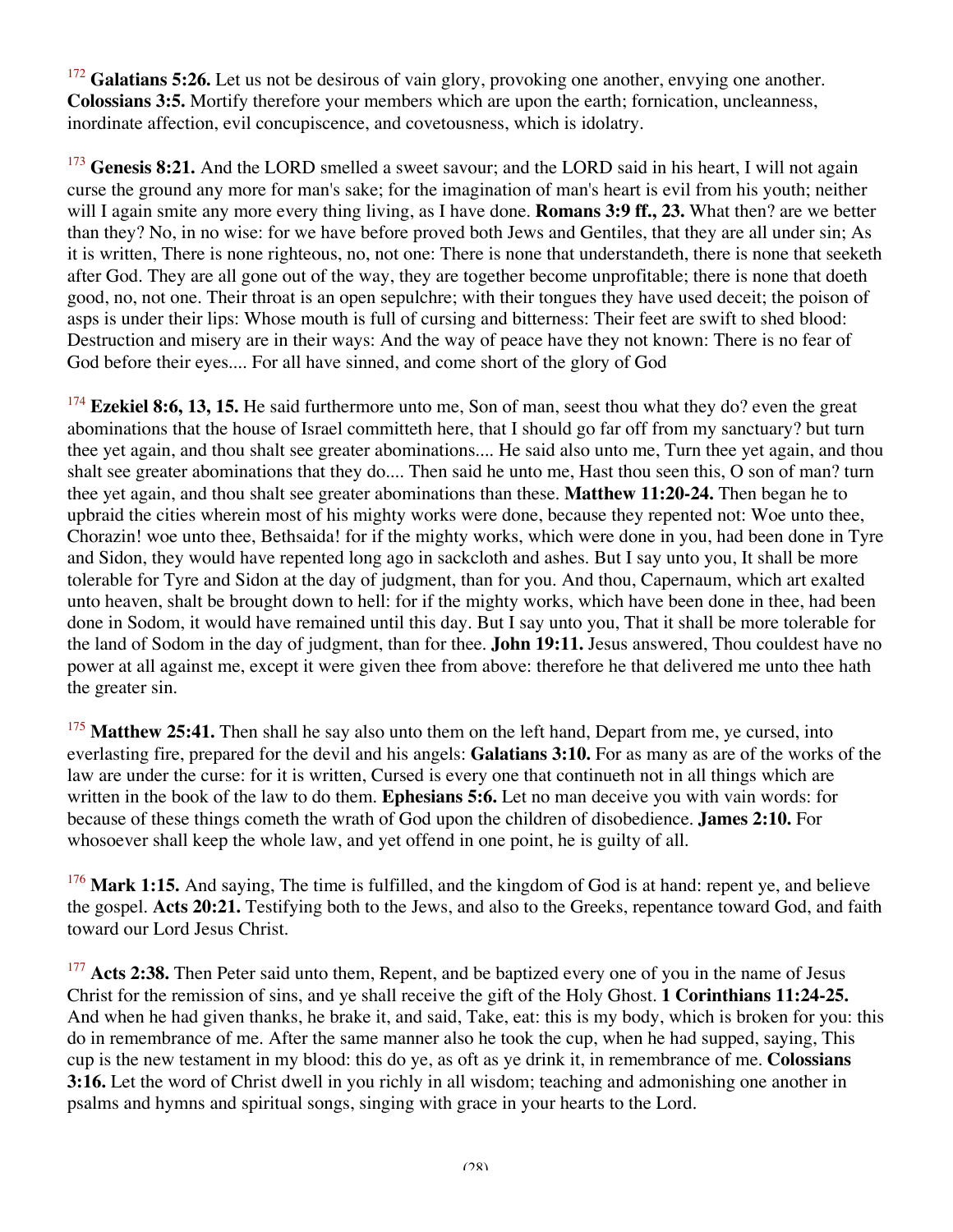<sup>178</sup> **Ephesians 2:8-9.** For by grace are ye saved through faith; and that not of yourselves: it is the gift of God: Not of works, lest any man should boast. **Cf. Romans 4:16.** Therefore it is of faith, that it might be by grace; to the end the promise might be sure to all the seed; not to that only which is of the law, but to that also which is of the faith of Abraham; who is the father of us all

<sup>179</sup> **John 20:30-31.** And many other signs truly did Jesus in the presence of his disciples, which are not written in this book: But these are written, that ye might believe that Jesus is the Christ, the Son of God; and that believing ye might have life through his name. **Galatians 2:15-16.** We who are Jews by nature, and not sinners of the Gentiles, Knowing that a man is not justified by the works of the law, but by the faith of Jesus Christ, even we have believed in Jesus Christ, that we might be justified by the faith of Christ, and not by the works of the law: for by the works of the law shall no flesh be justified. **Philippians 3:3-11.** For we are the circumcision, which worship God in the spirit, and rejoice in Christ Jesus, and have no confidence in the flesh. Though I might also have confidence in the flesh. If any other man thinketh that he hath whereof he might trust in the flesh, I more: Circumcised the eighth day, of the stock of Israel, of the tribe of Benjamin, an Hebrew of the Hebrews; as touching the law, a Pharisee; Concerning zeal, persecuting the church; touching the righteousness which is in the law, blameless. But what things were gain to me, those I counted loss for Christ. Yea doubtless, and I count all things but loss for the excellency of the knowledge of Christ Jesus my Lord: for whom I have suffered the loss of all things, and do count them but dung, that I may win Christ, And be found in him, not having mine own righteousness, which is of the law, but that which is through the faith of Christ, the righteousness which is of God by faith: That I may know him, and the power of his resurrection, and the fellowship of his sufferings, being made conformable unto his death; If by any means I might attain unto the resurrection of the dead.

<sup>180</sup> Acts 11:18. When they heard these things, they held their peace, and glorified God, saying, Then hath God also to the Gentiles granted repentance unto life. **2 Timothy 2:25.** In meekness instructing those that oppose themselves; if God peradventure will give them repentance to the acknowledging of the truth

<sup>181</sup> **Psalm 51:1-4.** Have mercy upon me, O God, according to thy lovingkindness: according unto the multitude of thy tender mercies blot out my transgressions. Wash me thoroughly from mine iniquity, and cleanse me from my sin. For I acknowledge my transgressions: and my sin is ever before me. Against thee, thee only, have I sinned, and done this evil in thy sight: that thou mightest be justified when thou speakest, and be clear when thou judgest. **Joel 2:13.** And rend your heart, and not your garments, and turn unto the LORD your God: for he is gracious and merciful, slow to anger, and of great kindness, and repenteth him of the evil. **Luke 15:7, 10.** I say unto you, that likewise joy shall be in heaven over one sinner that repenteth, more than over ninety and nine just persons, which need no repentance.... Likewise, I say unto you, there is joy in the presence of the angels of God over one sinner that repenteth. **Acts 2:37.** Now when they heard this, they were pricked in their heart, and said unto Peter and to the rest of the apostles, Men and brethren, what shall we do?

<sup>182</sup> Jeremiah 31:18-19. I have surely heard Ephraim bemoaning himself thus; Thou hast chastised me, and I was chastised, as a bullock unaccustomed to the yoke: turn thou me, and I shall be turned; for thou art the LORD my God. Surely after that I was turned, I repented; and after that I was instructed, I smote upon my thigh: I was ashamed, yea, even confounded, because I did bear the reproach of my youth. **Luke 1:16-17.** And many of the children of Israel shall he turn to the Lord their God. And he shall go before him in the spirit and power of Elias, to turn the hearts of the fathers to the children, and the disobedient to the wisdom of the just; to make ready a people prepared for the Lord. **1 Thessalonians 1:9.** For they themselves show of us what manner of entering in we had unto you, and how ye turned to God from idols to serve the living and true God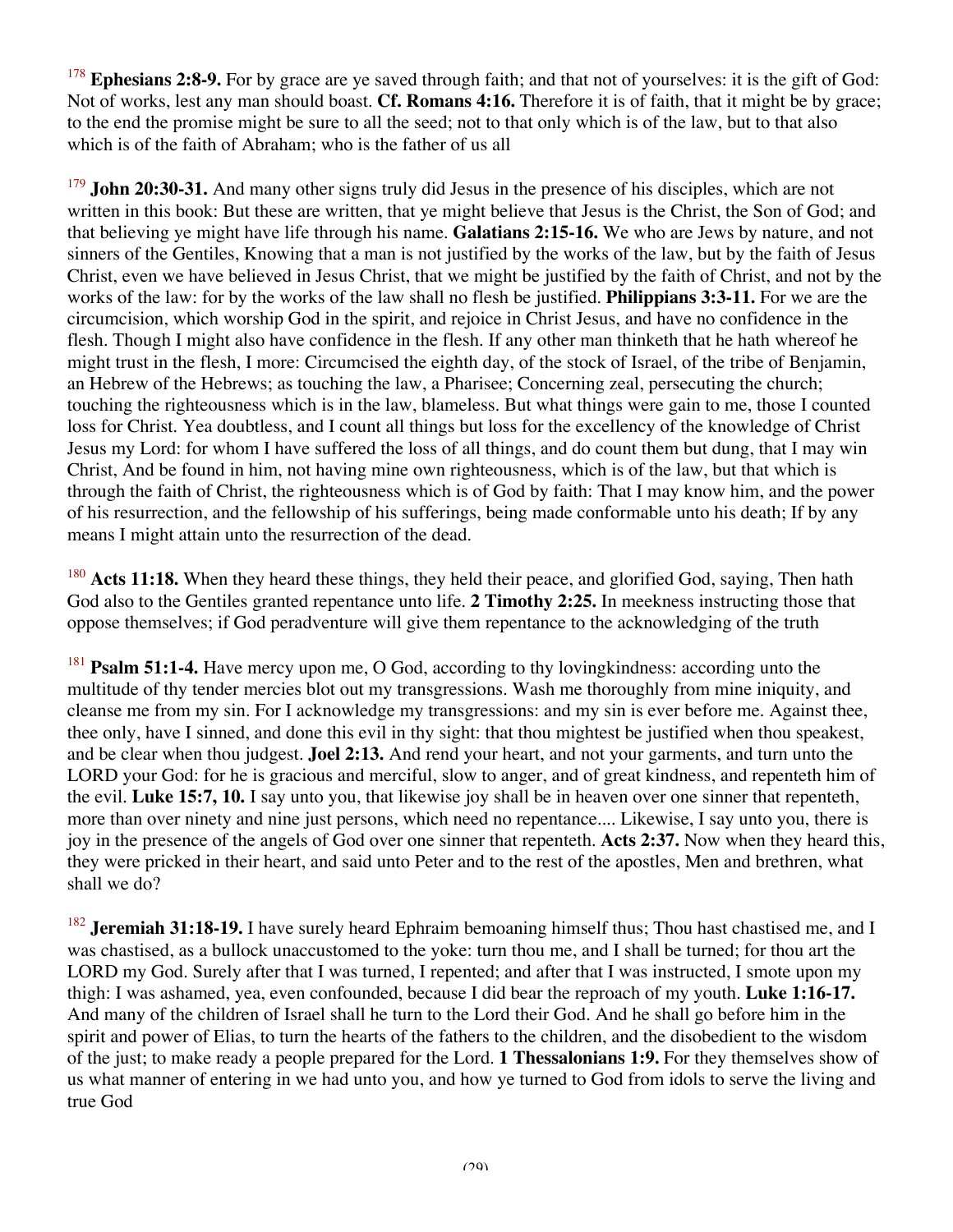<sup>183</sup> **2 Chronicles 7:14.** If my people, which are called by my name, shall humble themselves, and pray, and seek my face, and turn from their wicked ways; then will I hear from heaven, and will forgive their sin, and will heal their land. **Psalm 119:57-64.** Thou art my portion, O LORD: I have said that I would keep thy words. I entreated thy favour with my whole heart: be merciful unto me according to thy word. I thought on my ways, and turned my feet unto thy testimonies. I made haste, and delayed not to keep thy commandments. The bands of the wicked have robbed me: but I have not forgotten thy law. At midnight I will rise to give thanks unto thee because of thy righteous judgments. I am a companion of all them that fear thee, and of them that keep thy precepts. The earth, O LORD, is full of thy mercy: teach me thy statutes. **Matthew 3:8.** Bring forth therefore fruits meet for repentance: **2 Corinthians 7:10.** For godly sorrow worketh repentance to salvation not to be repented of: but the sorrow of the world worketh death.

<sup>184</sup> **Matthew 28:18-20.** And Jesus came and spake unto them, saying, All power is given unto me in heaven and in earth. Go ye therefore, and teach all nations, baptizing them in the name of the Father, and of the Son, and of the Holy Ghost: Teaching them to observe all things whatsoever I have commanded you: and, lo, I am with you alway, even unto the end of the world. Amen. **Acts 2:41-42.** Then they that gladly received his word were baptized: and the same day there were added unto them about three thousand souls. And they continued stedfastly in the apostles' doctrine and fellowship, and in breaking of bread, and in prayers.

<sup>185</sup> **Nehemiah 8:8-9.** So they read in the book in the law of God distinctly, and gave the sense, and caused them to understand the reading. And Nehemiah, which is the Tirshatha, and Ezra the priest the scribe, and the Levites that taught the people, said unto all the people, This day is holy unto the LORD your God; mourn not, nor weep. For all the people wept, when they heard the words of the law. **Acts 20:32.** And now, brethren, I commend you to God, and to the word of his grace, which is able to build you up, and to give you an inheritance among all them which are sanctified. **Romans 10:14-17.** How then shall they call on him in whom they have not believed? and how shall they believe in him of whom they have not heard? and how shall they hear without a preacher? And how shall they preach, except they be sent? as it is written, How beautiful are the feet of them that preach the gospel of peace, and bring glad tidings of good things! But they have not all obeyed the gospel. For Esaias saith, Lord, who hath believed our report? So then faith cometh by hearing, and hearing by the word of God. **2 Timothy 3:15-17.** And that from a child thou hast known the holy scriptures, which are able to make thee wise unto salvation through faith which is in Christ Jesus. All scripture is given by inspiration of God, and is profitable for doctrine, for reproof, for correction, for instruction in righteousness: That the man of God may be perfect, thoroughly furnished unto all good works.

<sup>186</sup> **Deuteronomy 6:16 ff.** Ye shall not tempt the LORD your God, as ye tempted him in Massah. Ye shall diligently keep the commandments of the LORD your God, and his testimonies, and his statutes, which he hath commanded thee. And thou shalt do that which is right and good in the sight of the LORD: that it may be well with thee, and that thou mayest go in and possess the good land which the LORD sware unto thy fathers, **Psalm 119:18.** Open thou mine eyes, that I may behold wondrous things out of thy law. **1 Peter 2:1- 2.** Wherefore laying aside all malice, and all guile, and hypocrisies, and envies, and all evil speakings, As newborn babes, desire the sincere milk of the word, that ye may grow thereby.

<sup>187</sup> **Psalm 119:11.** Thy word have I hid in mine heart, that I might not sin against thee. **2 Thessalonians 2:10.** And with all deceivableness of unrighteousness in them that perish; because they received not the love of the truth, that they might be saved. **Hebrews 4:2.** For unto us was the gospel preached, as well as unto them: but the word preached did not profit them, not being mixed with faith in them that heard it. **James 1:22-25.** But be ye doers of the word, and not hearers only, deceiving your own selves. For if any be a hearer of the word, and not a doer, he is like unto a man beholding his natural face in a glass: For he beholdeth himself, and goeth his way, and straightway forgetteth what manner of man he was. But whoso looketh into the perfect law of liberty, and continueth therein, he being not a forgetful hearer, but a doer of the work, this man shall be blessed in his deed.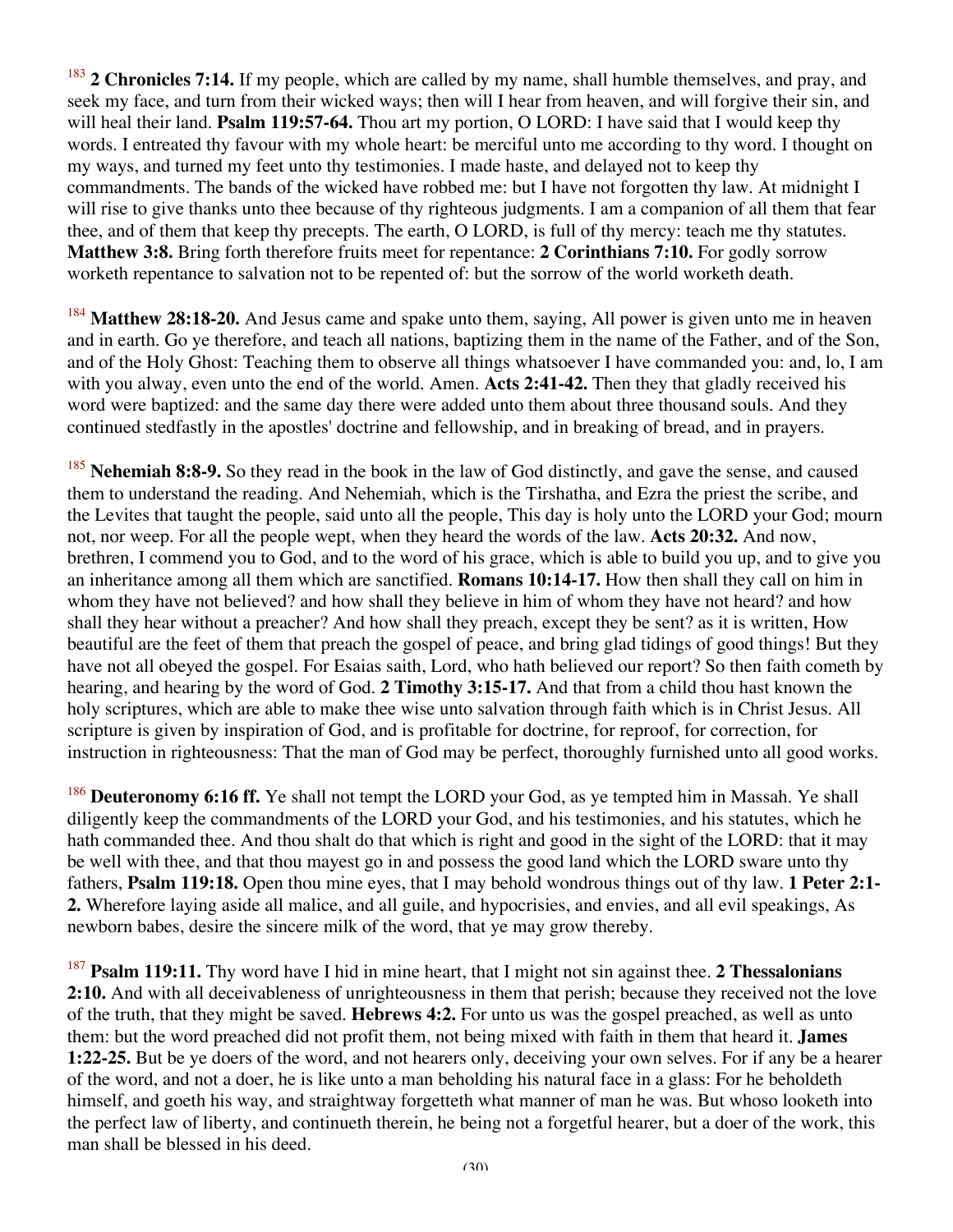<sup>188</sup> **1 Corinthians 3:7.** So then neither is he that planteth any thing, neither he that watereth; but God that giveth the increase. **Cf. 1 Corinthians 1:12-17.** Now this I say, that every one of you saith, I am of Paul; and I of Apollos; and I of Cephas; and I of Christ. Is Christ divided? was Paul crucified for you? or were ye baptized in the name of Paul? I thank God that I baptized none of you, but Crispus and Gaius; Lest any should say that I had baptized in mine own name. And I baptized also the household of Stephanas: besides, I know not whether I baptized any other. For Christ sent me not to baptize, but to preach the gospel: not with wisdom of words, lest the cross of Christ should be made of none effect.

<sup>189</sup> **Matthew 28:19.** Go ye therefore, and teach all nations, baptizing them in the name of the Father, and of the Son, and of the Holy Ghost: **Matthew 26:26-28.** And as they were eating, Jesus took bread, and blessed it, and brake it, and gave it to the disciples, and said, Take, eat; this is my body. And he took the cup, and gave thanks, and gave it to them, saying, Drink ye all of it; For this is my blood of the new testament, which is shed for many for the remission of sins. **Mark 14:22-25.** And as they did eat, Jesus took bread, and blessed, and brake it, and gave to them, and said, Take, eat: this is my body. And he took the cup, and when he had given thanks, he gave it to them: and they all drank of it. And he said unto them, This is my blood of the new testament, which is shed for many. Verily I say unto you, I will drink no more of the fruit of the vine, until that day that I drink it new in the kingdom of God. **Luke 22:19-20.** And he took bread, and gave thanks, and brake it, and gave unto them, saying, This is my body which is given for you: this do in remembrance of me. Likewise also the cup after supper, saying, This cup is the new testament in my blood, which is shed for you. **1 Corinthians 1:22-26.** For the Jews require a sign, and the Greeks seek after wisdom: But we preach Christ crucified, unto the Jews a stumblingblock, and unto the Greeks foolishness; But unto them which are called, both Jews and Greeks, Christ the power of God, and the wisdom of God. Because the foolishness of God is wiser than men; and the weakness of God is stronger than men. For ye see your calling, brethren, how that not many wise men after the flesh, not many mighty, not many noble, are called.

<sup>190</sup> **Galatians 3:27.** For as many of you as have been baptized into Christ have put on Christ. **1 Corinthians 10:16-17.** The cup of blessing which we bless, is it not the communion of the blood of Christ? The bread which we break, is it not the communion of the body of Christ? For we being many are one bread, and one body: for we are all partakers of that one bread.

<sup>191</sup> Matthew 28:19. Go ye therefore, and teach all nations, baptizing them in the name of the Father, and of the Son, and of the Holy Ghost.

<sup>192</sup> **1 Corinthians 11:23-26.** For I have received of the Lord that which also I delivered unto you, That the Lord Jesus the same night in which he was betrayed took bread: And when he had given thanks, he brake it, and said, Take, eat: this is my body, which is broken for you: this do in remembrance of me. After the same manner also he took the cup, when he had supped, saying, This cup is the new testament in my blood: this do ye, as oft as ye drink it, in remembrance of me. For as often as ye eat this bread, and drink this cup, ye do show the Lord's death till he come.

<sup>193</sup> Matthew 28:19. Go ye therefore, and teach all nations, baptizing them in the name of the Father, and of the Son, and of the Holy Ghost.

<sup>194</sup> Acts 2:38-42. Then Peter said unto them, Repent, and be baptized every one of you in the name of Jesus Christ for the remission of sins, and ye shall receive the gift of the Holy Ghost. For the promise is unto you, and to your children, and to all that are afar off, even as many as the Lord our God shall call. And with many other words did he testify and exhort, saying, Save yourselves from this untoward generation. Then they that gladly received his word were baptized: and the same day there were added unto them about three thousand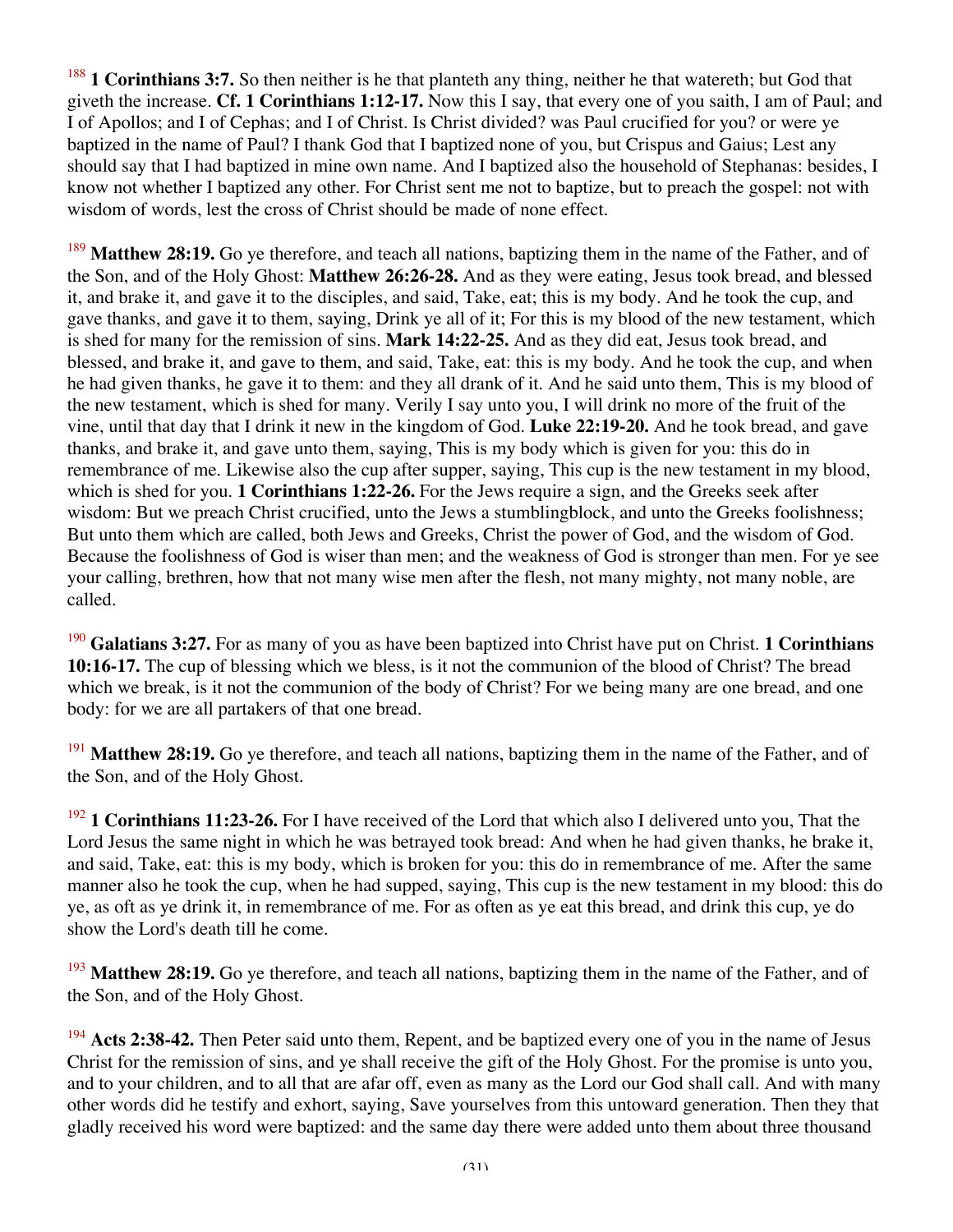souls. And they continued stedfastly in the apostles' doctrine and fellowship, and in breaking of bread, and in prayers. **Acts 22:16.** And now why tarriest thou? arise, and be baptized, and wash away thy sins, calling on the name of the Lord. **Romans 6:3-4.** Know ye not, that so many of us as were baptized into Jesus Christ were baptized into his death? Therefore we are buried with him by baptism into death: that like as Christ was raised up from the dead by the glory of the Father, even so we also should walk in newness of life. **Galatians 3:26-27.** For ye are all the children of God by faith in Christ Jesus. For as many of you as have been baptized into Christ have put on Christ. **1 Peter 3:21.** The like figure whereunto even baptism doth also now save us (not the putting away of the filth of the flesh, but the answer of a good conscience toward God,) by the resurrection of Jesus Christ.

<sup>195</sup> Acts 2:41. Then they that gladly received his word were baptized: and the same day there were added unto them about three thousand souls. **Acts 8:12, 36, 38.** But when they believed Philip preaching the things concerning the kingdom of God, and the name of Jesus Christ, they were baptized, both men and women.... And as they went on their way, they came unto a certain water: and the eunuch said, See, here is water; what doth hinder me to be baptized?... And he commanded the chariot to stand still: and they went down both into the water, both Philip and the eunuch; and he baptized him. **Acts 18:8.** And Crispus, the chief ruler of the synagogue, believed on the Lord with all his house; and many of the Corinthians hearing believed, and were baptized.

<sup>196</sup> Genesis 17:7. And I will establish my covenant between me and thee and thy seed after thee in their generations for an everlasting covenant, to be a God unto thee, and to thy seed after thee. **Genesis 17:9-11.** And God said unto Abraham, Thou shalt keep my covenant therefore, thou, and thy seed after thee in their generations. This is my covenant, which ye shall keep, between me and you and thy seed after thee; Every man child among you shall be circumcised. And ye shall circumcise the flesh of your foreskin; and it shall be a token of the covenant betwixt me and you. **Acts 2:38-39.** Then Peter said unto them, Repent, and be baptized every one of you in the name of Jesus Christ for the remission of sins, and ye shall receive the gift of the Holy Ghost. For the promise is unto you, and to your children, and to all that are afar off, even as many as the Lord our God shall call. **Acts 16:32-33.** And they spake unto him the word of the Lord, and to all that were in his house. And he took them the same hour of the night, and washed their stripes; and was baptized, he and all his, straightway. **Colossians 2:11-12.** In whom also ye are circumcised with the circumcision made without hands, in putting off the body of the sins of the flesh by the circumcision of Christ: Buried with him in baptism, wherein also ye are risen with him through the faith of the operation of God, who hath raised him from the dead.

<sup>197</sup> Luke 22:19-20. And he took bread, and gave thanks, and brake it, and gave unto them, saying, This is my body which is given for you: this do in remembrance of me. Likewise also the cup after supper, saying, This cup is the new testament in my blood, which is shed for you. **1 Corinthians 11:23-26.** For I have received of the Lord that which also I delivered unto you, That the Lord Jesus the same night in which he was betrayed took bread: And when he had given thanks, he brake it, and said, Take, eat: this is my body, which is broken for you: this do in remembrance of me. After the same manner also he took the cup, when he had supped, saying, This cup is the new testament in my blood: this do ye, as oft as ye drink it, in remembrance of me. For as often as ye eat this bread, and drink this cup, ye do show the Lord's death till he come.

<sup>198</sup> **1 Corinthians 10:16-17.** The cup of blessing which we bless, is it not the communion of the blood of Christ? The bread which we break, is it not the communion of the body of Christ? For we being many are one bread, and one body: for we are all partakers of that one bread.

<sup>199</sup> 1 Corinthians 11:27-32. Wherefore whosoever shall eat this bread, and drink this cup of the Lord, unworthily, shall be guilty of the body and blood of the Lord. But let a man examine himself, and so let him eat of that bread, and drink of that cup. For he that eateth and drinketh unworthily, eateth and drinketh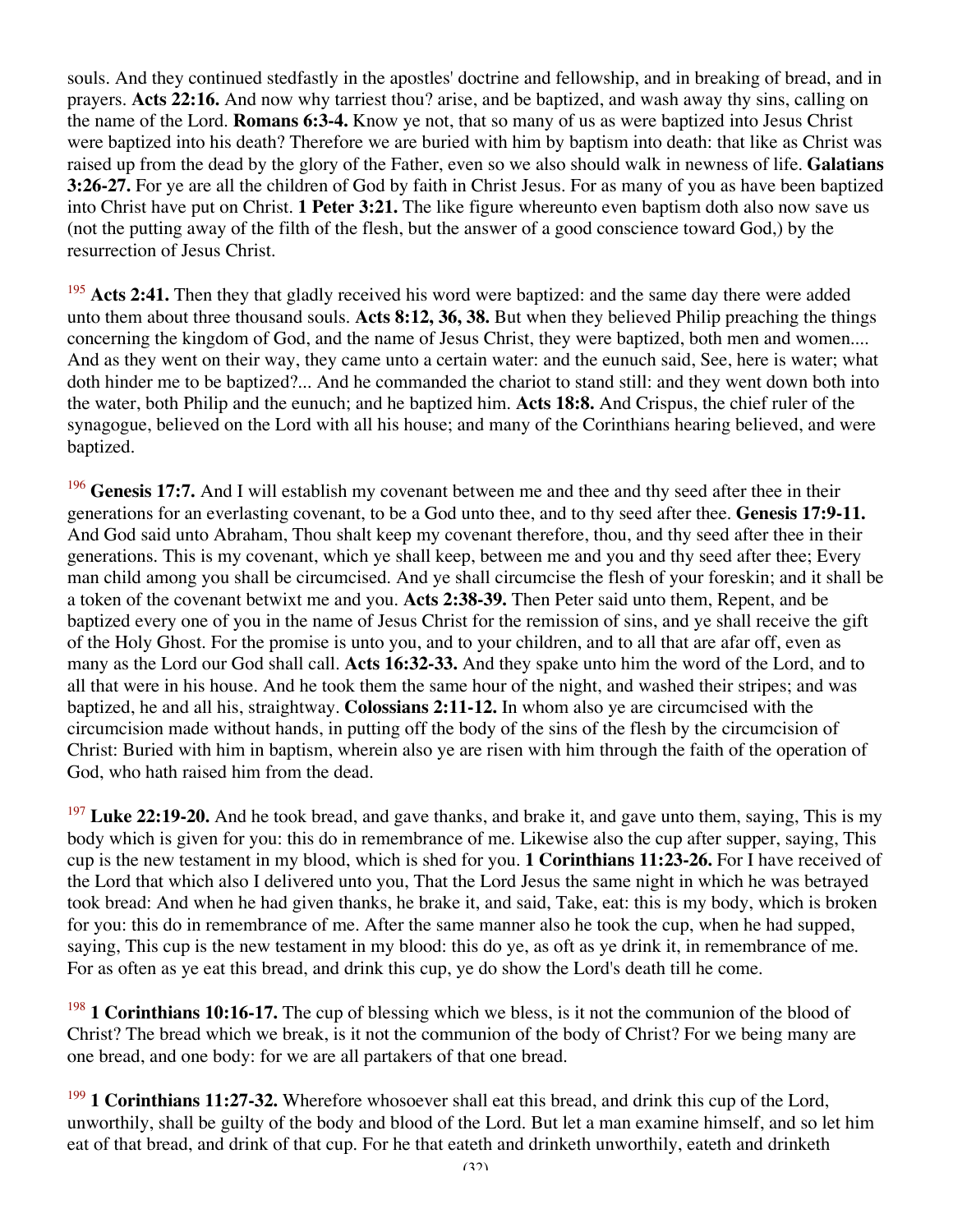damnation to himself, not discerning the Lord's body. For this cause many are weak and sickly among you, and many sleep. For if we would judge ourselves, we should not be judged. But when we are judged, we are chastened of the Lord, that we should not be condemned with the world.

<sup>200</sup> **Psalm 10:17.** LORD, thou hast heard the desire of the humble: thou wilt prepare their heart, thou wilt cause thine ear to hear: **Psalm 62:8.** Trust in him at all times; ye people, pour out your heart before him: God is a refuge for us. Selah. **Matthew 7:7-8.** Ask, and it shall be given you; seek, and ye shall find; knock, and it shall be opened unto you: For every one that asketh receiveth; and he that seeketh findeth; and to him that knocketh it shall be opened.

 $201$  **1 John 5:14.** And this is the confidence that we have in him, that, if we ask any thing according to his will, he heareth us.

<sup>202</sup> **John 16:23-24.** And in that day ye shall ask me nothing. Verily, verily, I say unto you, Whatsoever ye shall ask the Father in my name, he will give it you. Hitherto have ye asked nothing in my name: ask, and ye shall receive, that your joy may be full.

<sup>203</sup> **Psalm 32:5-6.** I acknowledged my sin unto thee, and mine iniquity have I not hid. I said, I will confess my transgressions unto the LORD; and thou forgavest the iniquity of my sin. Selah. For this shall every one that is godly pray unto thee in a time when thou mayest be found: surely in the floods of great waters they shall not come nigh unto him. **Daniel 9:4-19.** And I prayed unto the LORD my God, and made my confession, and said, O Lord, the great and dreadful God, keeping the covenant and mercy to them that love him, and to them that keep his commandments; We have sinned, and have committed iniquity, and have done wickedly, and have rebelled, even by departing from thy precepts and from thy judgments: Neither have we hearkened unto thy servants the prophets, which spake in thy name to our kings, our princes, and our fathers, and to all the people of the land. O Lord, righteousness belongeth unto thee, but unto us confusion of faces, as at this day; to the men of Judah, and to the inhabitants of Jerusalem, and unto all Israel, that are near, and that are far off, through all the countries whither thou hast driven them, because of their trespass that they have trespassed against thee. O Lord, to us belongeth confusion of face, to our kings, to our princes, and to our fathers, because we have sinned against thee. To the Lord our God belong mercies and forgivenesses, though we have rebelled against him; Neither have we obeyed the voice of the LORD our God, to walk in his laws, which he set before us by his servants the prophets. Yea, all Israel have transgressed thy law, even by departing, that they might not obey thy voice; therefore the curse is poured upon us, and the oath that is written in the law of Moses the servant of God, because we have sinned against him. And he hath confirmed his words, which he spake against us, and against our judges that judged us, by bringing upon us a great evil: for under the whole heaven hath not been done as hath been done upon Jerusalem. As it is written in the law of Moses, all this evil is come upon us: yet made we not our prayer before the LORD our God, that we might turn from our iniquities, and understand thy truth. Therefore hath the LORD watched upon the evil, and brought it upon us: for the LORD our God is righteous in all his works which he doeth: for we obeyed not his voice. And now, O Lord our God, that hast brought thy people forth out of the land of Egypt with a mighty hand, and hast gotten thee renown, as at this day; we have sinned, we have done wickedly. O Lord, according to all thy righteousness, I beseech thee, let thine anger and thy fury be turned away from thy city Jerusalem, thy holy mountain: because for our sins, and for the iniquities of our fathers, Jerusalem and thy people are become a reproach to all that are about us. Now therefore, O our God, hear the prayer of thy servant, and his supplications, and cause thy face to shine upon thy sanctuary that is desolate, for the Lord's sake. O my God, incline thine ear, and hear; open thine eyes, and behold our desolations, and the city which is called by thy name: for we do not present our supplications before thee for our righteousnesses, but for thy great mercies. O Lord, hear; O Lord, forgive; O Lord, hearken and do; defer not, for thine own sake, O my God: for thy city and thy people are called by thy name. **1 John 1:9.** If we confess our sins, he is faithful and just to forgive us our sins, and to cleanse us from all unrighteousness.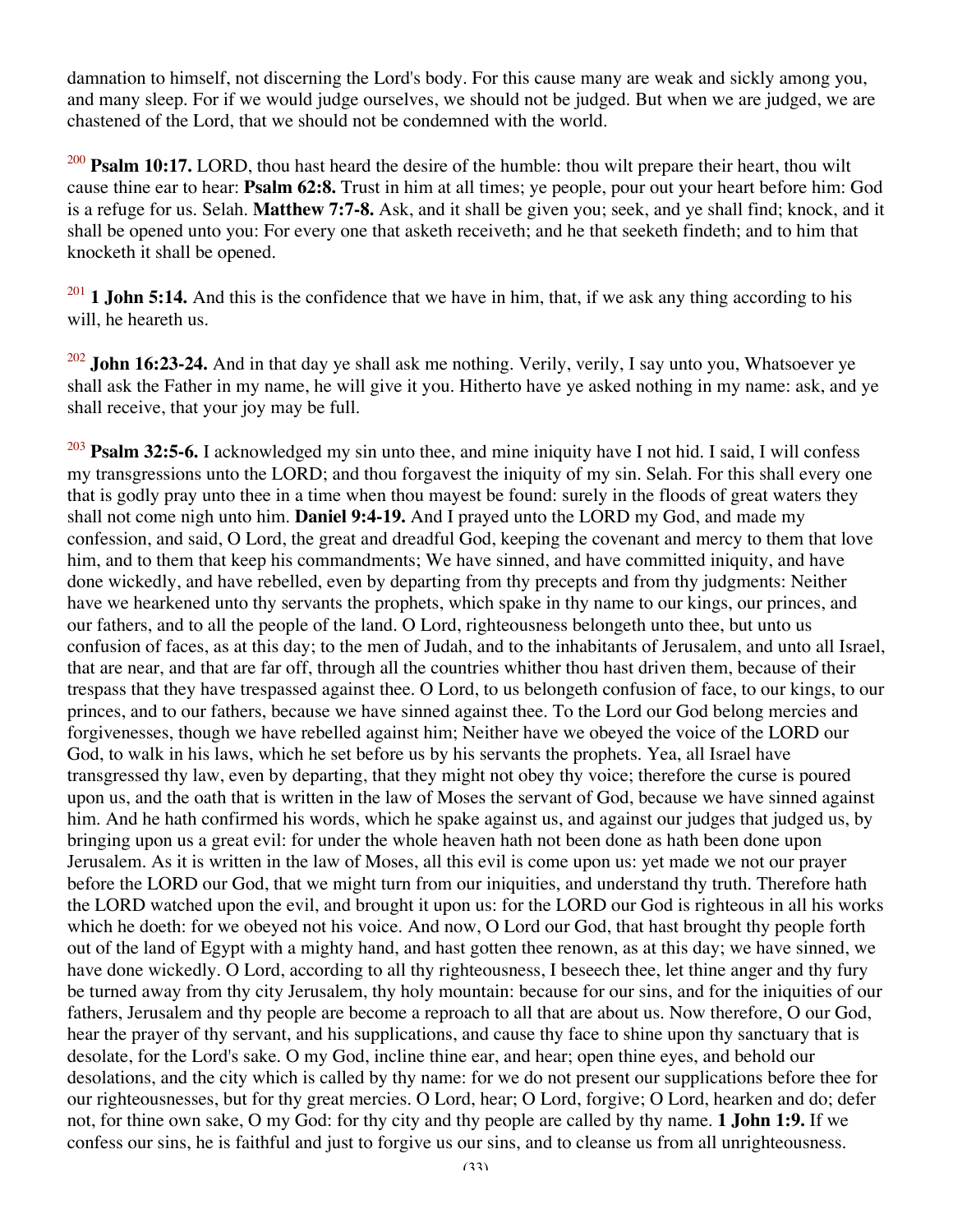<sup>204</sup> **Psalm 103:1-5.** Bless the LORD, O my soul: and all that is within me, bless his holy name. Bless the LORD, O my soul, and forget not all his benefits: Who forgiveth all thine iniquities; who healeth all thy diseases; Who redeemeth thy life from destruction; who crowneth thee with lovingkindness and tender mercies; Who satisfieth thy mouth with good things; so that thy youth is renewed like the eagle's. **Psalm 136.** O give thanks unto the LORD; for he is good: for his mercy endureth for ever. O give thanks unto the God of gods: for his mercy endureth for ever. O give thanks to the Lord of lords: for his mercy endureth for ever. To him who alone doeth great wonders: for his mercy endureth for ever. To him that by wisdom made the heavens: for his mercy endureth for ever. To him that stretched out the earth above the waters: for his mercy endureth for ever. To him that made great lights: for his mercy endureth for ever: The sun to rule by day: for his mercy endureth for ever: The moon and stars to rule by night: for his mercy endureth for ever. To him that smote Egypt in their firstborn: for his mercy endureth for ever: And brought out Israel from among them: for his mercy endureth for ever: With a strong hand, and with a stretched out arm: for his mercy endureth for ever. To him which divided the Red sea into parts: for his mercy endureth for ever: And made Israel to pass through the midst of it: for his mercy endureth for ever: But overthrew Pharaoh and his host in the Red sea: for his mercy endureth for ever. To him which led his people through the wilderness: for his mercy endureth for ever. To him which smote great kings: for his mercy endureth for ever: And slew famous kings: for his mercy endureth for ever: Sihon king of the Amorites: for his mercy endureth for ever: And Og the king of Bashan: for his mercy endureth for ever: And gave their land for an heritage: for his mercy endureth for ever: Even an heritage unto Israel his servant: for his mercy endureth for ever. Who remembered us in our low estate: for his mercy endureth for ever: And hath redeemed us from our enemies: for his mercy endureth for ever. {25} Who giveth food to all flesh: for his mercy endureth for ever. {26} O give thanks unto the God of heaven: for his mercy endureth for ever. **Philippians 4:6.** Be careful for nothing; but in every thing by prayer and supplication with thanksgiving let your requests be made known unto God.

<sup>205</sup> **1 John 5:14.** And this is the confidence that we have in him, that, if we ask any thing according to his will, he heareth us.

<sup>206</sup> **Matthew 6:9-13.** After this manner therefore pray ye: Our Father which art in heaven, Hallowed be thy name. Thy kingdom come. Thy will be done in earth, as it is in heaven. Give us this day our daily bread. And forgive us our debts, as we forgive our debtors. And lead us not into temptation, but deliver us from evil: For thine is the kingdom, and the power, and the glory, for ever. Amen.

**Psalm 95:6.** O come, let us worship and bow down: let us kneel before the LORD our maker.

<sup>208</sup> **Ephesians 3:12.** In whom we have boldness and access with confidence by the faith of him.

<sup>209</sup> Matthew 7:9-11. Or what man is there of you, whom if his son ask bread, will he give him a stone? Or if he ask a fish, will he give him a serpent? If ye then, being evil, know how to give good gifts unto your children, how much more shall your Father which is in heaven give good things to them that ask him? **Cf. Luke 11:11-13.** If a son shall ask bread of any of you that is a father, will he give him a stone? or if he ask a fish, will he for a fish give him a serpent? Or if he shall ask an egg, will he offer him a scorpion? If ye then, being evil, know how to give good gifts unto your children: how much more shall your heavenly Father give the Holy Spirit to them that ask him? **Romans 8:15.** For ye have not received the spirit of bondage again to fear; but ye have received the Spirit of adoption, whereby we cry, Abba, Father.

<sup>210</sup> **Ephesians 3:20.** Now unto him that is able to do exceeding abundantly above all that we ask or think, according to the power that worketh in us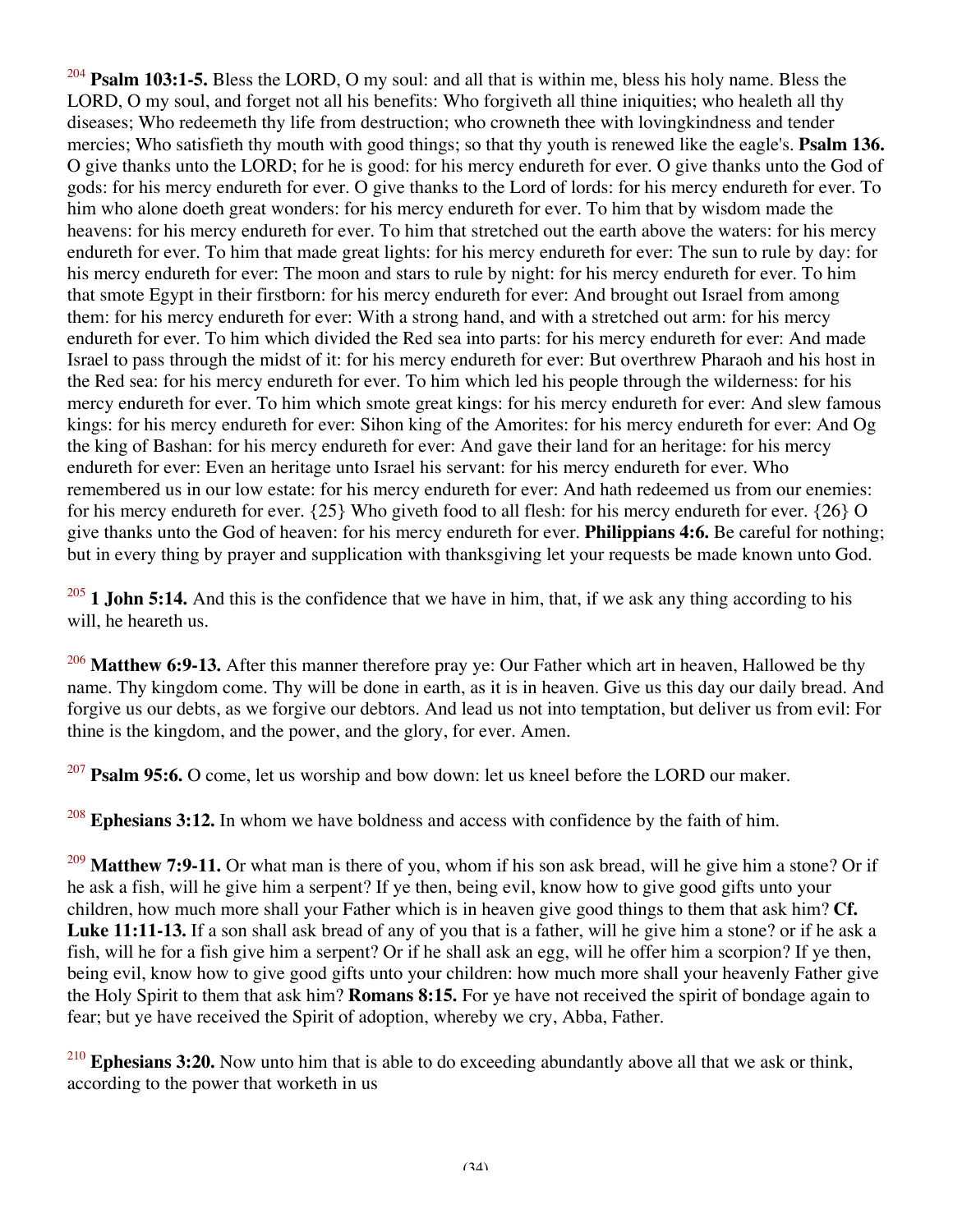<sup>211</sup> **Ephesians 6:18.** Praying always with all prayer and supplication in the Spirit, and watching thereunto with all perseverance and supplication for all saints; **1 Timothy 2:1-2.** I exhort therefore, that, first of all, supplications, prayers, intercessions, and giving of thanks, be made for all men; For kings, and for all that are in authority; that we may lead a quiet and peaceable life in all godliness and honesty.

<sup>212</sup> **Psalm 67:1-3.** God be merciful unto us, and bless us; and cause his face to shine upon us; Selah. That thy way may be known upon earth, thy saving health among all nations. Let the people praise thee, O God; let all the people praise thee. **Psalm 99:3.** Let them praise thy great and terrible name; for it is holy. **Psalm 100:3- 4.** Know ye that the LORD he is God: it is he that hath made us, and not we ourselves; we are his people, and the sheep of his pasture. Enter into his gates with thanksgiving, and into his courts with praise: be thankful unto him, and bless his name.

<sup>213</sup> **Romans 11:33-36.** O the depth of the riches both of the wisdom and knowledge of God! how unsearchable are his judgments, and his ways past finding out! For who hath known the mind of the Lord? or who hath been his counsellor? Or who hath first given to him, and it shall be recompensed unto him again? For of him, and through him, and to him, are all things: to whom be glory for ever. Amen. **Revelation 4:11.** Thou art worthy, O Lord, to receive glory and honour and power: for thou hast created all things, and for thy pleasure they are and were created.

<sup>214</sup> **Matthew 12:25-28.** And Jesus knew their thoughts, and said unto them, Every kingdom divided against itself is brought to desolation; and every city or house divided against itself shall not stand: And if Satan cast out Satan, he is divided against himself; how shall then his kingdom stand? And if I by Beelzebub cast out devils, by whom do your children cast them out? therefore they shall be your judges. But if I cast out devils by the Spirit of God, then the kingdom of God is come unto you. **Romans 16:20.** And the God of peace shall bruise Satan under your feet shortly. The grace of our Lord Jesus Christ be with you. Amen. **1 John 3:8.** He that committeth sin is of the devil; for the devil sinneth from the beginning. For this purpose the Son of God was manifested, that he might destroy the works of the devil.

<sup>215</sup> **Psalm 72:8-11.** He shall have dominion also from sea to sea, and from the river unto the ends of the earth. They that dwell in the wilderness shall bow before him; and his enemies shall lick the dust. The kings of Tarshish and of the isles shall bring presents: the kings of Sheba and Seba shall offer gifts. Yea, all kings shall fall down before him: all nations shall serve him. **Matthew 24:14.** And this gospel of the kingdom shall be preached in all the world for a witness unto all nations; and then shall the end come. **1 Corinthians 15:24-25.** Then cometh the end, when he shall have delivered up the kingdom to God, even the Father; when he shall have put down all rule and all authority and power. For he must reign, till he hath put all enemies under his feet.

<sup>216</sup> **Psalm 119:5.** O that my ways were directed to keep thy statutes! **Luke 22:32.** But I have prayed for thee, that thy faith fail not: and when thou art converted, strengthen thy brethren. **2 Thessalonians 3:1-5.** Finally, brethren, pray for us, that the word of the Lord may have free course, and be glorified, even as it is with you: And that we may be delivered from unreasonable and wicked men: for all men have not faith. But the Lord is faithful, who shall stablish you, and keep you from evil. And we have confidence in the Lord touching you, that ye both do and will do the things which we command you. And the Lord direct your hearts into the love of God, and into the patient waiting for Christ.

<sup>217</sup> **Revelation 22:20.** He which testifieth these things saith, Surely I come quickly. Amen. Even so, come, Lord Jesus.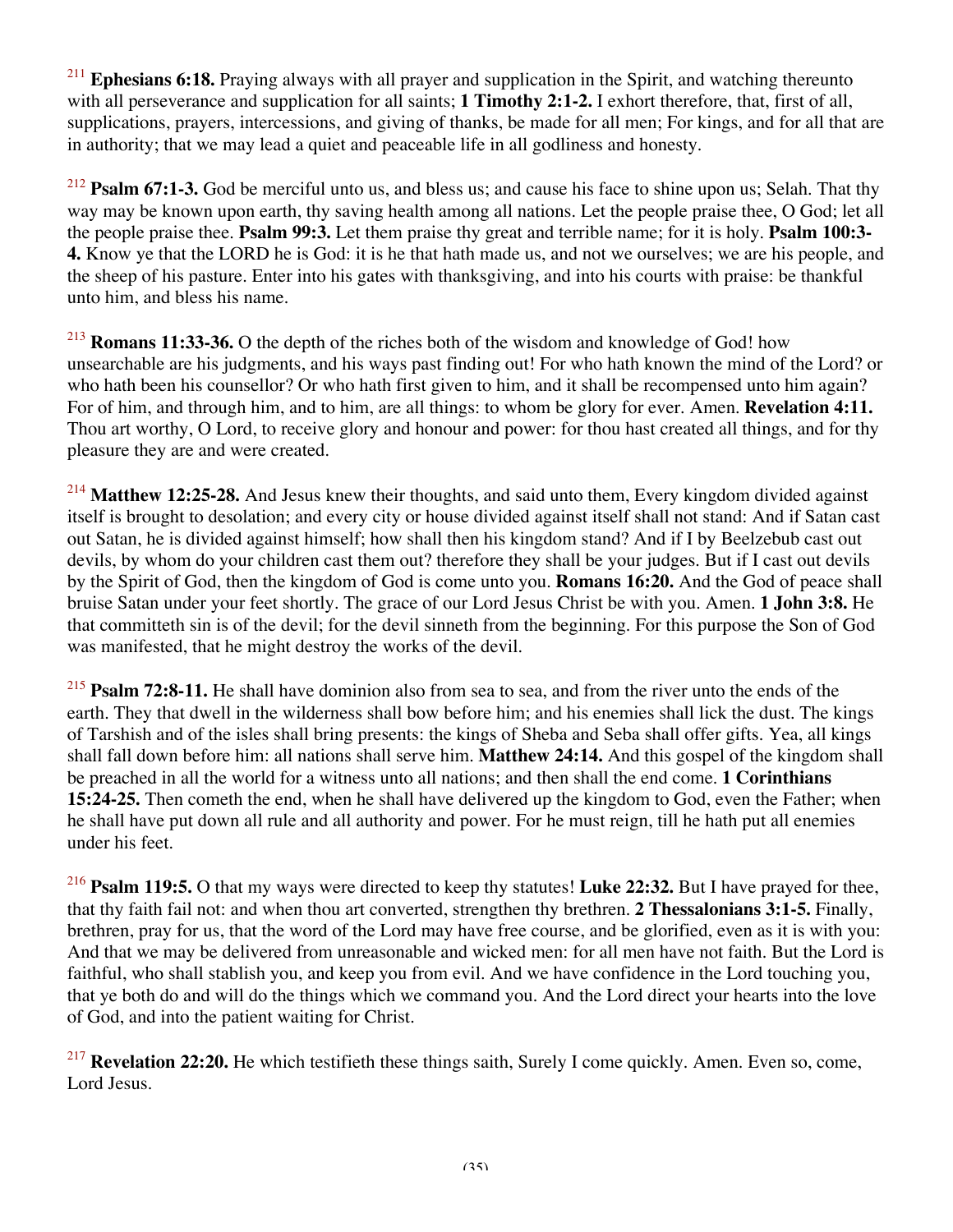<sup>218</sup> **Psalm 19:14.** Let the words of my mouth, and the meditation of my heart, be acceptable in thy sight, O LORD, my strength, and my redeemer. **Psalm 119.** Blessed are the undefiled in the way, who walk in the law of the LORD. Blessed are they that keep his testimonies, and that seek him with the whole heart. They also do no iniquity: they walk in his ways. Thou hast commanded us to keep thy precepts diligently. O that my ways were directed to keep thy statutes! Then shall I not be ashamed, when I have respect unto all thy commandments. I will praise thee with uprightness of heart, when I shall have learned thy righteous judgments. I will keep thy statutes: O forsake me not utterly, *etc.* **1 Thessalonians 5:23.** And the very God of peace sanctify you wholly; and I pray God your whole spirit and soul and body be preserved blameless unto the coming of our Lord Jesus Christ. **Hebrews 13:20-21.** Now the God of peace, that brought again from the dead our Lord Jesus, that great shepherd of the sheep, through the blood of the everlasting covenant, Make you perfect in every good work to do his will, working in you that which is wellpleasing in his sight, through Jesus Christ; to whom be glory for ever and ever. Amen.

<sup>219</sup> **Psalm 103:20-21.** Bless the LORD, ye his angels, that excel in strength, that do his commandments, hearkening unto the voice of his word. Bless ye the LORD, all ye his hosts; ye ministers of his, that do his pleasure. **Hebrews 1:14.** Are they not all ministering spirits, sent forth to minister for them who shall be heirs of salvation?

<sup>220</sup> **Proverbs 30:8-9.** Remove far from me vanity and lies: give me neither poverty nor riches; feed me with food convenient for me: Lest I be full, and deny thee, and say, Who is the LORD? or lest I be poor, and steal, and take the name of my God in vain. **Matthew 6:31-34.** Therefore take no thought, saying, What shall we eat? or, What shall we drink? or, Wherewithal shall we be clothed? For after all these things do the Gentiles seek:) for your heavenly Father knoweth that ye have need of all these things. But seek ye first the kingdom of God, and his righteousness; and all these things shall be added unto you. Take therefore no thought for the morrow: for the morrow shall take thought for the things of itself. Sufficient unto the day is the evil thereof. **Philippians 4:11, 19.** Not that I speak in respect of want: for I have learned, in whatsoever state I am, therewith to be content.... But my God shall supply all your need according to his riches in glory by Christ Jesus. **1 Timothy 6:6-8.** But godliness with contentment is great gain. For we brought nothing into this world, and it is certain we can carry nothing out. And having food and raiment let us be therewith content.

<sup>221</sup> **Psalm 51:1-2, 7, 9.** Have mercy upon me, O God, according to thy lovingkindness: according unto the multitude of thy tender mercies blot out my transgressions. Wash me thoroughly from mine iniquity, and cleanse me from my sin.... Purge me with hyssop, and I shall be clean: wash me, and I shall be whiter than snow.... Hide thy face from my sins, and blot out all mine iniquities. **Daniel 9:17-19.** Now therefore, O our God, hear the prayer of thy servant, and his supplications, and cause thy face to shine upon thy sanctuary that is desolate, for the Lord's sake. O my God, incline thine ear, and hear; open thine eyes, and behold our desolations, and the city which is called by thy name: for we do not present our supplications before thee for our righteousnesses, but for thy great mercies. O Lord, hear; O Lord, forgive; O Lord, hearken and do; defer not, for thine own sake, O my God: for thy city and thy people are called by thy name. **1 John 1:7.** But if we walk in the light, as he is in the light, we have fellowship one with another, and the blood of Jesus Christ his Son cleanseth us from all sin.

<sup>222</sup> Matthew 18:21-35. Then came Peter to him, and said, Lord, how oft shall my brother sin against me, and I forgive him? till seven times? Jesus saith unto him, I say not unto thee, Until seven times: but, Until seventy times seven. Therefore is the kingdom of heaven likened unto a certain king, which would take account of his servants. And when he had begun to reckon, one was brought unto him, which owed him ten thousand talents. But forasmuch as he had not to pay, his lord commanded him to be sold, and his wife, and children, and all that he had, and payment to be made. The servant therefore fell down, and worshipped him, saying, Lord, have patience with me, and I will pay thee all. Then the lord of that servant was moved with compassion, and loosed him, and forgave him the debt. But the same servant went out, and found one of his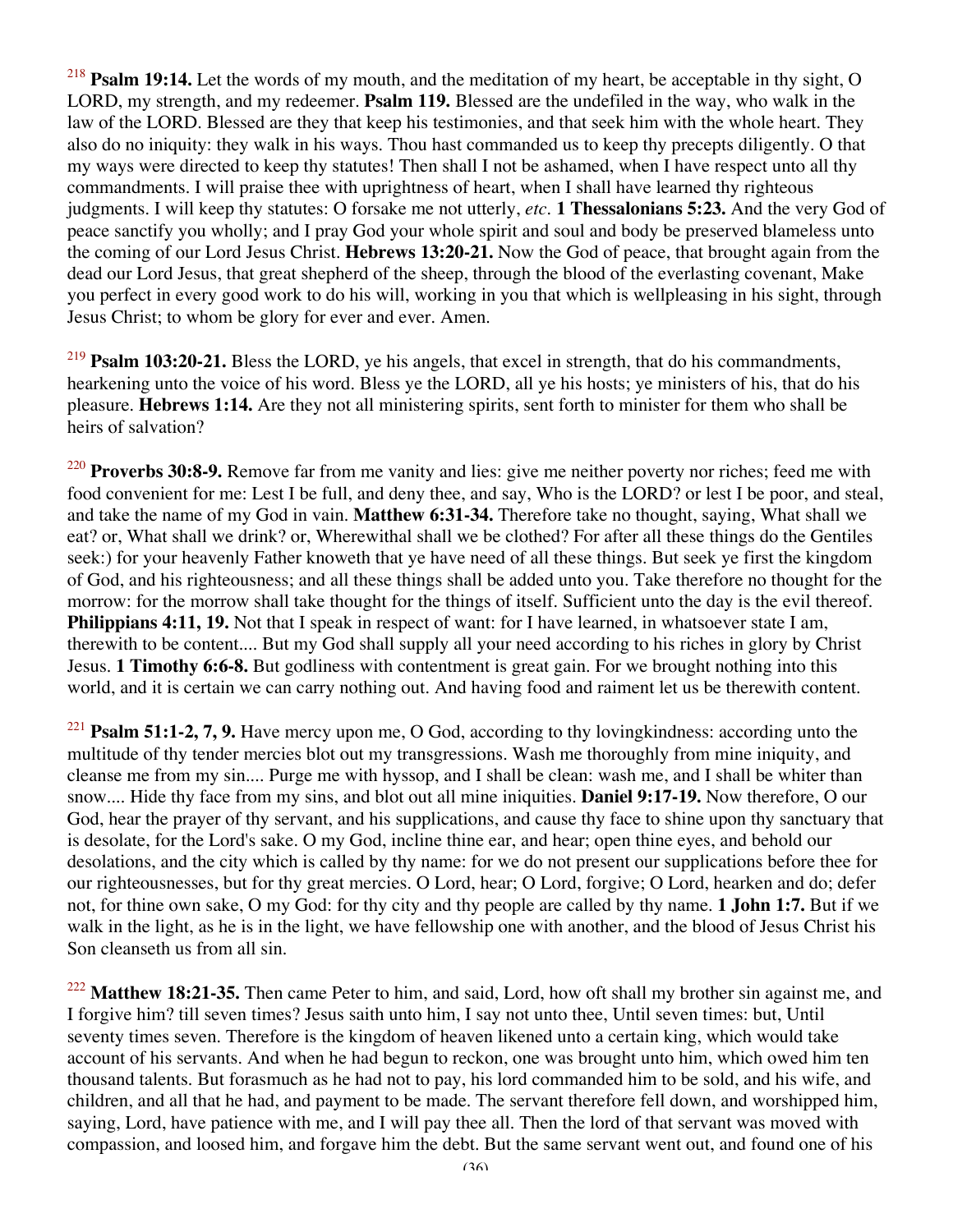fellowservants, which owed him an hundred pence: and he laid hands on him, and took him by the throat, saying, Pay me that thou owest. And his fellowservant fell down at his feet, and besought him, saying, Have patience with me, and I will pay thee all. And he would not: but went and cast him into prison, till he should pay the debt. So when his fellowservants saw what was done, they were very sorry, and came and told unto their lord all that was done. Then his lord, after that he had called him, said unto him, O thou wicked servant, I forgave thee all that debt, because thou desiredst me: Shouldest not thou also have had compassion on thy fellowservant, even as I had pity on thee? And his lord was wroth, and delivered him to the tormentors, till he should pay all that was due unto him. So likewise shall my heavenly Father do also unto you, if ye from your hearts forgive not every one his brother their trespasses. **Ephesians 4:32.** And be ye kind one to another, tenderhearted, forgiving one another, even as God for Christ's sake hath forgiven you. **Colossians 3:13.** Forbearing one another, and forgiving one another, if any man have a quarrel against any: even as Christ forgave you, so also do ye.

<sup>223</sup> **Psalm 19:13.** Keep back thy servant also from presumptuous sins; let them not have dominion over me: then shall I be upright, and I shall be innocent from the great transgression. **Matthew 26:41.** Watch and pray, that ye enter not into temptation: the spirit indeed is willing, but the flesh is weak. **John 17:15.** I pray not that thou shouldest take them out of the world, but that thou shouldest keep them from the evil.

<sup>224</sup> Luke 22:31-32. And the Lord said, Simon, Simon, behold, Satan hath desired to have you, that he may sift you as wheat: But I have prayed for thee, that thy faith fail not: and when thou art converted, strengthen thy brethren. **1 Corinthians 10:13.** There hath no temptation taken you but such as is common to man: but God is faithful, who will not suffer you to be tempted above that ye are able; but will with the temptation also make a way to escape, that ye may be able to bear it. **2 Corinthians 12:7-9.** And lest I should be exalted above measure through the abundance of the revelations, there was given to me a thorn in the flesh, the messenger of Satan to buffet me, lest I should be exalted above measure. For this thing I besought the Lord thrice, that it might depart from me. And he said unto me, My grace is sufficient for thee: for my strength is made perfect in weakness. Most gladly therefore will I rather glory in my infirmities, that the power of Christ may rest upon me. **Hebrews 2:18.** For in that he himself hath suffered being tempted, he is able to succour them that are tempted.

<sup>225</sup> **Daniel 9:4, 7-9, 16-19.** And I prayed unto the LORD my God, and made my confession, and said, O Lord, the great and dreadful God, keeping the covenant and mercy to them that love him, and to them that keep his commandments.... O Lord, righteousness belongeth unto thee, but unto us confusion of faces, as at this day; to the men of Judah, and to the inhabitants of Jerusalem, and unto all Israel, that are near, and that are far off, through all the countries whither thou hast driven them, because of their trespass that they have trespassed against thee. O Lord, to us belongeth confusion of face, to our kings, to our princes, and to our fathers, because we have sinned against thee. To the Lord our God belong mercies and forgivenesses, though we have rebelled against him.... O Lord, according to all thy righteousness, I beseech thee, let thine anger and thy fury be turned away from thy city Jerusalem, thy holy mountain: because for our sins, and for the iniquities of our fathers, Jerusalem and thy people are become a reproach to all that are about us. Now therefore, O our God, hear the prayer of thy servant, and his supplications, and cause thy face to shine upon thy sanctuary that is desolate, for the Lord's sake. O my God, incline thine ear, and hear; open thine eyes, and behold our desolations, and the city which is called by thy name: for we do not present our supplications before thee for our righteousnesses, but for thy great mercies. O Lord, hear; O Lord, forgive; O Lord, hearken and do; defer not, for thine own sake, O my God: for thy city and thy people are called by thy name. **Luke 18:1, 7-8.** And he spake a parable unto them to this end, that men ought always to pray, and not to faint.... And shall not God avenge his own elect, which cry day and night unto him, though he bear long with them? I tell you that he will avenge them speedily. Nevertheless when the Son of man cometh, shall he find faith on the earth?